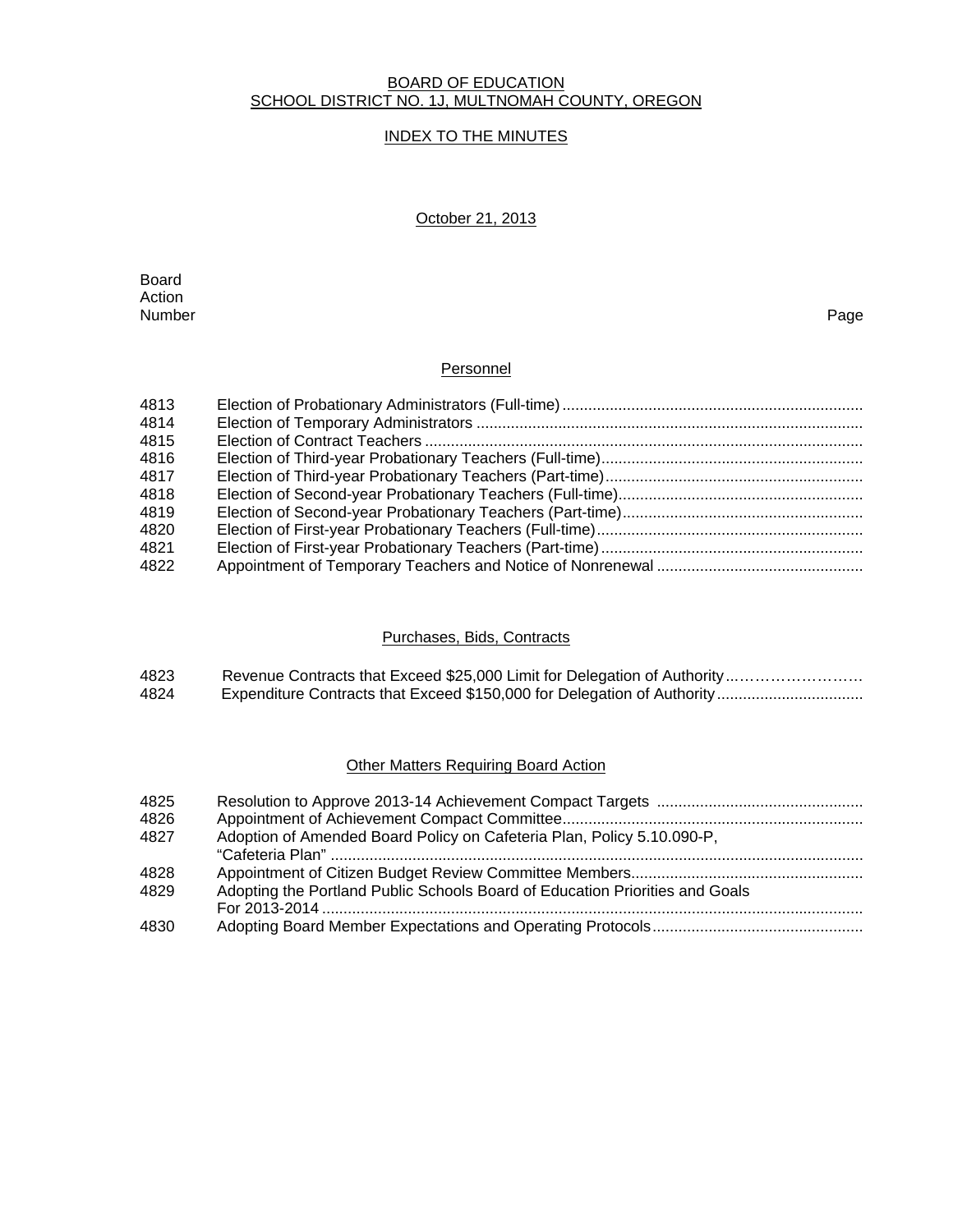### OFFICE OF THE BOARD OF EDUCATION SCHOOL DISTRICT NO. 1J, MULTNOMAH COUNTY, OREGON BLANCHARD EDUCATION SERVICE CENTER PORTLAND, OREGON

The Regular Meeting of the Board of Education came to order at 6:03pm at the call of Co-Chair Greg Belisle in the Board Auditorium of the Blanchard Education Service Center, 501 N. Dixon St, Portland, Oregon.

There were present: Pam Knowles, Co-Chair Ruth Adkins Bobbie Regan Tom Koehler Steve Buel Matt Morton Greg Belisle, Co-Chair

Andrew Davidson, Student Representative

Staff Carole Smith, Superintendent Jollee Patterson, Board Secretary/General Counsel

#### **SUPERINTENDENT'S REPORT**

Superintendent Smith reported on: the new Grant High School Field Dedication; Salman Rushdie visited Madison High School; the Abernethy School Kitchen Garden; and, new security cameras at schools. In addition, enrollment increased at PPS and grew by 605 students.

# **STUDENT TESTIMONY**

Emma Christ stated that teachers need academic freedom. Elijah Cetas commented that students do not like standardized tests and asked that the District show the teachers respect during bargaining. Lily McLaughlin stated that she was not a test score, and that all her life, that was all that schools wanted from her. Ian Jackson stated that he supports the teachers, adding that every year cuts are passed onto teachers. He was stunned that PPS had not reached agreement with the teachers.

# **STUDENT REPRESENTATIVE REPORT**

Student Representative Davidson read is report into the record. Topics included the Student Representative's role at Board meetings, student voice, mediation, the TriMet Youth Pass, and the new Grant field.

#### **PUBLIC COMMENT**

Paul Anthony stated that Beach School has gone from being one of the strongest programs to having lost everything that made it special and functional, and it was due to bad management.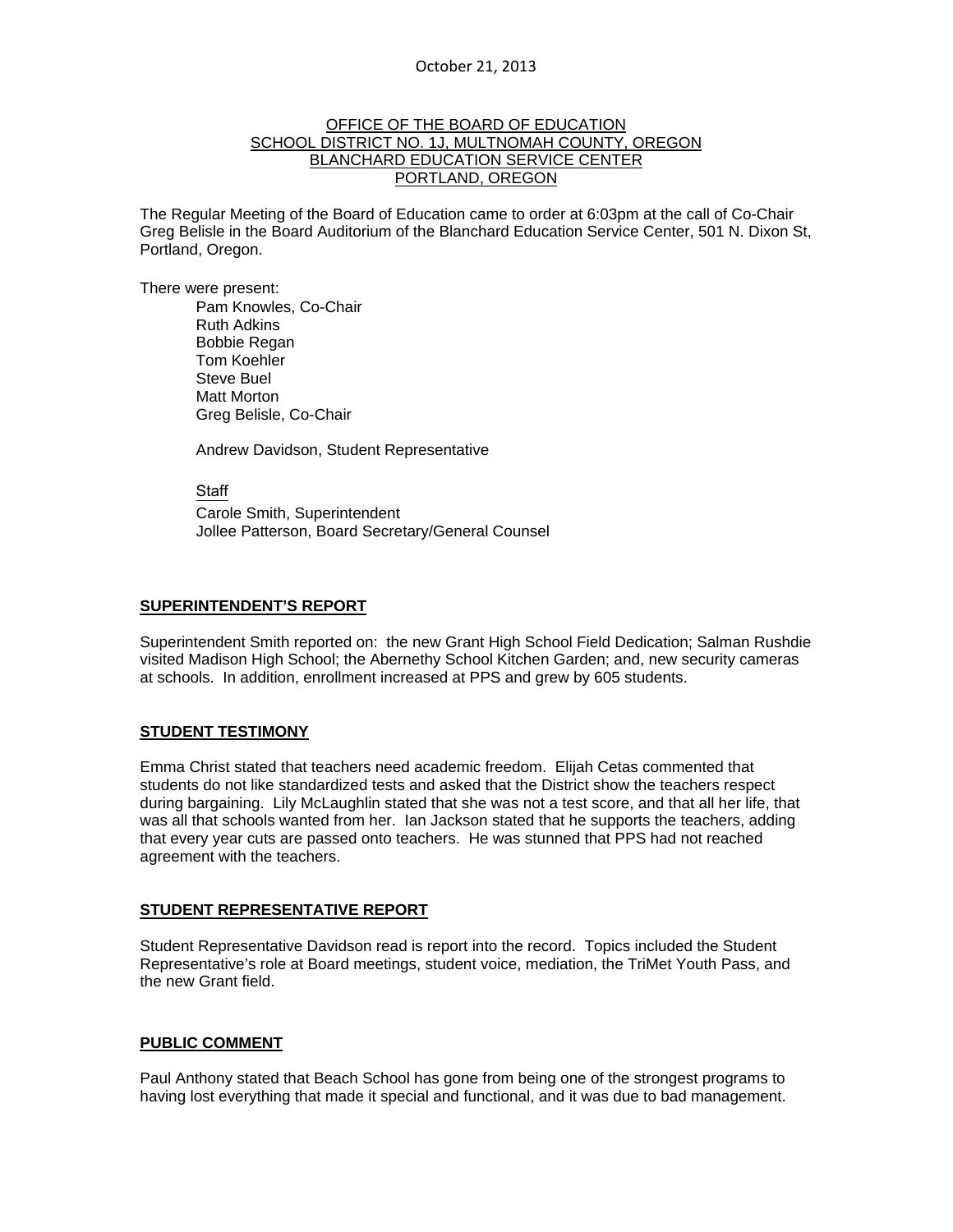The school programming was falling apart. Teachers were leaving Beach as fast as they could to find a new position.

Tammie Andreas commented that she chose MLC for its alternative learning environment. The MLC administrator is now saying that MLC was not an alternative schools, yet all websites say they are. A number of families have left MLC due to a lack of collaboration. The administrative team at MLC does not understand alternative education.

Dana Brenner-Kelley reported that administrators do not enforce Board Policy.

Rita Moore provided a list of requests to the Board, including: reinstate the Ombudsmen position; refrain from dismissing complaints by deciding race is the motivator and not conducting an investigation; mentorship; 360 degree feedback; and, surveys across the District in the role of principals. Accountability and oversight from district employees was demanded.

Erika Schneider, a teacher since 2006, stated that the voices of parents are not always heard in a Title 1 school. Service suffers when a teacher has too many students. She works through her lunch and takes papers to grade to home. There is not time to check in with every student during the work day, and that was not fair to the students.

Andrew Rodriguez referred to a 2007 parent involvement report, stating that nothing has been done for five years as recommended in the report. We need to define what parent involvement means today and parents need to know what the District means by achievement. How do you expect parents to help their students with homework when they do not understand the common core?

Diana Collins, a teacher at George Middle Schools, asked the Board to believe in their educators and invest in them.

Paula Fahey asked what do Portland students deserve? Classrooms where they can move around and educators that can consult with each other and work together. She asked that the District please bargain in good faith with PAT.

#### **PORTLAND ASSOCIAITON OF TEACHERS (PAT) COMMENTS**

Gwen Sullivan, PAT President, asked the Board to listen to teachers and talk with them. The Board needs to hear the stories of what is happening in our schools. PAT wants to work collaboratively with the District to solve problems; however, we do not talk face-to-face when in mediation. She has heard a sense of urgency from the teachers of how the insurmountable workload is actually harming the students. We need to solve issues together. Ms. Sullivan asked the Board to make sure we do the bargaining in the right way as the path we are heading in is terrible for students. Work with us, not against us, for the sake of the students.

#### **PRESENTATION: ALL HANDS RAISED**

Dan Ryan, Executive Director of All Hands Raised, presented a PowerPoint and video.

Director Buel stated that there was a cauldron of bad ideas in the state department and it was very destructive; he asked if All Hands Raised filtered that out. Mr. Ryan responded that there is alignment in the state in trying to connect the dots with services and schools. Director Buel commented that in a previous discussion with Mr. Ryan, he mentioned that All Hands Raised should put together a booklet for parents on where they can get resources/assistance and asked if that has been started. Mr. Ryan responded not yet, as the conversation had just recently occurred, but there was a lot of common sense in the idea.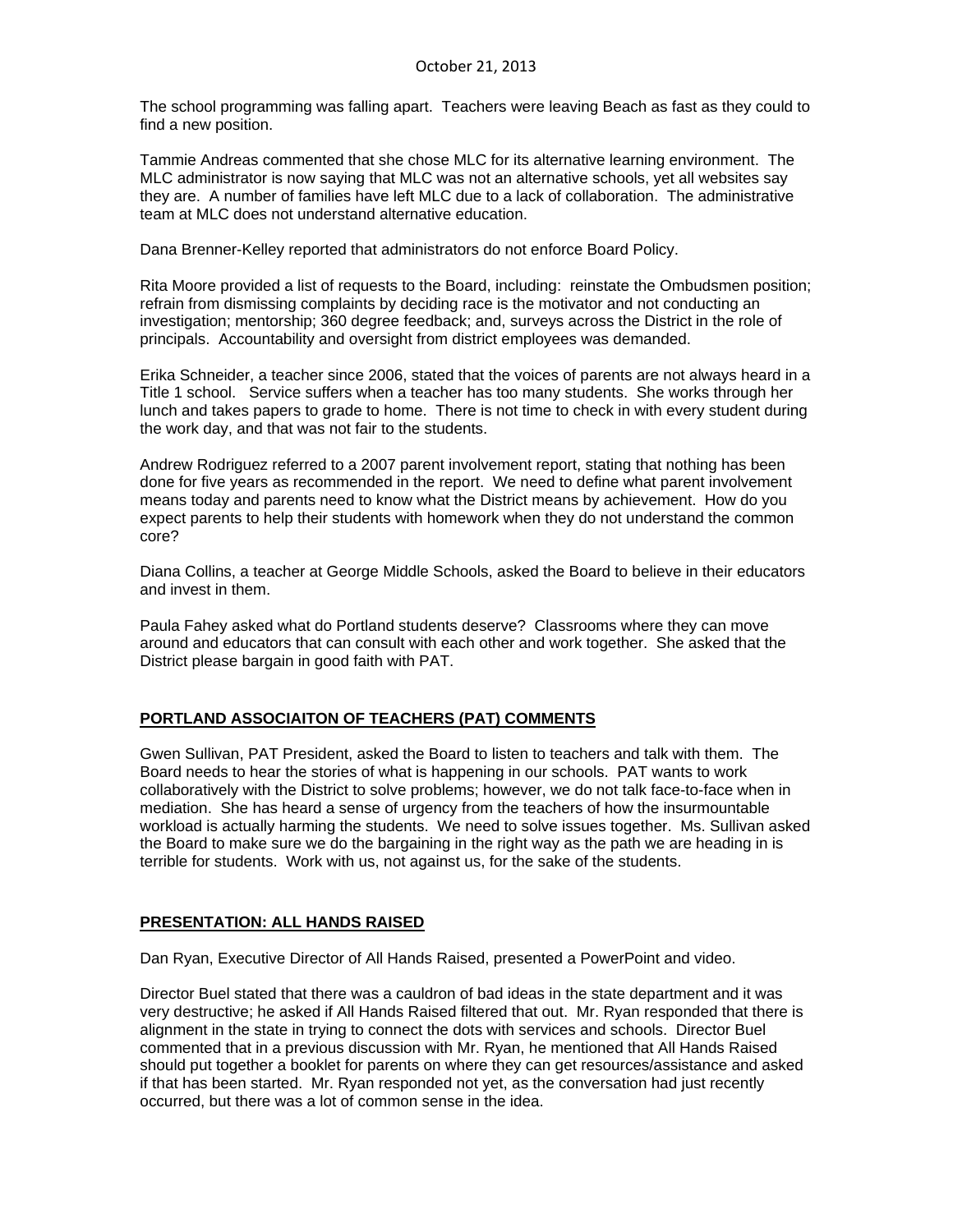At 7:47pm, the Board took a three minute break.

### **2013-2014 ACHIEVEMENT COMPACT**

Melissa Goff, Executive Director of Teaching and Learning, reported that the initial recommendations for achievement targets were presented to the Board in June 2012. In January 2013, the Committee provided a preliminary report. The team shared their recommendations and reasonings with the Board and the Committee provided the methodology.

Director Regan questioned if the format was provided by the state, as it was very hard to read. Ms. Goff responded yes, the state provided the format. Ms. Goff added that the achievement compacts mirror the District's milestones which are our local performance indicators. Director Regan commented that the Public Information portion of the form was not filled in. Joe Suggs, Director of Research and Evaluation, responded that staff has been asking the state for clarification of what should be placed in that box. Mr. Suggs explained the data that would be submitted to the state.

Director Morton stated that he appreciated the language around underserved vs. disadvantaged students. Also, the composition of the Committee reflects principals, teachers, students, regional administrators, community members, etc., which are all important voices.

Director Buel questioned if administrators had sat down with kindergarten teachers and explained the common core state standards. Ms. Goff responded yes, through Professional Development training over the last two years. K-3 teachers should be well familiar with the common core state standards. Director Buel asked whether we have asked the teachers if the common core standards made sense.

# **SECOND READING: AMENDED CAFETERIA POLICY**

A second reading was held on the proposed amended Cafeteria Policy.

#### **BUSINESS AGENDA**

Director Regan moved and Director Koehler seconded the motion to hold a separate vote on Resolution 4830. Director Regan stated that she was not happy with the way the Board currently operates with no Committees. Director Buel added that the entire communication area was messed up as there is no clarification.

#### **ADJOURN**

Co-Chair Belisle adjourned the meeting at 8:50pm.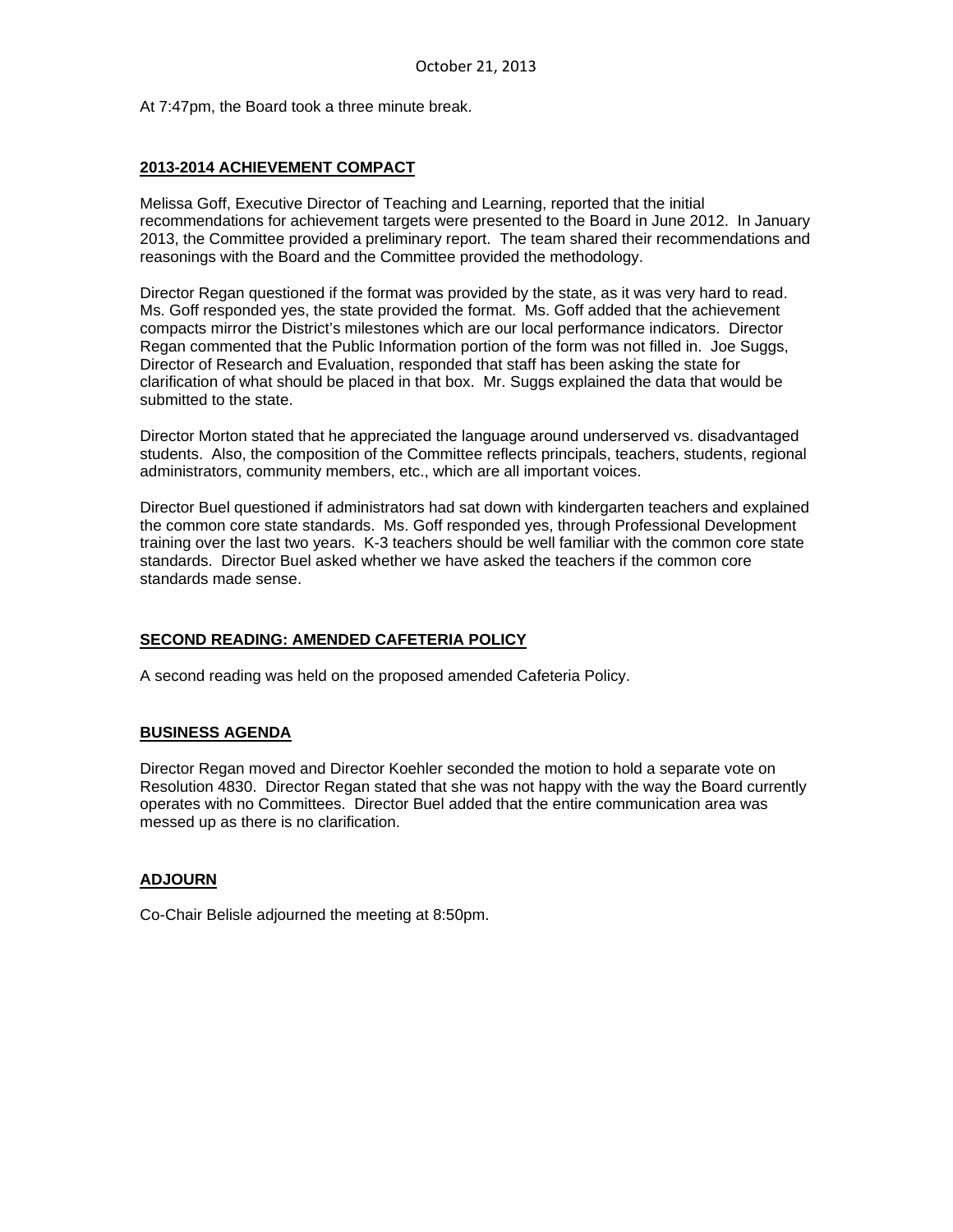# Personnel

The Superintendent RECOMMENDED adoption of the following items:

# Numbers 4813 through 4822

Director Adkins moved and Director Knowles seconded the motion to adopt the above numbered item. The motion was put to a voice vote and passed unanimously (yes-7, no-0; with Student Representative Davidson voting yes, unofficial).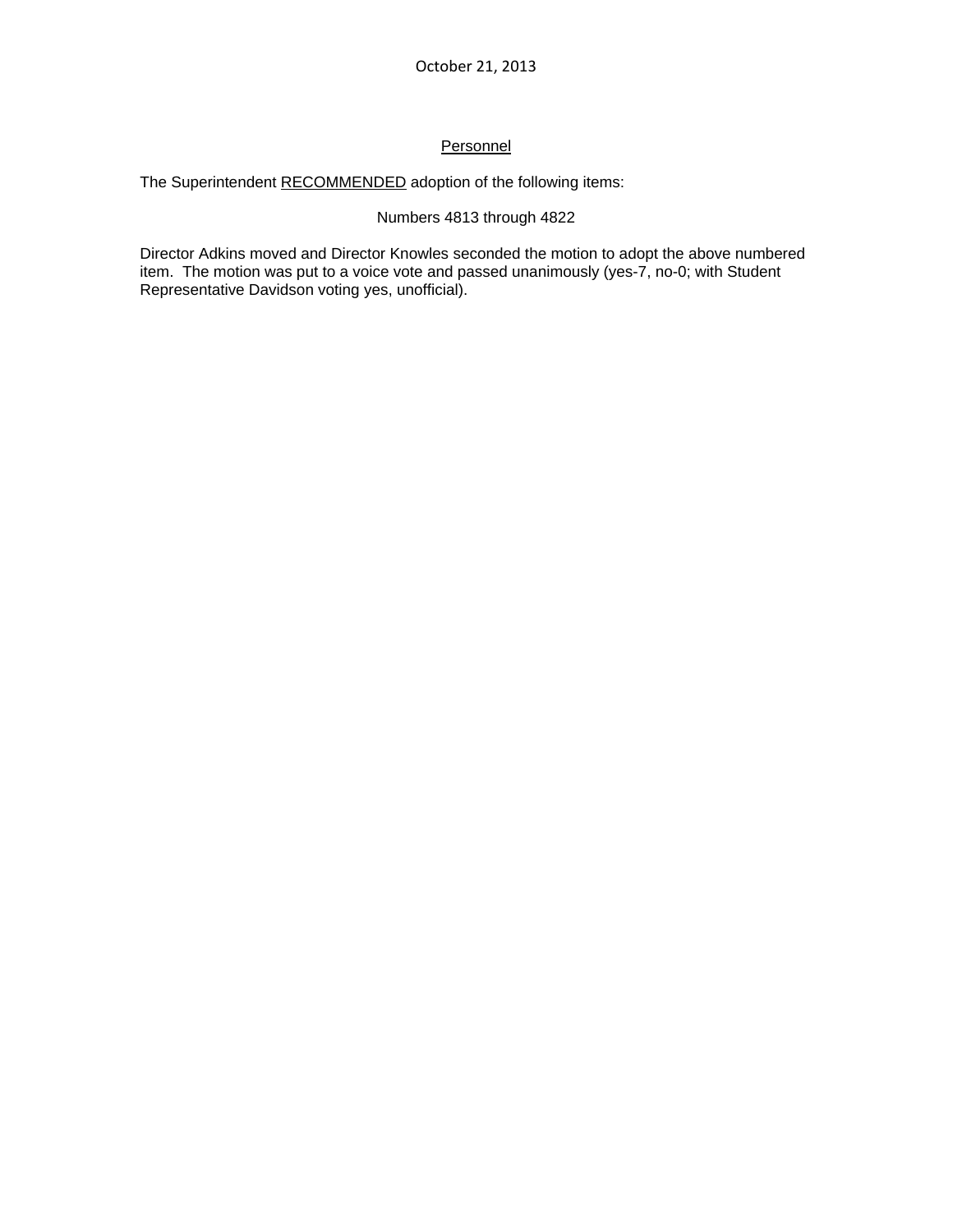#### Election of Probationary Administrators (Full-time)

#### **RECITAL**

On the advice of the Chief Human Resources Officer, the Superintendent recommends that the administrator(s) listed below be elected as (a) Probationary Administrator(s).

#### **RESOLUTION**

The Board of Education accepts the Superintendent's recommendation, and by this resolution hereby elects as Probationary Administrator(s) for the school year 2013-14 the following person(s), subject to the employment terms and conditions set out in the standard form contract approved by legal counsel for the District and to be placed on the applicable Salary Guide that now exists or is hereafter amended:

| <i><b>Full-time</b></i> |                                 |        |  |
|-------------------------|---------------------------------|--------|--|
| First                   | Last                            | ID     |  |
| Michael                 | Bacon                           | 000978 |  |
| Rene                    | Canler<br>Acevedo               | 021777 |  |
| Lorna                   | Fast<br><b>Buffalo</b><br>Horse | 005354 |  |
| Amber                   | Gerber                          | 000946 |  |
| Angela                  | <b>Hubbs</b>                    | 021807 |  |
| Dennis                  | Joule                           | 011116 |  |
| Benjamin                | Keller                          | 000916 |  |
| Rui                     | <b>Neves</b>                    | 021830 |  |
| Susan                   | Payne                           | 021905 |  |
| Claudia                 | Ramos-<br>Tetz                  | 021956 |  |
| Regina                  | Sackrider                       | 010377 |  |
| Gretchen                | Schlag                          | 021850 |  |
| Jeffrey                 | Taylor                          | 021771 |  |
| Reiko                   | Williams                        | 017220 |  |
| Sarah                   | Zabel                           | 021970 |  |

*S. Murray*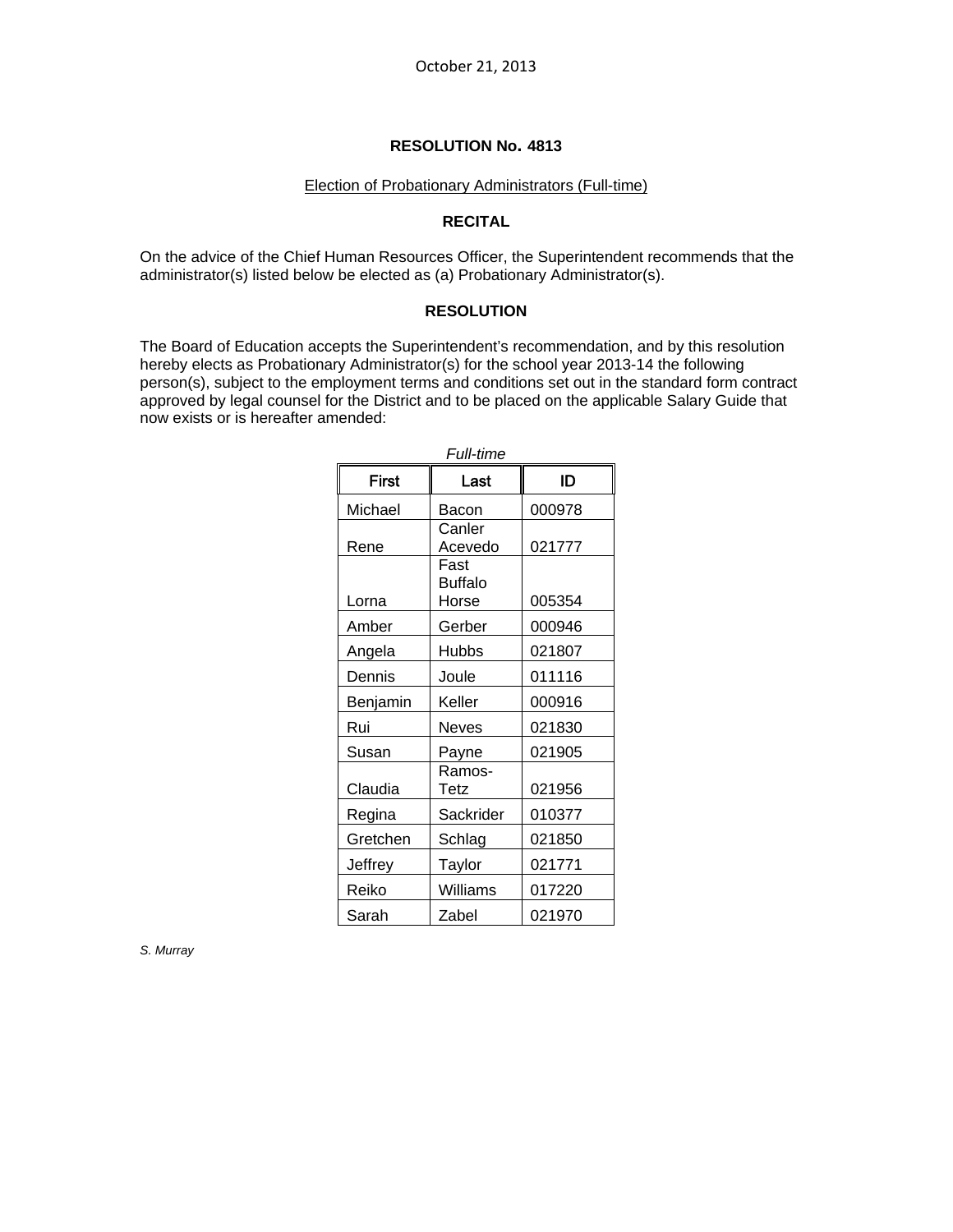#### Election of Temporary Administrators

#### **RECITAL**

The following person(s) have {has} served or will serve in administrative positions with the District, and the Superintendent recommends them to the Board of Education ("Board") for election as Temporary Administrators.

#### **RESOLUTION**

The Board accepts the Superintendent's recommendation and by this resolution hereby elects as Temporary Administrators for the school year 2013-14 the following person(s), according to the employment terms and conditions set out in the standard District contract, with all to be placed on the applicable Salary Guide that now exists or is hereafter amended:

| First    | Last       | ID     |
|----------|------------|--------|
| Paula    | McCullough | 006057 |
| Kara     | Mortimer   | 000071 |
| Jonathan | Steinhoff  | 004942 |

*S. Murray* 

#### **RESOLUTION No. 4815**

#### Election of Contract Teachers

# **RECITAL**

On the advice of the Chief Human Resources Officer, the Superintendent recommends that the teacher(s) listed below who has been employed by the District as (a) regularly appointed teacher(s) for three or more successive school years be elected as (a) Contract Teacher(s).

#### **RESOLUTION**

The Board of Education accepts the Superintendent's recommendation**,** and by this resolution hereby elects as (a) Contract Teachers for the school year 2013-14 the following person(s):

| <b>First</b> | Last    | ID     |
|--------------|---------|--------|
| Leslie       | Dorobek | 018211 |
| Kelly        | Edwards | 019978 |
| Dipti        | Muni    | 017023 |
| Rebecca      | Wagner  | 000291 |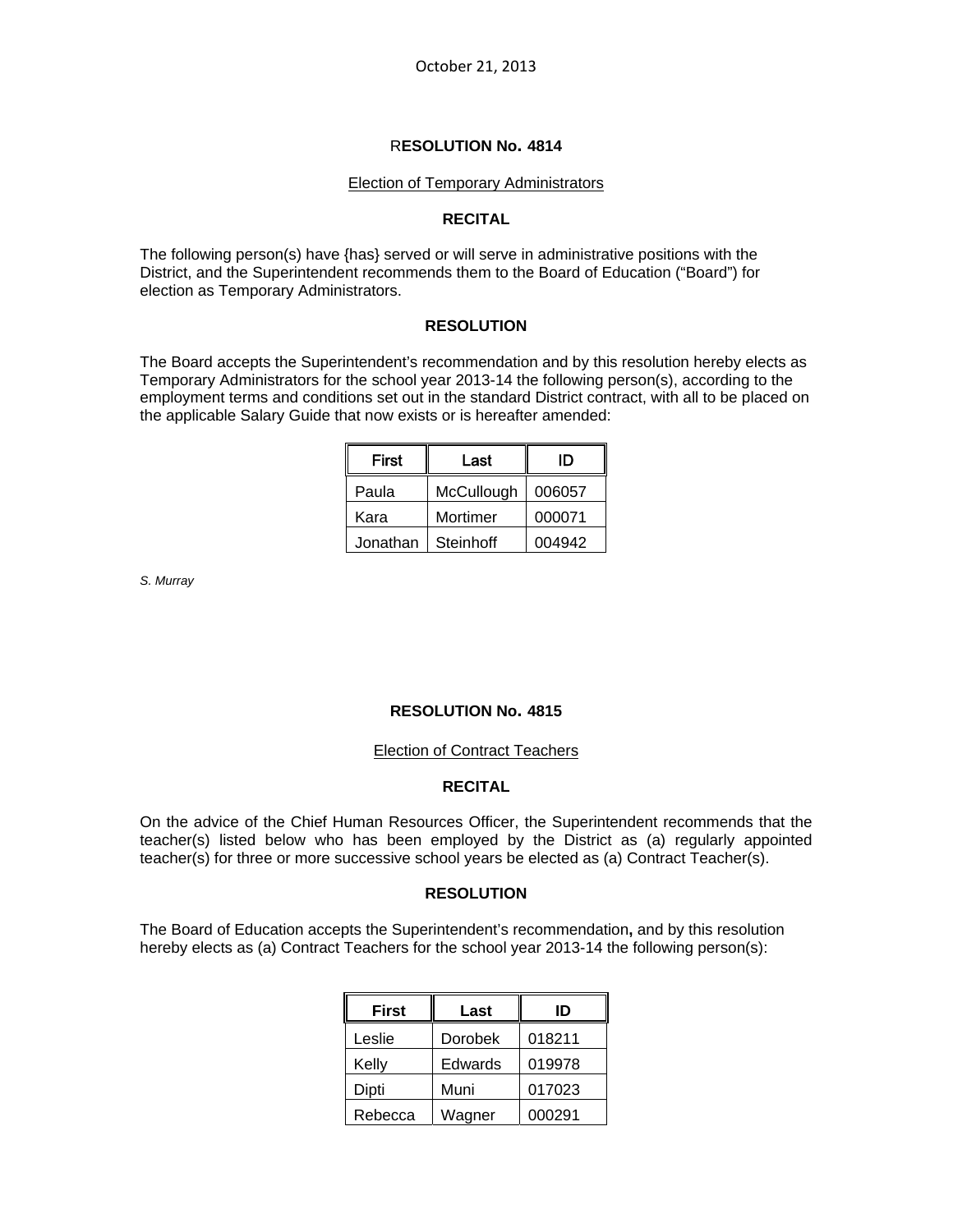*S.Murray* 

#### **RESOLUTION No. 4816**

#### Election of Third-year Probationary Teachers (Full-time)

#### **RECITAL**

On the advice of the Chief Human Resources Officer, the Superintendent recommends that the teacher(s) listed below be elected as Third-year Probationary Teacher(s).

#### **RESOLUTION**

The Board of Education accepts the Superintendent's recommendation, and by this resolution hereby elects as Third-year Probationary Teacher(s) for the school year 2013-14 the following person(s), subject to the employment terms and conditions set out in the standard form contract approved by legal counsel for the District and with all to be placed on the applicable Salary Guide that now exists or is hereafter amended:

| <i><b>Full-Time</b></i> |          |        |  |
|-------------------------|----------|--------|--|
| First                   | Last     | סו     |  |
| Gwen                    | Campbell | 018480 |  |
| Jill                    | Erickson | 017075 |  |
| Kyla                    | Walker   | 020459 |  |

*S. Murray* 

#### **RESOLUTION No. 4817**

#### Election of Third-year Probationary Teacher (Part-time)

#### **RECITAL**

On the advice of the Chief Human Resources Officer, the Superintendent recommends that the teacher listed below be elected as Third-year Probationary Teacher.

#### **RESOLUTION**

The Board of Education accepts the Superintendent's recommendation, and by this resolution hereby elects as Third-year Probationary Teacher for the school year 2013-14 the following person, subject to the employment terms and conditions set out in the standard form contract approved by legal counsel for the District and with all to be placed on the applicable Salary Guide that now exists or is hereafter amended:

| Part-Time    |       |  |
|--------------|-------|--|
| <b>First</b> | l ast |  |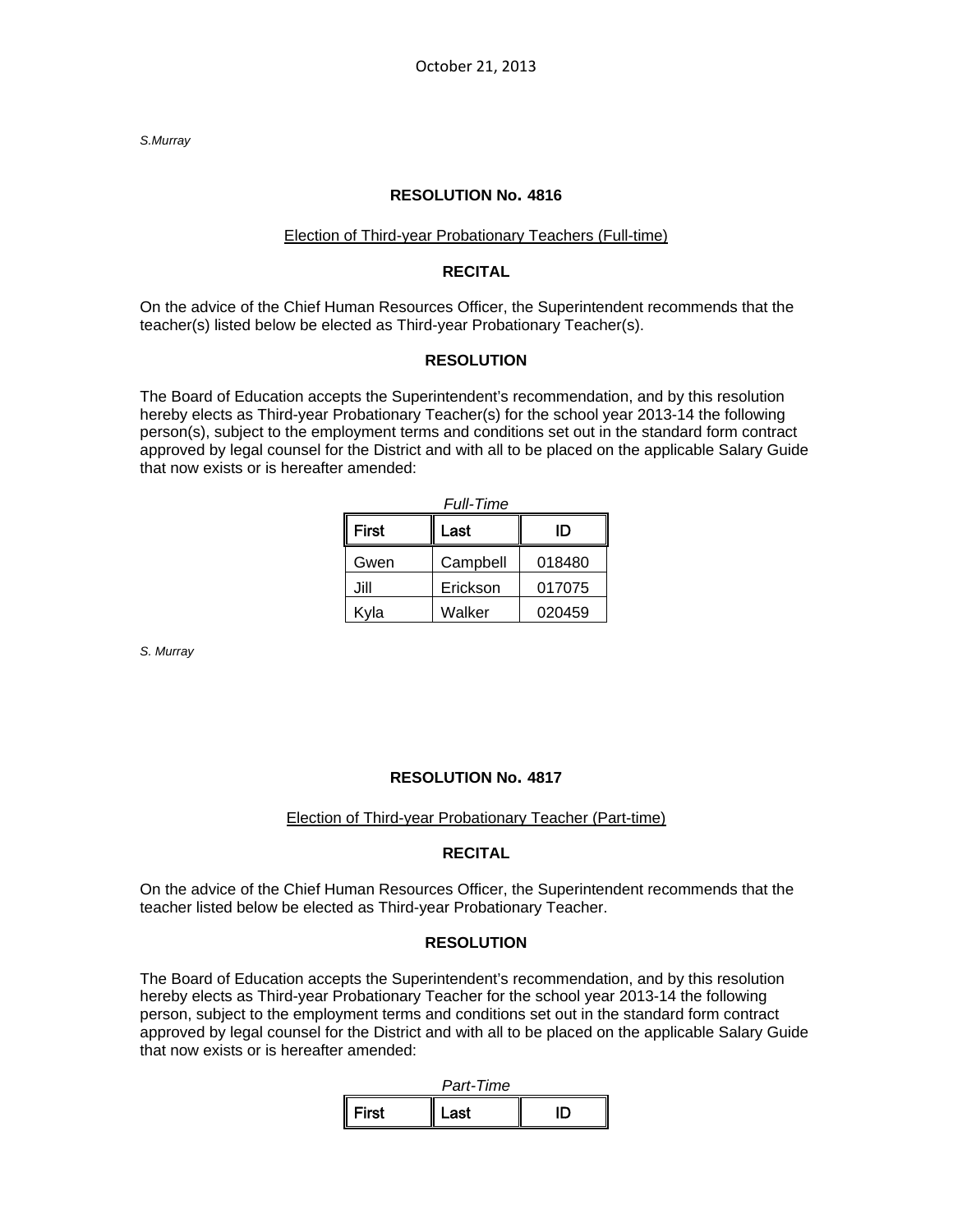October 21, 2013

Kala | Goodman | 019066

*S. Murray* 

#### **RESOLUTION No. 4818**

#### Election of Second-year Probationary Teacher(s) (Full-time)

# **RECITAL**

On the advice of the Chief Human Resources Officer, the Superintendent recommends that the teacher(s) listed below be elected as Second-year Probationary Teacher(s).

# **RESOLUTION**

The Board of Education accepts the Superintendent's recommendation, and by this resolution hereby elects as Second-year Probationary Teacher(s) for the school year 2013-14 the following person(s), subject to the employment terms and conditions set out in the standard form contract approved by legal counsel for the District and with all to be placed on the applicable Salary Guide that now exists or is hereafter amended:

| <b>Full-Time</b> |                |        |  |
|------------------|----------------|--------|--|
| <b>First</b>     | Last           | ID     |  |
| <b>Brian</b>     | <b>Beadle</b>  | 019942 |  |
| Dawn             | Bolgioni       | 019956 |  |
| Alicia           | <b>Brown</b>   | 021180 |  |
| Christopher      | <b>Buehler</b> | 020623 |  |
| Matthew          | Carlson        | 020603 |  |
| Jonah            | Carpenter      | 021332 |  |
| Mishaun          | Christian      | 020681 |  |
| Chastity         | Clegg          | 019252 |  |
| Hannah           | Delaney        | 021349 |  |
| Christopher      | Doherty        | 020551 |  |
| Paula            | Dougherty      | 000961 |  |
| Heather          | Elder          | 021315 |  |
| Kelly            | Fale           | 019999 |  |
| Eva              | Fraser         | 019323 |  |
| Westin           | Freeman        | 021303 |  |
| Sarah            | Gaynor         | 015028 |  |
| Christopher      | Gifford        | 021169 |  |
| John             | Gordon         | 019210 |  |
| Amanda           | <b>Helmers</b> | 020669 |  |
| Klarissa         | Hightower      | 021359 |  |
| Deidre           | Iwersen        | 018957 |  |
| Tara             | Keeler         | 018125 |  |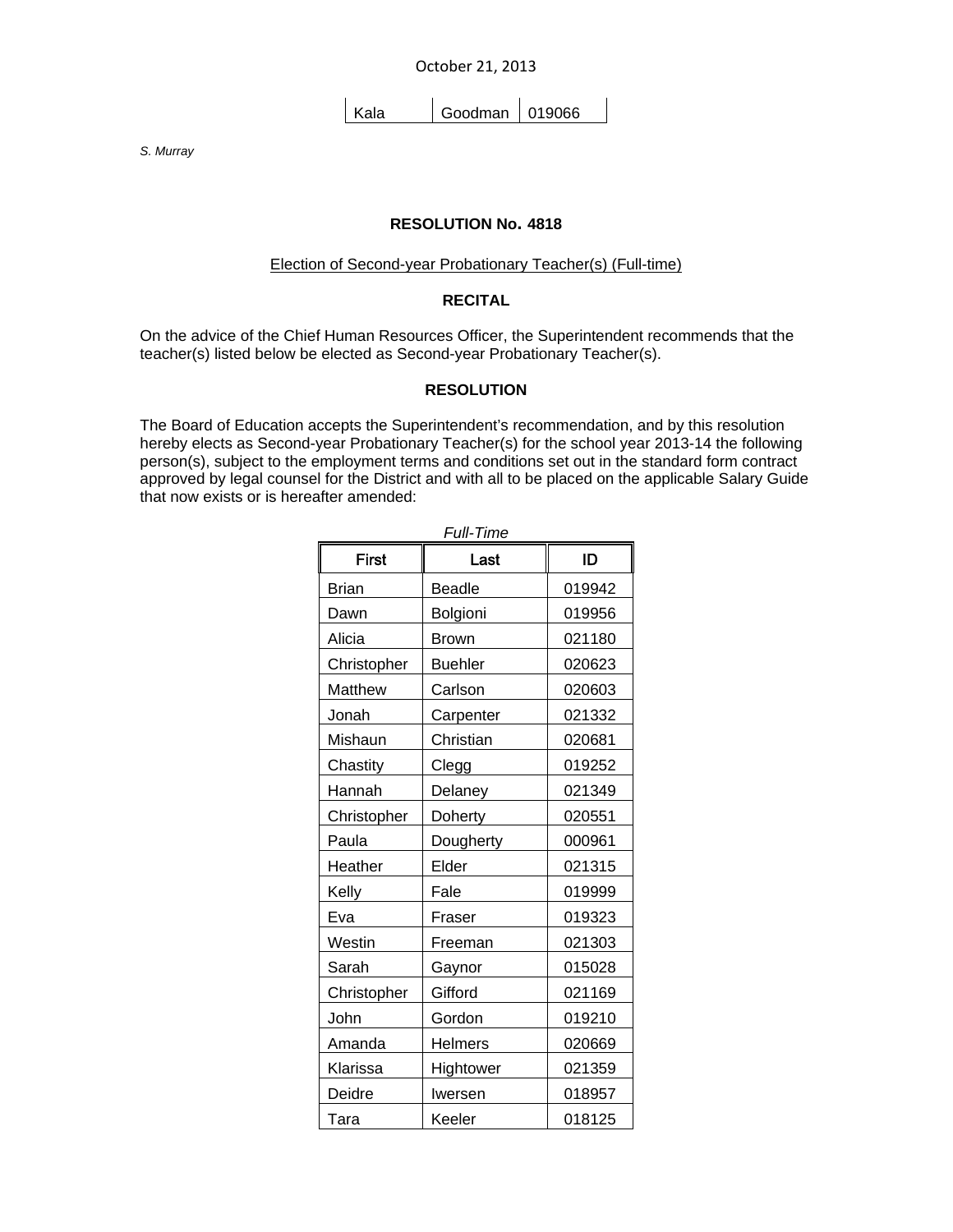| Elizabeth    | Markovich           | 017875 |
|--------------|---------------------|--------|
| Nicholas     | McCarthy            | 015509 |
| Megan        | McCracken           | 019569 |
| James        | <b>McGlotten</b>    | 020643 |
| Ronald       | Morgan              | 015966 |
| Lauren       | Mummert             | 015233 |
| Sarah        | Mussio              | 019096 |
| Diane        | Ness                | 018102 |
| May          | Ohara               | 021159 |
| Olufunmilola | Ologuntoye          | 021357 |
| Sarah        | Parker-Guizar       | 016161 |
| Francisco    | Perez-<br>Rodriguez | 021243 |
| Victoria     | Rodgers             | 020960 |
| Lori         | Ryan                | 021160 |
| Arelys       | Thompson            | 020579 |
| Katherine    | Wich                | 021014 |
| Kelsey       | Williams            | 020462 |
| Janie        | Zimmerman           | 021446 |

October 21, 2013

*S. Murray*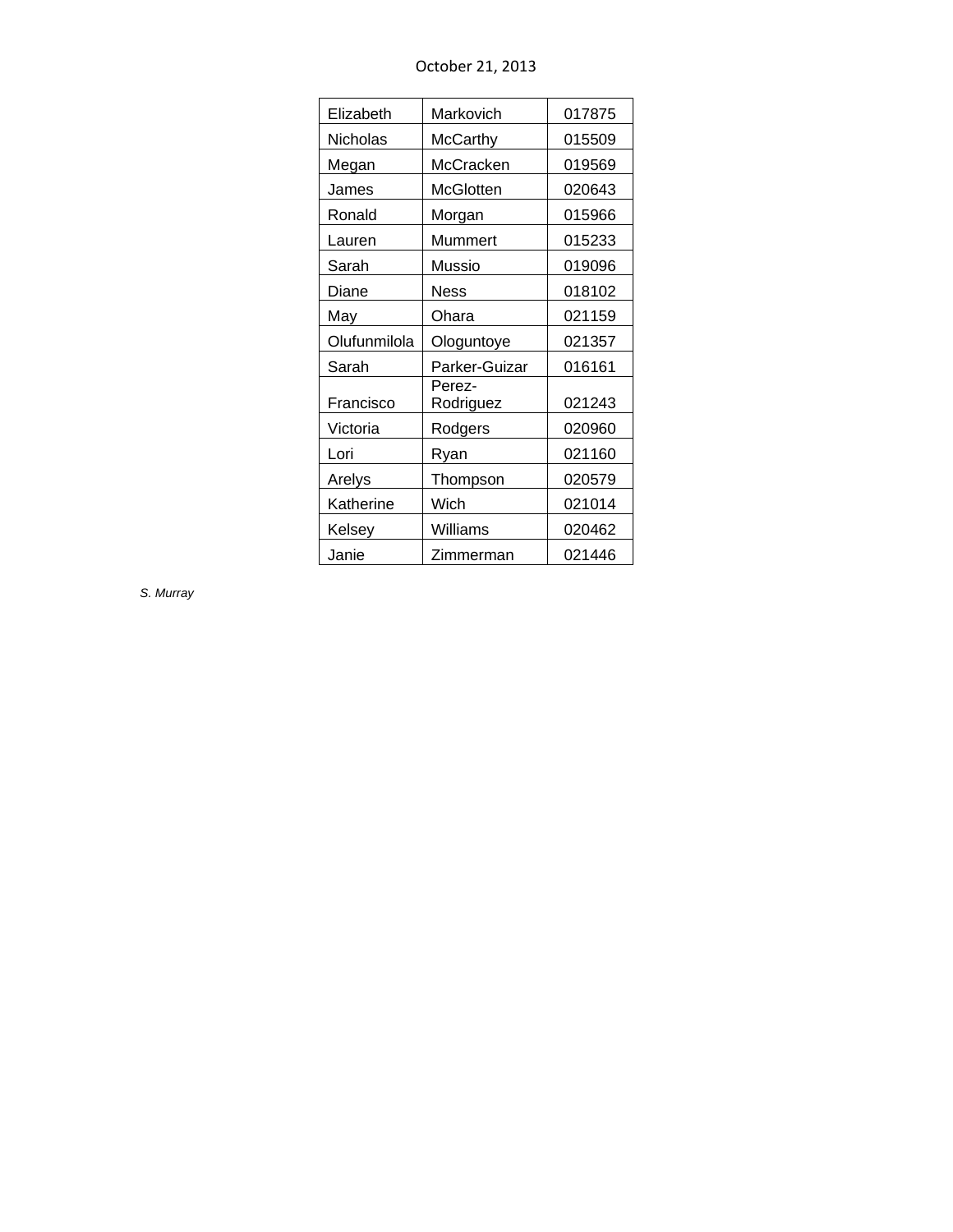#### Election of Second-year Probationary Teacher(s) (Part-time)

#### **RECITAL**

On the advice of the Chief Human Resources Officer, the Superintendent recommends that the teacher(s) listed below be elected as Second-year Probationary Teacher(s).

#### **RESOLUTION**

The Board of Education accepts the Superintendent's recommendation, and by this resolution hereby elects as Second-year Probationary Teacher(s) for the school year 2013-14 the following person(s), subject to the employment terms and conditions set out in the standard form contract approved by legal counsel for the District and with all to be placed on the applicable Salary Guide that now exists or is hereafter amended:

| Part-Time    |              |        |  |
|--------------|--------------|--------|--|
| <b>First</b> | Last         | ID     |  |
| Melynda      | Brand        | 007335 |  |
| Dempsey      | Haupt        | 021355 |  |
| Katherine    | Kondylis     | 001827 |  |
| Renee        | Kruger       | 017464 |  |
| Kellie       | May          | 018052 |  |
| Morgan       | McFadden     | 019580 |  |
| Virginia     | Moayyad      | 020794 |  |
| Carolyn      | <b>Myers</b> | 018966 |  |
| Susan        | Russell      | 017432 |  |
| Jillian      | Stone        | 014821 |  |
| Keenan       | Wells        | 021382 |  |
| Elenoir      | WilderTack   | 018959 |  |

*S. Murray*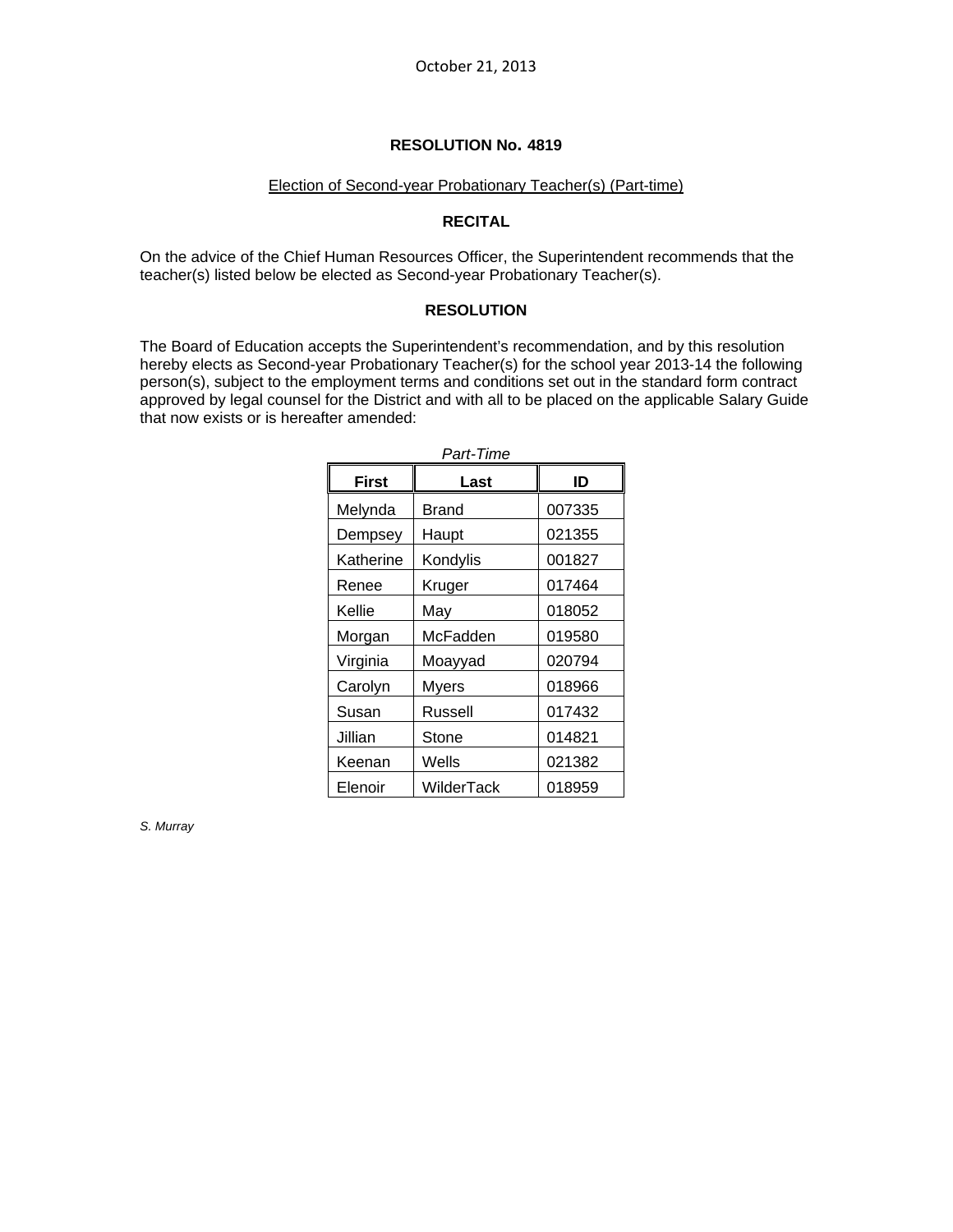#### Election of First-year Probationary Teachers (Full-time)

#### **RECITAL**

On the advice of the Chief Human Resources Officer, the Superintendent recommends that the teacher(s) listed below be elected as a First-year Probationary Teacher(s).

### **RESOLUTION**

The Board of Education accepts the Superintendent's recommendation, and by this resolution hereby elects as First-year Probationary Teacher(s) for the school year 2013-14 the following person(s), subject to the employment terms and conditions set out in the standard form contract approved by legal counsel for the District and to be placed on the applicable Salary Guide that now exists or is hereafter amended:

| <b>First</b>   | Last            | ID     |
|----------------|-----------------|--------|
| Adrian         | Ackerman-Harvie | 021798 |
| Gloria         | Alonso          | 021772 |
| Jeffrey        | Anderson        | 021951 |
| Emmanuel       | Aquino          | 021811 |
| Alexa          | Arnold          | 021877 |
| <b>Tatiana</b> | <b>Baley</b>    | 021773 |
| Lisa           | <b>Barnett</b>  | 020013 |
| Remy           | <b>Bennett</b>  | 021826 |
| Rebecca        | <b>Berry</b>    | 021890 |
| Jacqueline     | <b>Bidney</b>   | 009106 |
| Maranda        | <b>Bish</b>     | 018829 |
| Ashley         | <b>Black</b>    | 021878 |
| Megan          | <b>Borgelt</b>  | 021913 |
| <b>Srule</b>   | <b>Brachman</b> | 021846 |
| Tara           | <b>Brown</b>    | 021966 |
| Ronette        | Bryson          | 019447 |
| Max            | Cartagena       | 017052 |
| Martin         | Castillo        | 021440 |
| Monty          | Catabay         | 017685 |
| Daniel         | Clute           | 021927 |
| <b>Barry</b>   | Cochran         | 022036 |
| William        | Cohen           | 022014 |
| Karen          | Cowden          | 021942 |
| Kevin          | Cunningham      | 011418 |
| Cheryl         | <b>DeGroot</b>  | 021774 |
| Anna           | <b>DeVille</b>  | 021840 |
| Pablo          | Dipascuale      | 021879 |

*Full-time*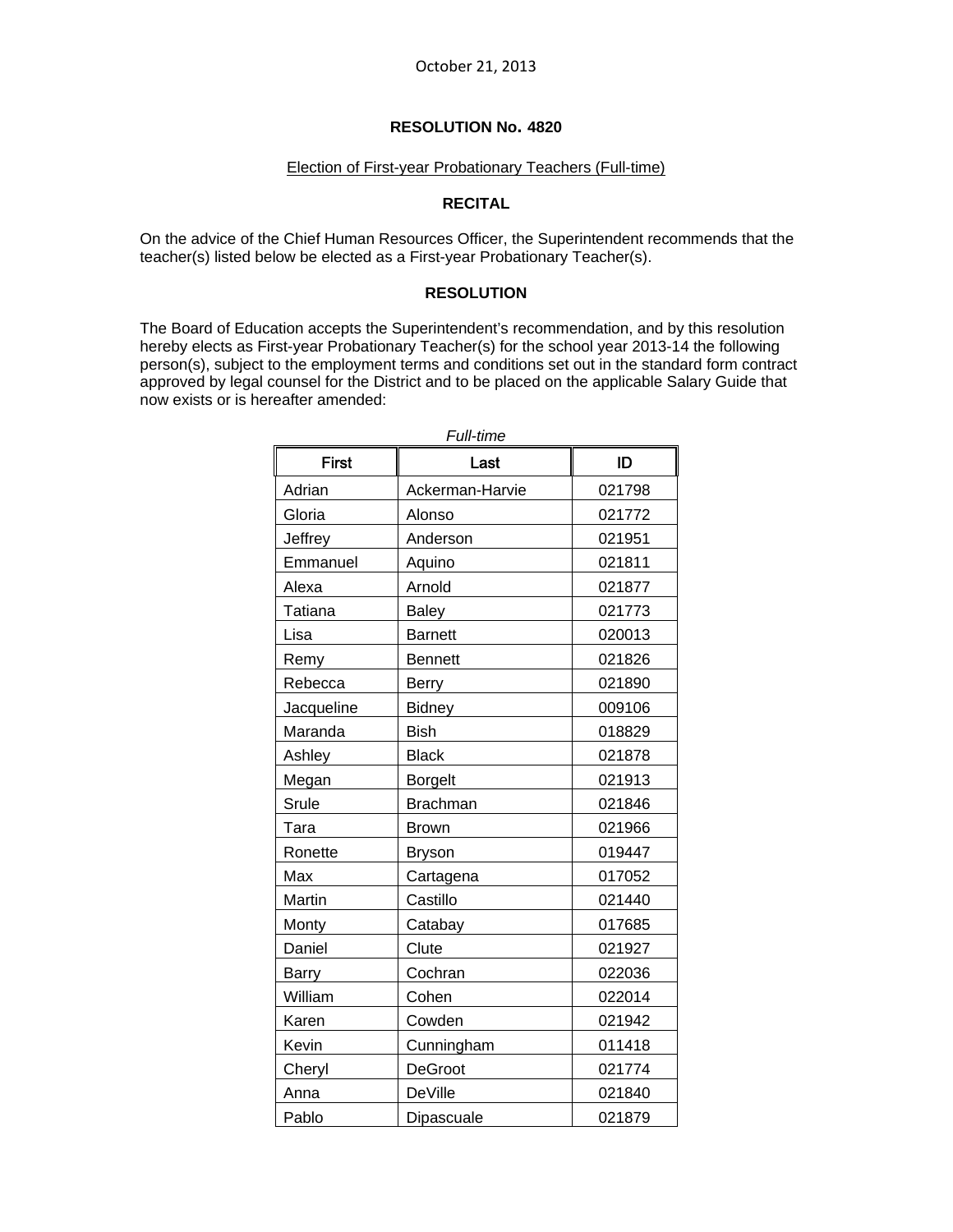October 21, 2013

| Janet         | Do                  | 021815 |
|---------------|---------------------|--------|
| Cecilia       | Dove                | 019073 |
| Christine     | Dugan               | 021800 |
| Elizabeth     | Ellis               | 020915 |
| Stacey        | Elwood              | 021875 |
| Jody          | Falkenstern         | 021884 |
| Matthew       | Ferro               | 021801 |
| Amy           | Fifth-Lince         | 015673 |
| Moises        | Flores              | 021885 |
| <b>Travis</b> | Flye                | 021455 |
| Stacey        | Freeman             | 016558 |
| Barry         | Frisby              | 021371 |
| Alyssa        | <b>Fulks</b>        | 021858 |
| Chelsea       | Fuller              | 021825 |
| Jennifer      | Gardner             | 022008 |
| Caroline      | Gereau              | 021803 |
| Kirey         | Gilson              | 003922 |
| Cody          | Glaze               | 020840 |
| Amber         | Green               | 021451 |
| Elena         | Gregerson           | 020083 |
| Chadwick      | Hamilton            | 015861 |
| Yessica       | Hardin Mercado      | 021847 |
| Peter         | Harley              | 022035 |
| Andre         | <b>Hawkins</b>      | 012846 |
| Laureen       | Held                | 021896 |
| Nancy         | Helmsworth          | 021793 |
| Cesar         | Hernandez           | 011864 |
| Alison        | Herron              | 021499 |
| Jamie         | Hillenberg          | 021820 |
| Luke          | Hotchkiss           | 022042 |
| Pamela        | Huaripata           | 016943 |
| David         | Huerta              | 021775 |
| Katharine     |                     | 021874 |
|               | Huizinga<br>Hutsell |        |
| Kennedy       |                     | 016820 |
| James         | Jeffrey-West        | 021945 |
| Rachel        | Johnson             | 016617 |
| Scott         | Johnson             | 021965 |
| Amanda        | Jordan              | 021836 |
| Elizabeth     | Juaniza             | 019696 |
| Steven        | Kapka               | 021889 |
| Robert        | Kelley              | 021439 |
| Stephanie     | Kelley              | 020228 |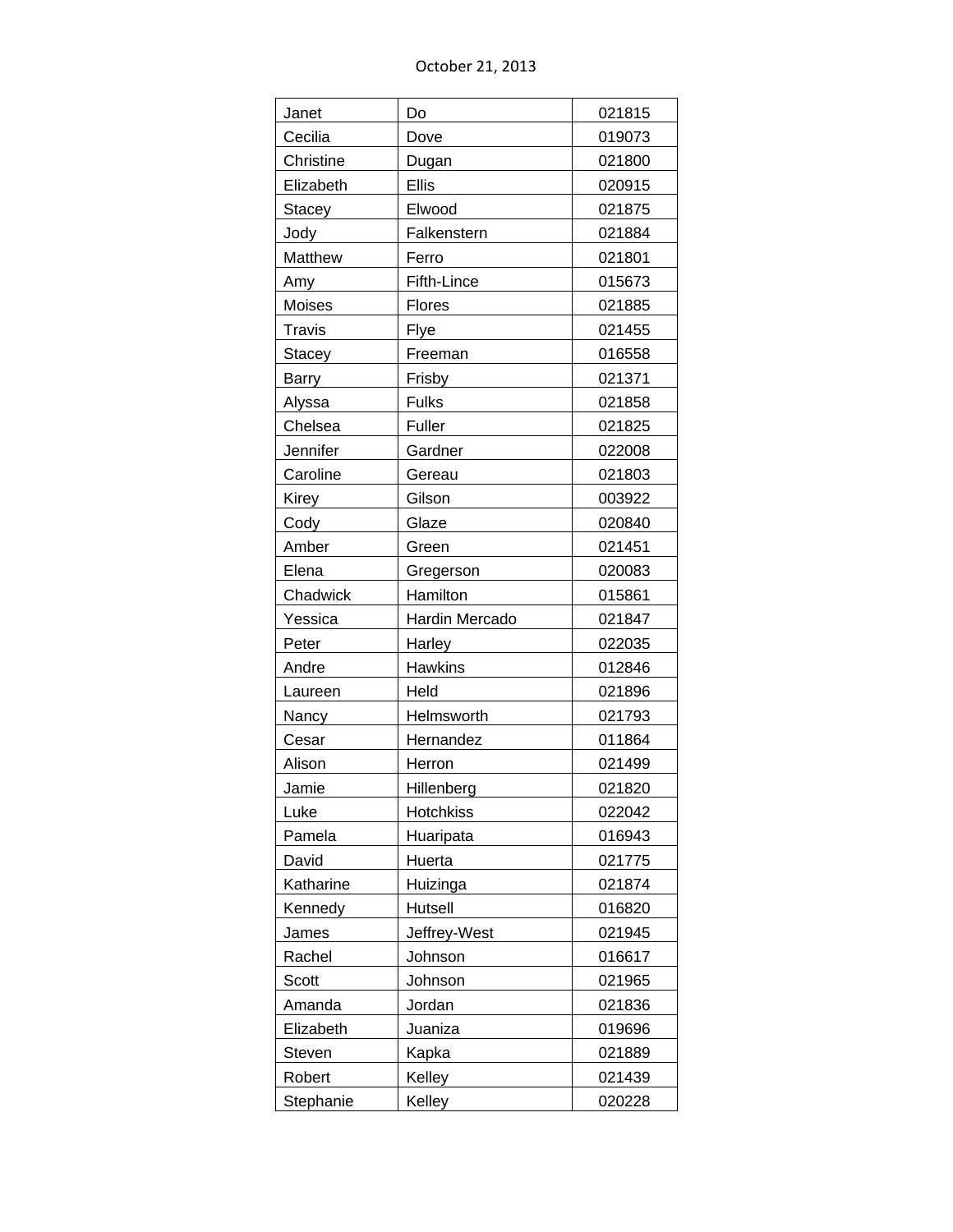October 21, 2013

| Kincaid<br>Diana<br>021907<br>Melissa<br>Kirkpatrick<br>020568<br>Elizabeth<br>Kirsch<br>021943<br>Kirschmann Jr<br>Richard<br>008780<br>Corinne<br>Kugel<br>002435<br>Kyler<br>021832<br>Amy<br>Carlos<br>Laguardia<br>020595<br>Gail<br>LaMontagne<br>006011<br>Kevin<br>Lawhon<br>016327<br>Maddy<br>014472<br>Courtney<br>Nicole<br>Marsh<br>021972<br>021776<br>Sam<br>Marvit<br>Sara<br>Matano<br>021810<br><b>Brittney</b><br>McAleer<br>021997<br>Shannon<br>McClure<br>021794<br>McCollister<br>Wakana<br>021778<br>Jessica<br>McKie<br>021839<br>Jeffrey<br><b>McNeal</b><br>021797<br>Adam<br>McQueen<br>021928<br>Chris<br>Merideth<br>019882<br>Paige<br>Miller<br>021647<br>Madeline<br>Mininger<br>021930<br>Moss<br>Katherine<br>016704 |  |
|---------------------------------------------------------------------------------------------------------------------------------------------------------------------------------------------------------------------------------------------------------------------------------------------------------------------------------------------------------------------------------------------------------------------------------------------------------------------------------------------------------------------------------------------------------------------------------------------------------------------------------------------------------------------------------------------------------------------------------------------------------|--|
|                                                                                                                                                                                                                                                                                                                                                                                                                                                                                                                                                                                                                                                                                                                                                         |  |
|                                                                                                                                                                                                                                                                                                                                                                                                                                                                                                                                                                                                                                                                                                                                                         |  |
|                                                                                                                                                                                                                                                                                                                                                                                                                                                                                                                                                                                                                                                                                                                                                         |  |
|                                                                                                                                                                                                                                                                                                                                                                                                                                                                                                                                                                                                                                                                                                                                                         |  |
|                                                                                                                                                                                                                                                                                                                                                                                                                                                                                                                                                                                                                                                                                                                                                         |  |
|                                                                                                                                                                                                                                                                                                                                                                                                                                                                                                                                                                                                                                                                                                                                                         |  |
|                                                                                                                                                                                                                                                                                                                                                                                                                                                                                                                                                                                                                                                                                                                                                         |  |
|                                                                                                                                                                                                                                                                                                                                                                                                                                                                                                                                                                                                                                                                                                                                                         |  |
|                                                                                                                                                                                                                                                                                                                                                                                                                                                                                                                                                                                                                                                                                                                                                         |  |
|                                                                                                                                                                                                                                                                                                                                                                                                                                                                                                                                                                                                                                                                                                                                                         |  |
|                                                                                                                                                                                                                                                                                                                                                                                                                                                                                                                                                                                                                                                                                                                                                         |  |
|                                                                                                                                                                                                                                                                                                                                                                                                                                                                                                                                                                                                                                                                                                                                                         |  |
|                                                                                                                                                                                                                                                                                                                                                                                                                                                                                                                                                                                                                                                                                                                                                         |  |
|                                                                                                                                                                                                                                                                                                                                                                                                                                                                                                                                                                                                                                                                                                                                                         |  |
|                                                                                                                                                                                                                                                                                                                                                                                                                                                                                                                                                                                                                                                                                                                                                         |  |
|                                                                                                                                                                                                                                                                                                                                                                                                                                                                                                                                                                                                                                                                                                                                                         |  |
|                                                                                                                                                                                                                                                                                                                                                                                                                                                                                                                                                                                                                                                                                                                                                         |  |
|                                                                                                                                                                                                                                                                                                                                                                                                                                                                                                                                                                                                                                                                                                                                                         |  |
|                                                                                                                                                                                                                                                                                                                                                                                                                                                                                                                                                                                                                                                                                                                                                         |  |
|                                                                                                                                                                                                                                                                                                                                                                                                                                                                                                                                                                                                                                                                                                                                                         |  |
|                                                                                                                                                                                                                                                                                                                                                                                                                                                                                                                                                                                                                                                                                                                                                         |  |
|                                                                                                                                                                                                                                                                                                                                                                                                                                                                                                                                                                                                                                                                                                                                                         |  |
|                                                                                                                                                                                                                                                                                                                                                                                                                                                                                                                                                                                                                                                                                                                                                         |  |
| Mercedes<br>Munoz<br>022007                                                                                                                                                                                                                                                                                                                                                                                                                                                                                                                                                                                                                                                                                                                             |  |
| Gillian<br>Murr<br>021894                                                                                                                                                                                                                                                                                                                                                                                                                                                                                                                                                                                                                                                                                                                               |  |
| Allison<br>Newton<br>021805                                                                                                                                                                                                                                                                                                                                                                                                                                                                                                                                                                                                                                                                                                                             |  |
| Donna<br>021860<br>Nguyen                                                                                                                                                                                                                                                                                                                                                                                                                                                                                                                                                                                                                                                                                                                               |  |
| Gina<br>Norton<br>018324                                                                                                                                                                                                                                                                                                                                                                                                                                                                                                                                                                                                                                                                                                                                |  |
| Alicia<br>021650<br>O'Leary                                                                                                                                                                                                                                                                                                                                                                                                                                                                                                                                                                                                                                                                                                                             |  |
| Janet<br>Olsson<br>021844                                                                                                                                                                                                                                                                                                                                                                                                                                                                                                                                                                                                                                                                                                                               |  |
| Trevor<br>Parker<br>021806                                                                                                                                                                                                                                                                                                                                                                                                                                                                                                                                                                                                                                                                                                                              |  |
| 021799<br>Celene<br>Perez Vargas                                                                                                                                                                                                                                                                                                                                                                                                                                                                                                                                                                                                                                                                                                                        |  |
| Gabrielle<br>Peterson<br>021888                                                                                                                                                                                                                                                                                                                                                                                                                                                                                                                                                                                                                                                                                                                         |  |
| Leslie<br>Phillips<br>021707                                                                                                                                                                                                                                                                                                                                                                                                                                                                                                                                                                                                                                                                                                                            |  |
| David<br>019939<br>Pierce                                                                                                                                                                                                                                                                                                                                                                                                                                                                                                                                                                                                                                                                                                                               |  |
| Keri<br>Pilgrim<br>021866                                                                                                                                                                                                                                                                                                                                                                                                                                                                                                                                                                                                                                                                                                                               |  |
| Robin<br>Plies<br>021920                                                                                                                                                                                                                                                                                                                                                                                                                                                                                                                                                                                                                                                                                                                                |  |
| Laela<br>Rae<br>021827                                                                                                                                                                                                                                                                                                                                                                                                                                                                                                                                                                                                                                                                                                                                  |  |
| Daniel<br>Ramirez<br>021784                                                                                                                                                                                                                                                                                                                                                                                                                                                                                                                                                                                                                                                                                                                             |  |
| Recker<br>021796<br>Laura                                                                                                                                                                                                                                                                                                                                                                                                                                                                                                                                                                                                                                                                                                                               |  |
| Redding<br>021985<br>Tawnya                                                                                                                                                                                                                                                                                                                                                                                                                                                                                                                                                                                                                                                                                                                             |  |
| Seth<br>021949<br>Reedy                                                                                                                                                                                                                                                                                                                                                                                                                                                                                                                                                                                                                                                                                                                                 |  |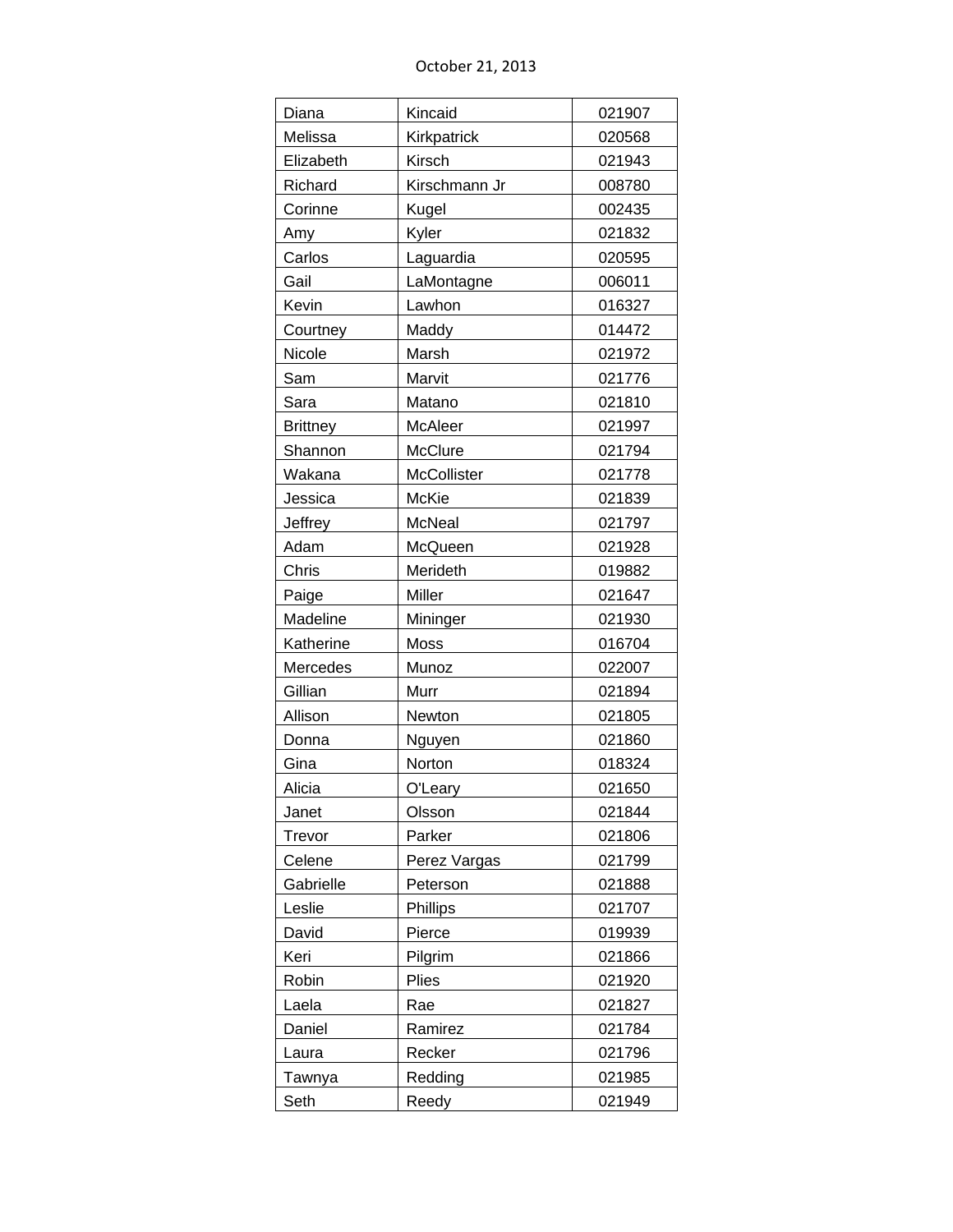October 21, 2013

| Stephanie      | Rege              | 021900 |
|----------------|-------------------|--------|
| Koll           | Reynolds          | 020646 |
| Ordella        | Reynolds          | 008389 |
| Natalie        | Riley             | 021981 |
| Christopher    | Riser             | 020309 |
| JoAnna         | Roddis            | 020218 |
| Marcos         | Rodriguez         | 021795 |
| Kyra           | Routon-Michelinie | 021855 |
| Meredith       | Rumann            | 021906 |
| Anne           | Rybak             | 021950 |
| Matthew        | Sandmann          | 019247 |
| Katie          | Schneider         | 016101 |
| Josephine      | Scott             | 021872 |
| Marie          | Scull             | 019099 |
| Yulia          | Setiadi           | 020688 |
| Sarah          | Shelton           | 021964 |
| <b>Brenna</b>  | Sheridan          | 021802 |
| Douglas        | Siegel            | 021899 |
| Daniel         | Silvernail        | 021982 |
| Matthew        | Speer             | 021886 |
| Amy            | <b>Steeves</b>    | 021857 |
| Kayla          | <b>Stolte</b>     | 021713 |
| Janine         | Storm van Leeuwen | 021990 |
|                |                   |        |
| Michelle       | <b>Strickler</b>  | 021955 |
| David          | Stroup            | 021947 |
| Anthony        | <b>Swerdlik</b>   | 017808 |
| Joshua         | Tabshy            | 018796 |
| <b>Brieana</b> | Thatcher          | 021891 |
| Jennifer       | Thomas            | 015657 |
| Christian      | Timmerman         | 021893 |
| Heather        | Torain            | 013804 |
| Kayla          | Tracy             | 021975 |
| Sid            | Tyler             | 016059 |
| Gerardo        | Vargas            | 021926 |
| Mark           | Warner            | 021833 |
| Natalie        | Webb              | 021804 |
| Adam           | Weiner            | 017113 |
| Martha         | Wenner            | 014014 |
| Dorothy        | Wierth            | 019859 |
| Matthew        | Wiles             | 021856 |
| Kimberly       | Wilson            | 021853 |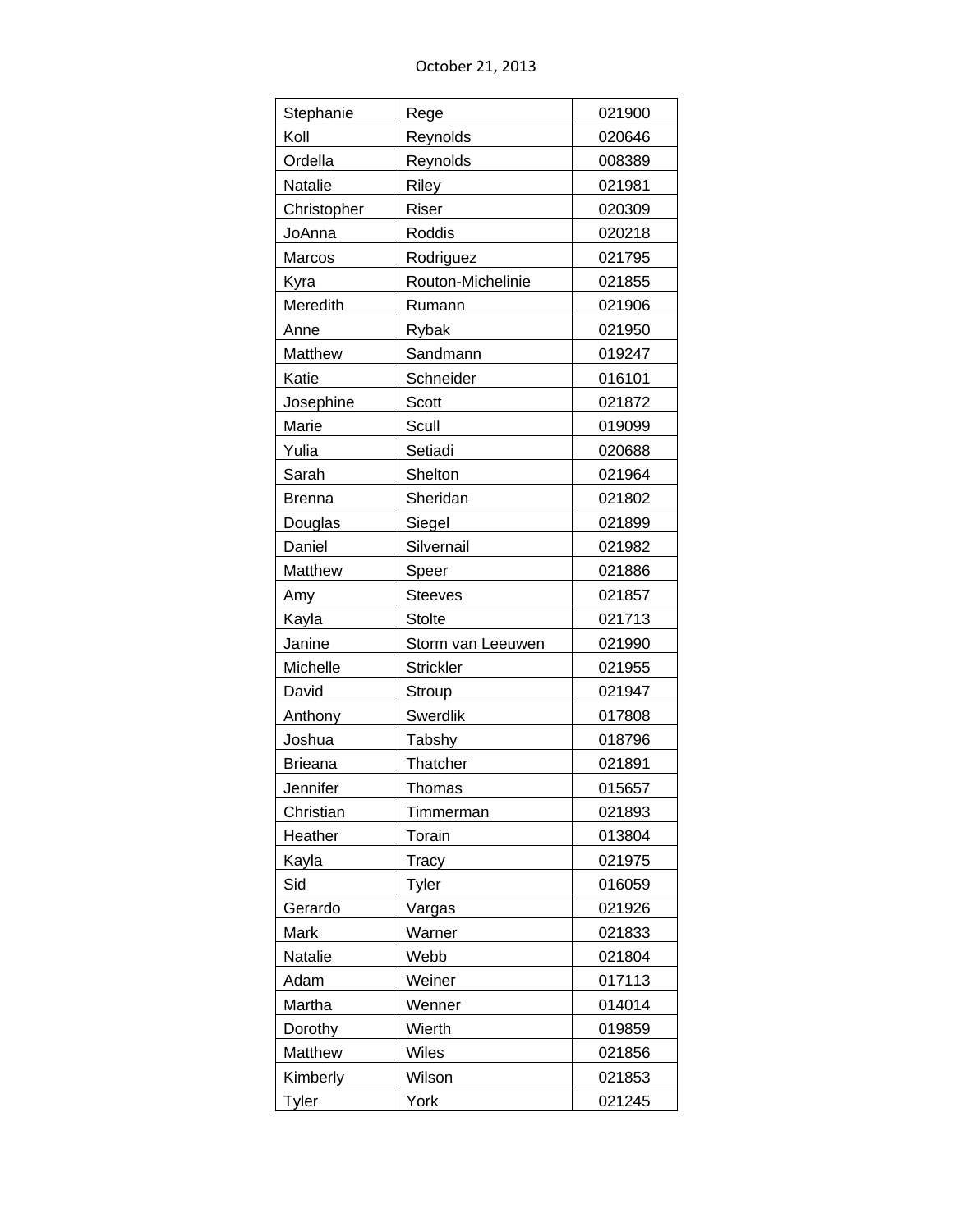October 21, 2013

| Lavonna | Zeller-Williams | 021909 |
|---------|-----------------|--------|
|         |                 |        |

*S. Murray*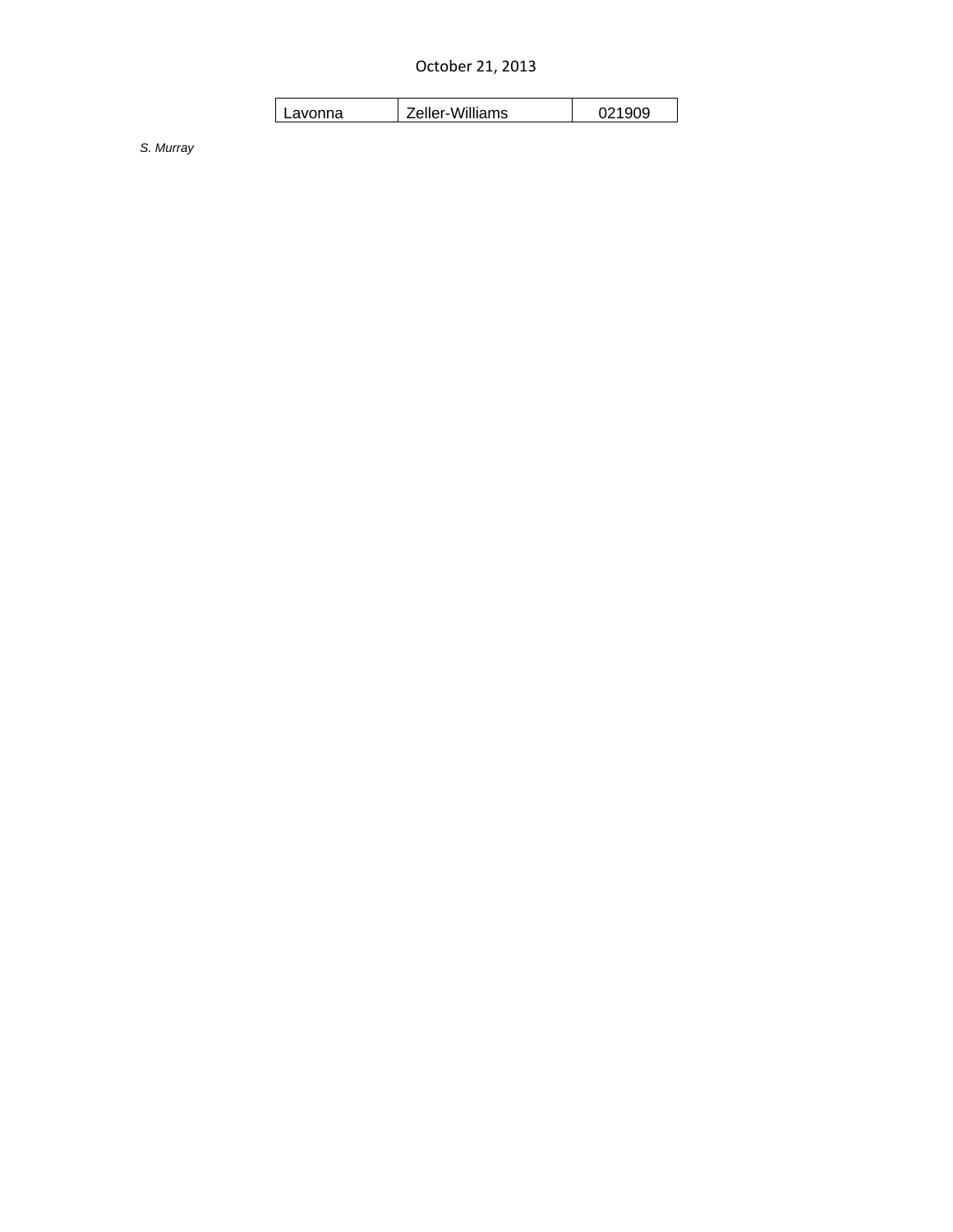#### Election of First-year Probationary Teachers (Part-time)

#### **RECITAL**

On the advice of the Chief Human Resources Officer, the Superintendent recommends that the teacher(s) listed below be elected as First-year Probationary Teacher(s).

#### **RESOLUTION**

The Board of Education accepts the Superintendent's recommendation, and by this resolution hereby elects as First-year Probationary Teacher(s) for the school year 2013-14 the following person(s), subject to the employment terms and conditions set out in the standard form contract approved by legal counsel for the District and with all to be placed on the applicable Salary Guide that now exists or is hereafter amended:

| <b>First</b>  | Last          | ID     |
|---------------|---------------|--------|
| Kimberly      | <b>Baker</b>  | 019177 |
| Joseph        | Ball          | 010790 |
| Sarah         | <b>Barten</b> | 021979 |
| Adriane       | Blackman      | 015371 |
| Elizabeth     | Bowe          | 021814 |
| Kerensa       | Brougham      | 021898 |
| Christina     | <b>Brown</b>  | 021895 |
| Elizabeth     | <b>Bundy</b>  | 019174 |
| Michaela      | Caldwell      | 021452 |
| Matthew       | Caniglia      | 021838 |
| April<br>Rose | Castillo      | 021902 |
| Cara          | Cocchiarella  | 021818 |
| Debra         | Crawford      | 021821 |
| Moses         | Davis         | 008268 |
| <b>Nine</b>   | Dejanvier     | 021461 |
| Heather       | Dickinson     | 022053 |
| Corina        | Donald        | 021936 |
| Sarah         | <b>Dyste</b>  | 021346 |
| Jocelyn       | Edelstein     | 018117 |
| Leslie        | Eisen         | 021231 |
| Daniel        | Foster        | 007799 |
| Nicholas      | Hartel        | 019350 |
| Odie          | Hollingshed   | 021435 |
| Robin         | Houdek        | 017309 |

*Part-Time*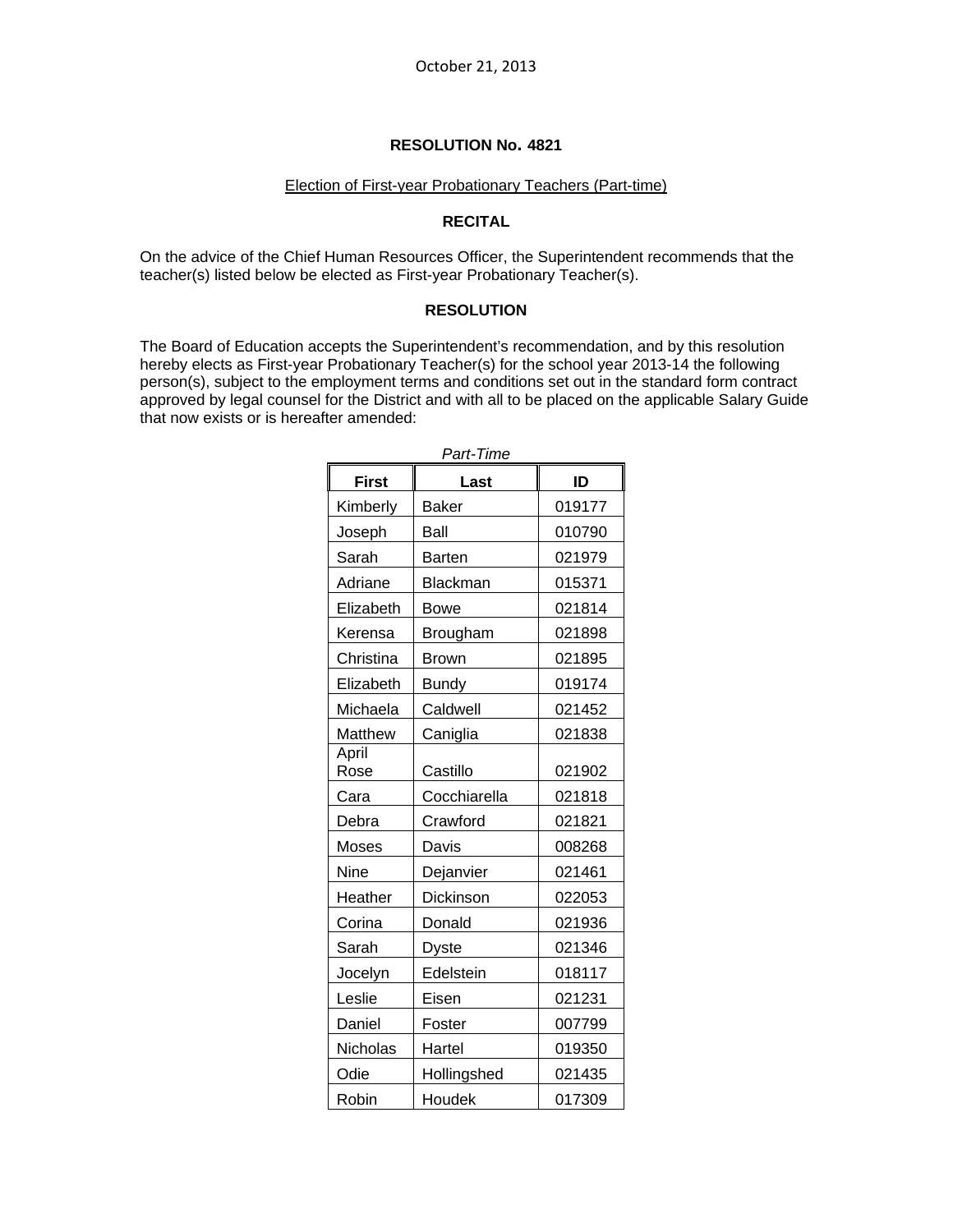| October 21, 2013 |  |  |
|------------------|--|--|
|------------------|--|--|

| Elizabeth     | <b>Israel-Davis</b> | 010932 |
|---------------|---------------------|--------|
| Debra         | Jetton              | 021978 |
| Susan         | Kaller              | 021699 |
| Greg          | Kirkelie            | 021230 |
| Tim           | Klee                | 007909 |
| Andrea        | Leech               | 021863 |
| Emily         | Lethlean            | 016962 |
| Pamela        | Lindsay             | 018595 |
| Hong          | Liu                 | 015156 |
| Doug          | Mandell             | 021480 |
| Heidi         | Masunaga            | 005454 |
| Elizabeth     | McDowell            | 021911 |
| Sharitha      | McKenzie            | 021881 |
| Danielle      | <b>McSherry</b>     | 021236 |
| Joseph        | Minato              | 021939 |
| Jessica       | Murray              | 021864 |
| Nicole        | O'Brien             | 016931 |
| Nicole        | Penoncello          | 021824 |
| Russell       | Pickett             | 021361 |
| Molly         | Porterfield         | 018827 |
| Evan          | Price               | 021904 |
| Caitlin       | Quinn               | 018970 |
| Sara          | Raspone             | 021912 |
| Gavin         | Riedel              | 022059 |
| Tracy         | Rittenberry         | 022005 |
| Cicely        | Rodgers             | 021873 |
| <u>Jayson</u> | Schmidt             | 014463 |
| Lori          | Shippy              | 021822 |
| Zoya          | Surits              | 021484 |
| <b>Britta</b> | Walker              | 015623 |
| Kathryn       | Weber               | 021897 |
| S             | West                | 013820 |
| Benjamin      | Weston              | 021946 |
| Casey         | Whisler             | 018411 |
| Meghan        | Whitaker            | 021915 |
| Susan         | Wiencke             | 019329 |
| Kendra        | Yao                 | 021869 |

*S. Murray*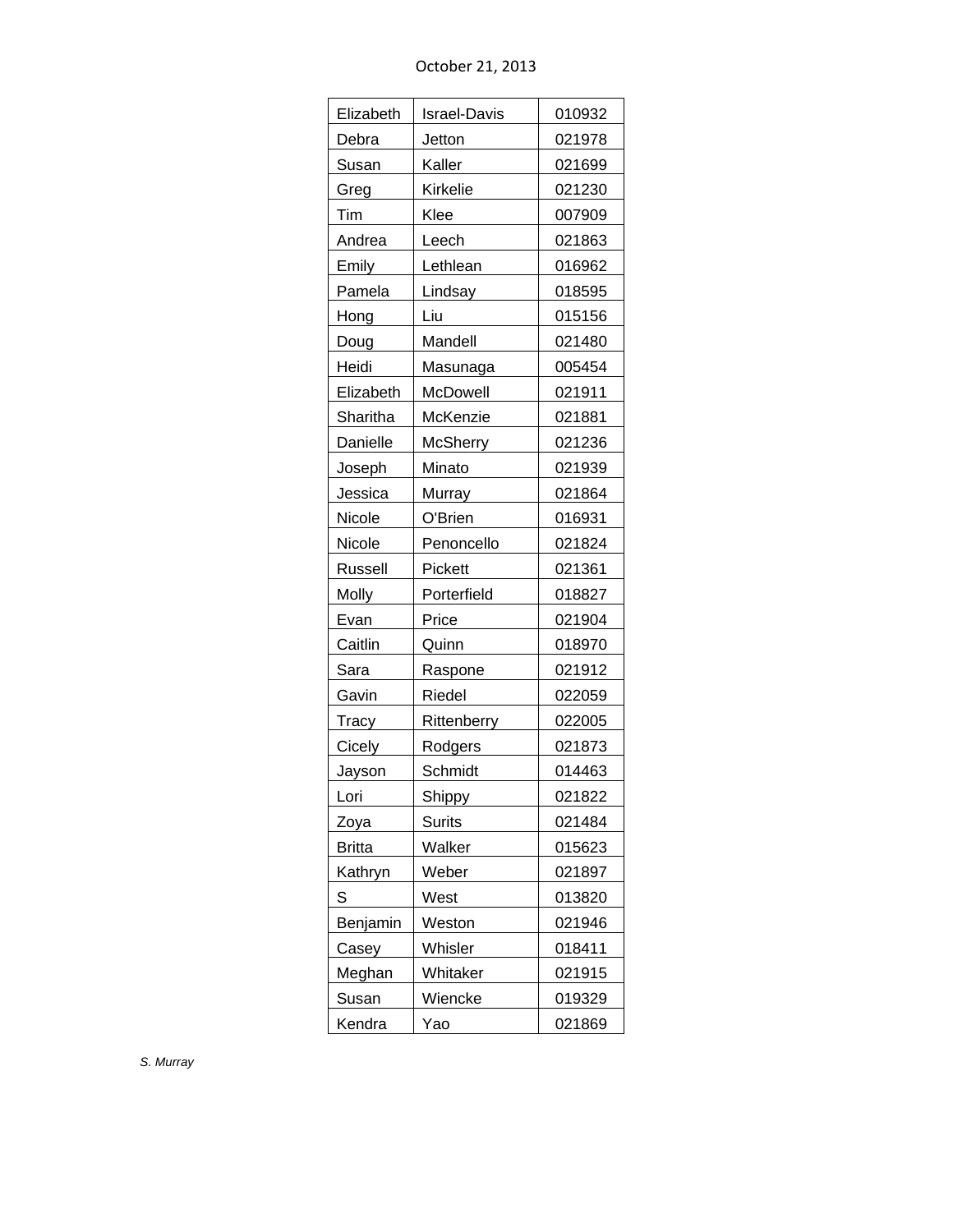### Appointment of Temporary Teachers and Notice of Non-renewal

# **RESOLUTION**

The Board of Education accepts the recommendation to designate the following persons as temporary teachers for the term listed below. These temporary contracts will not be renewed beyond their respective termination dates because the assignments are temporary and District does not require the teachers' services beyond completion of their respective temporary assignments.

| <b>First</b> | Last             | ID     | Eff. Date | <b>Term Date</b> |
|--------------|------------------|--------|-----------|------------------|
| Timothy      | <b>Barnes</b>    | 017069 | 8/16/2013 | 11/12/2013       |
| Cory         | <b>Bettinger</b> | 020031 | 9/4/2013  | 1/5/2014         |
| Jeffery      | Boyd             | 020420 | 9/4/2013  | 6/14/2014        |
| Patricia     | <b>Brent</b>     | 015679 | 9/9/2013  | 6/14/2014        |
| Daniel       | <b>Brixius</b>   | 004461 | 9/5/2013  | 6/14/2014        |
| Jeanne       | Carlson          | 013602 | 9/5/2013  | 3/2/2014         |
| Amanda       | Carrigg          | 020678 | 8/28/2013 | 6/14/2014        |
| Allanah      | Carrillo         | 021892 | 8/16/2013 | 12/21/2013       |
| Giles        | Cattlin          | 020815 | 9/6/2013  | 1/4/2014         |
| Ashley       | Chang            | 021861 | 9/23/2013 | 6/14/2014        |
| Ashley       | Christophersen   | 021808 | 8/16/2013 | 6/14/2014        |
| Allison      | Cook             | 021882 | 8/16/2013 | 12/1/2013        |
| Maurice      | Cowley           | 015636 | 8/16/2013 | 6/14/2014        |
| Laura        | Curry            | 022034 | 9/13/2013 | 12/8/2013        |
| Ingrid       | Dahl             | 021901 | 8/16/2013 | 6/14/2014        |
| Bernadette   | Diepenbrock      | 020151 | 9/18/2013 | 6/14/2014        |
| Mai          | Duong            | 022071 | 9/23/2013 | 1/3/2014         |
| Dawn         | Dzubay           | 007780 | 8/16/2013 | 6/14/2014        |
| Lauren       | Epifano          | 021971 | 9/4/2013  | 6/14/2014        |
| Catherine    | Fergusson        | 015936 | 9/3/2013  | 11/9/2013        |
| Aaron        | Finley           | 016888 | 8/16/2013 | 11/2/2013        |
| Kristina     | Fosik            | 020346 | 8/16/2013 | 6/14/2014        |
| Zalika       | Gardner          | 021929 | 8/30/2013 | 6/14/2014        |
| Sara         | Garside          | 022048 | 9/19/2013 | 6/14/2014        |
| Robert       | Gruber           | 017865 | 9/26/2013 | 6/14/2014        |
| Katharine    | Grunseth         | 019932 | 8/16/2013 | 11/30/2013       |
| Maria        | Haddox           | 018816 | 8/28/2013 | 6/14/2014        |
| Skye         | Hanna            | 021870 | 8/16/2013 | 6/14/2014        |
| Maria        | Hernandez        | 015718 | 8/16/2013 | 6/14/2014        |
| Shawnte      | Hines            | 021783 | 7/30/2013 | 6/14/2014        |
| Jacob        | Hockett          | 021948 | 9/26/2013 | 6/14/2014        |
| Alicia       | Irwin            | 022089 | 10/1/2013 | 6/14/2014        |
| Robert       | Jamieson         | 021712 | 8/16/2013 | 6/14/2014        |
| Shani        | Johnson          | 021867 | 8/16/2013 | 6/14/2014        |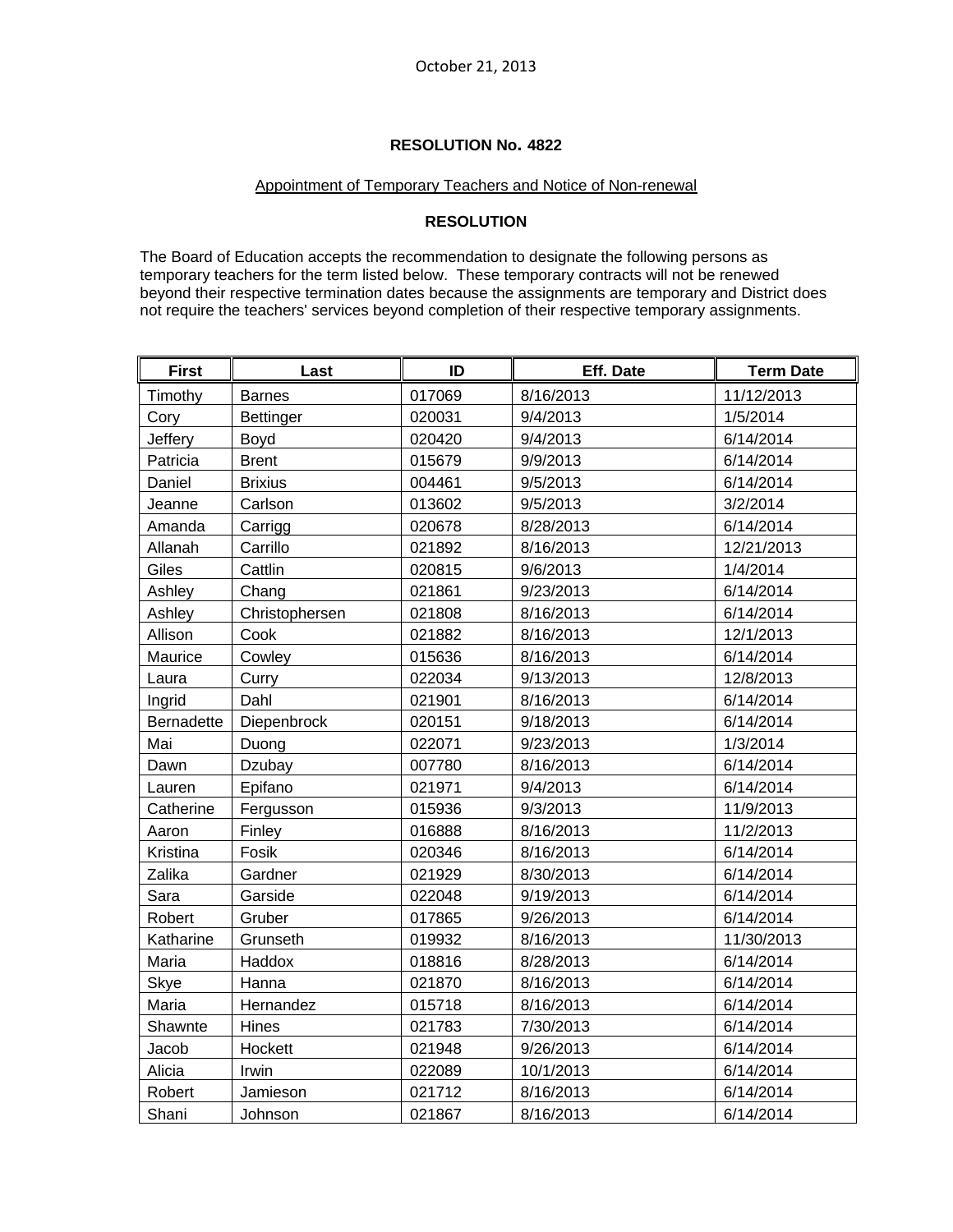| Carol           | Kafton         | 007368 | 8/29/2013 | 12/1/2013        |
|-----------------|----------------|--------|-----------|------------------|
|                 |                |        |           |                  |
|                 |                |        |           |                  |
| <b>First</b>    | Last           | ID     | Eff. Date | <b>Term Date</b> |
| Phillip         | Lancaster      | 021123 | 8/16/2013 | 6/14/2014        |
| Karen           | Lefere         | 021908 | 8/16/2013 | 6/14/2014        |
| Joshua          | Levine         | 019242 | 8/28/2013 | 6/14/2014        |
| Melissa         | Lum            | 021887 | 8/16/2013 | 2/1/2014         |
| <b>Bud</b>      | MacKay         | 007968 | 9/18/2013 | 6/14/2014        |
| Heather         | Mankowski      | 019165 | 8/16/2013 | 2/4/2014         |
| Matthew         | Manley         | 016224 | 8/28/2013 | 6/14/2014        |
| Janice          | Martin         | 001862 | 9/3/2013  | 10/26/2013       |
| Marcia          | McCubbin       | 015760 | 8/16/2013 | 12/18/2013       |
| <b>Nikolaus</b> | <b>Merrick</b> | 015538 | 9/24/2013 | 6/14/2014        |
| Natalie         | Mew            | 013643 | 8/16/2013 | 6/14/2014        |
| Kathryn         | Moore          | 000211 | 8/28/2013 | 6/14/2014        |
| Jacqueline      | Motzer         | 020246 | 8/16/2013 | 6/14/2014        |
| Kathryn         | Mouery         | 020810 | 9/4/2013  | 11/28/2013       |
| Michele         | Mulvihill      | 017940 | 8/16/2013 | 6/14/2014        |
| Deborah         | Munoz          | 019697 | 8/28/2013 | 6/14/2014        |
| Thomas          | <b>Myers</b>   | 021871 | 8/16/2013 | 6/14/2014        |
| Jane            | Nicholson      | 004677 | 9/12/2013 | 11/12/2013       |
| Tom             | <b>Nims</b>    | 021931 | 8/30/2013 | 6/14/2014        |
| Irene           | Petersen       | 015110 | 8/28/2013 | 11/20/2013       |
| Ana             | Ponz           | 022009 | 9/13/2013 | 6/14/2014        |
| Roberta         | Pressman-James | 007015 | 9/10/2013 | 11/2/2013        |
| Carmen          | Rasmussen      | 014060 | 8/28/2013 | 11/16/2013       |
| Patrick         | Roth           | 005737 | 9/12/2013 | 11/9/2013        |
| Marci           | Sams           | 021578 | 8/16/2013 | 6/14/2014        |
| Gina            | Sonera         | 000293 | 9/23/2013 | 12/21/2013       |
| Jaeger          | Vega           | 021351 | 9/9/2013  | 6/14/2014        |
| Cherrylene      | Volley         | 021829 | 8/16/2013 | 6/14/2014        |
| Marina          | Volsky         | 021961 | 9/5/2013  | 6/14/2014        |
| Linda           | White          | 018479 | 8/16/2013 | 6/14/2014        |
| Kasia           | Wilhelmi       | 016715 | 9/6/2013  | 6/14/2014        |
| Joan            | Williams       | 011426 | 8/28/2013 | 11/1/2013        |
| Rebecca         | Wood           | 013991 | 8/16/2013 | 11/28/2013       |
| Man             | Xiang          | 022027 | 9/12/2013 | 6/14/2014        |

*S. Murray*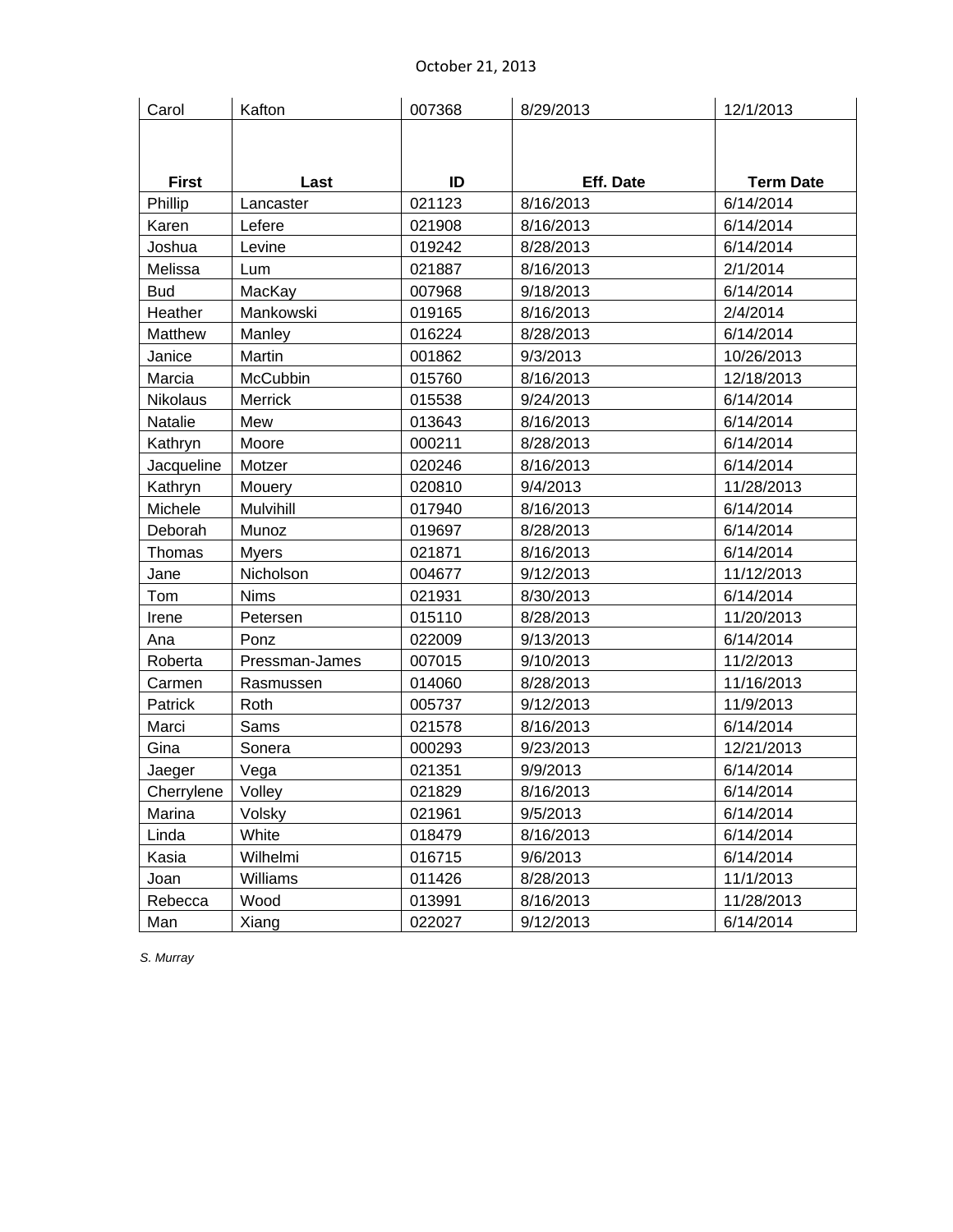# Purchases, Bids, Contracts

The Superintendent RECOMMENDED adoption of the following items:

# Numbers 4823 and 4824

Director Adkins moved and Director Knowles seconded the motion to adopt the above numbered item. The motion was put to a voice vote and passed unanimously (yes-7, no-0; with Student Representative Davidson voting yes, unofficial).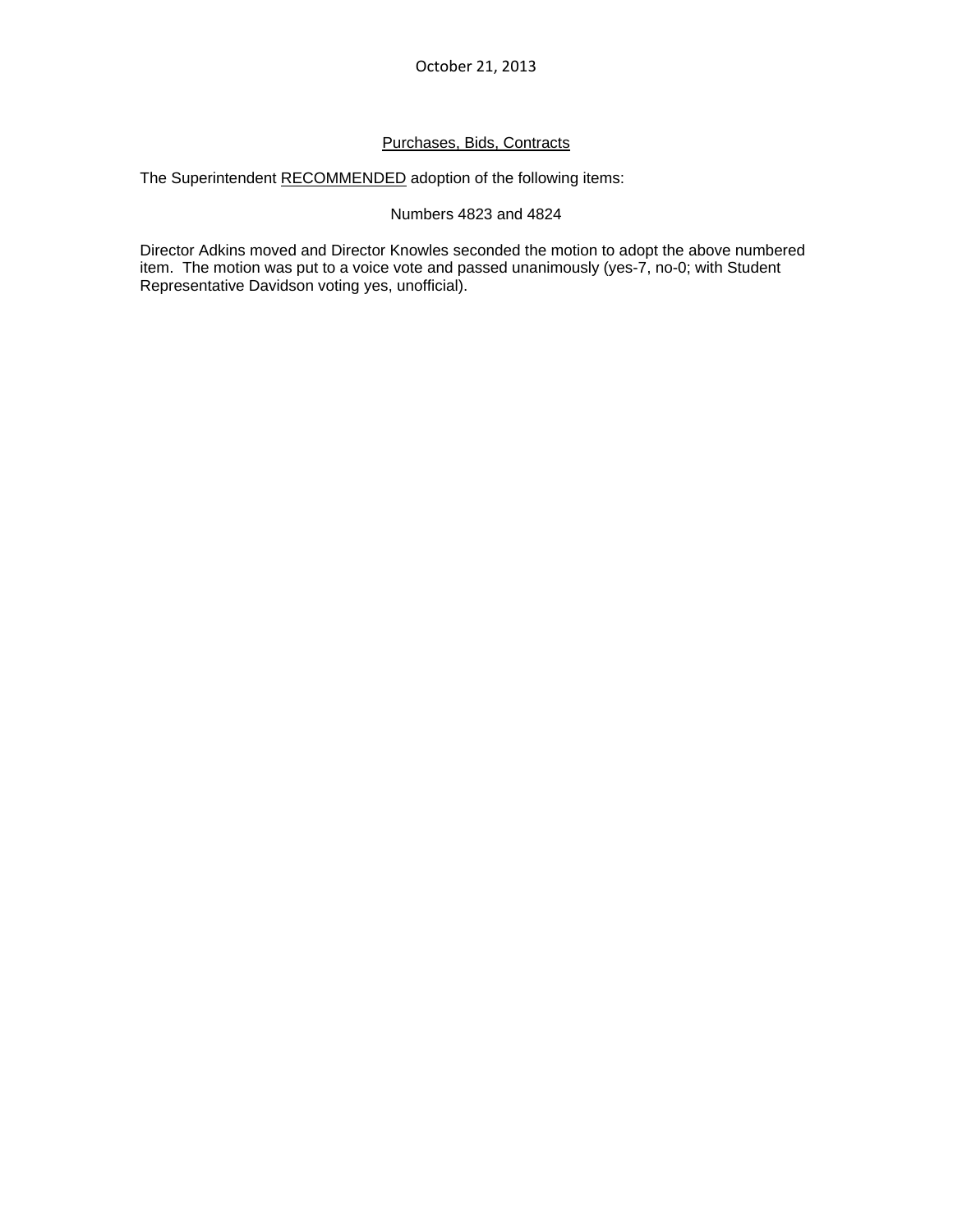### Revenue Contracts that Exceed \$25,000 Limit for Delegation of Authority

# **RECITAL**

Portland Public Schools ("District") Public Contracting Rules PPS-45-0200 ("Authority to Approve District Contracts; Delegation of Authority to Superintendent") requires the Board of Education ("Board") to enter into and approve all contracts, except as otherwise expressly authorized. Contracts exceeding \$25,000 per contractor are listed below.

### **RESOLUTION**

The Superintendent recommends that the Board approve these contracts. The Board accepts this recommendation and by this resolution authorizes the Deputy Clerk to enter into agreements in a form approved by General Counsel for the District.

| <b>Contractor</b>                        | Contract<br>Term                   | <b>Contract Type</b> | <b>Description of Services</b>                                                                                                                                                                                                           | Contract<br>Amount | Responsible<br>Administrator,<br><b>Funding Source</b>     |
|------------------------------------------|------------------------------------|----------------------|------------------------------------------------------------------------------------------------------------------------------------------------------------------------------------------------------------------------------------------|--------------------|------------------------------------------------------------|
| <b>Qatar Foundation</b><br>International | 10/15/2013<br>through<br>6/30/2014 | Revenue<br>R 60247   | Lincoln: Funds to support the<br>development of curriculum and<br>materials for an in-depth<br>robotics program which will be<br>imbedded the STEAM-focused<br>class "Project Based<br>Technology" during the 2013-<br>2014 school-year. | \$30.638           | T. Goodall<br><b>Fund 299</b><br>Dept. 9999<br>Grant S0274 |

#### **NEW CONTRACTS**

# **NEW INTERGOVERNMENTAL AGREEMENTS / REVENUE ("IGA/Rs")**

| <b>Contractor</b>                        | Contract<br>Term                 | <b>Contract Type</b>                                      | <b>Description of Services</b>                                                                                                                      | Contract<br>Amount | Responsible<br>Administrator,<br><b>Funding Source</b>   |
|------------------------------------------|----------------------------------|-----------------------------------------------------------|-----------------------------------------------------------------------------------------------------------------------------------------------------|--------------------|----------------------------------------------------------|
| Gresham-Barlow<br><b>School District</b> | 7/1/2013<br>through<br>6/30/2014 | Intergovernmental<br>Agreement-<br>Revenue<br>IGA/R 60230 | Columbia Regional Programs<br>provides school-age classroom<br>services for regionally eligible<br>deaf/hard of hearing students.                   | \$219,625          | H. Adair<br><b>Fund 299</b><br>Dept. 9999<br>Grant S0031 |
| Reynolds School<br><b>District</b>       | 7/1/2013<br>through<br>6/30/2014 | Intergovernmental<br>Agreement-<br>Revenue<br>IGA/R 60231 | Columbia Regional Programs<br>provides school-age classroom<br>services for regionally eligible<br>deaf/hard of hearing students.                   | \$382,750          | H. Adair<br><b>Fund 299</b><br>Dept. 9999<br>Grant S0031 |
| David Douglas School<br><b>District</b>  | 7/1/2013<br>through<br>6/30/2014 | Intergovernmental<br>Agreement-<br>Revenue<br>IGA/R 60251 | Columbia Regional Programs<br>provides pre-school classroom<br>services for regionally eligible<br>deaf/hard of hearing students<br>ages 3-5 years. | \$165,500          | H. Adair<br><b>Fund 299</b><br>Dept. 9999<br>Grant S0163 |

# **AMENDMENTS TO EXISTING CONTRACTS**

No Amendments to Existing Contracts

# **LIMITED SCOPE REAL PROPERTY AGREEMENTS AND AMENDMENTS**

No Limited Scope Real Property Agreements or Amendments

*N. Sullivan*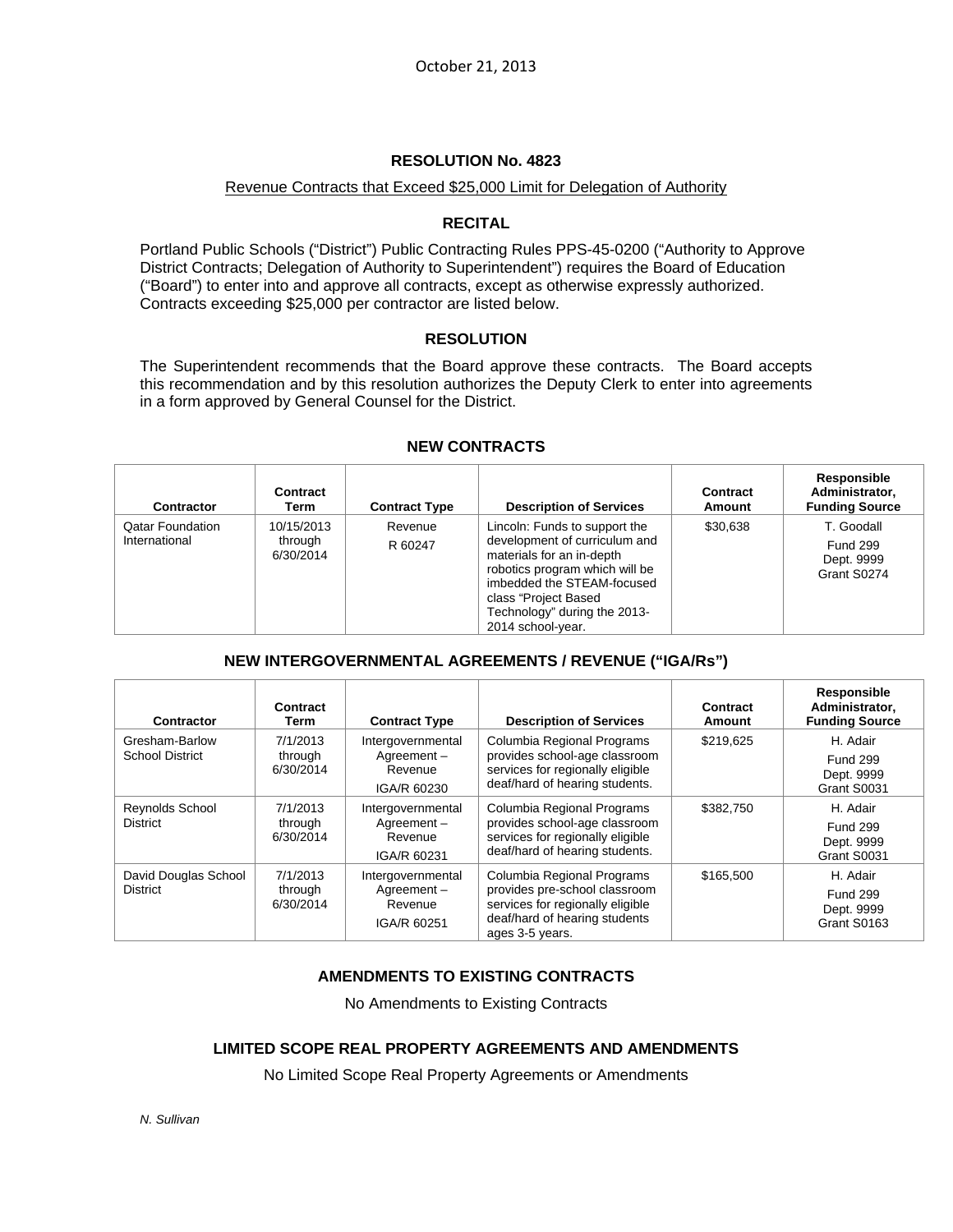#### Expenditure Contracts that Exceed \$150,000 for Delegation of Authority

# **RECITAL**

Portland Public Schools ("District") Public Contracting Rules PPS-45-0200 ("Authority to Approve District Contracts; Delegation of Authority to Superintendent") requires the Board of Education ("Board") enter into contracts and approve payment for products, materials, supplies, capital outlay, equipment, and services whenever the total amount exceeds \$150,000 per contract, excepting settlement or real property agreements. Contracts meeting this criterion are listed below.

# **RESOLUTION**

The Superintendent recommends that the Board approve these contracts. The Board accepts this recommendation and by this resolution authorizes the Deputy Clerk to enter into agreements in a form approved by General Counsel for the District.

| <b>Contractor</b>             | Contract<br>Term                  | <b>Contract Type</b>                                | <b>Description of Services</b>                                                                                                                                                                                                                | Contract<br><b>Amount</b> | Responsible<br>Administrator,<br><b>Funding Source</b>                                                                                                               |
|-------------------------------|-----------------------------------|-----------------------------------------------------|-----------------------------------------------------------------------------------------------------------------------------------------------------------------------------------------------------------------------------------------------|---------------------------|----------------------------------------------------------------------------------------------------------------------------------------------------------------------|
| <b>Playworks</b>              | 8/29/2013<br>through<br>6/30/2014 | 1.<br>Personal<br><b>Services</b><br>2.<br>PS 60237 | District-wide: Provide recess<br>and after-school student<br>management and behavior<br>supports on school days<br>between 7:00 AM and 6:00 PM.                                                                                               | \$327.000                 | W. Campbell<br>Funds 101 and 205<br>Depts. 1140,41, 1150,<br>1180, 1255, 1262,<br>1264, 1268, 1276,<br>1282, 1294, & 1296<br><b>Grant s G1320,</b><br>G1340, & G1349 |
| Camp Fire Columbia<br>Council | 10/1/2013<br>through<br>9/30/2014 | 3.<br>Personal<br><b>Services</b><br>4.<br>PS 60201 | District-wide: Provide after<br>school tutoring and mentorship<br>at nine schools to at least 330<br>academic priority 6 <sup>th</sup> -8 <sup>th</sup> grade<br>youth as part of the High<br><b>School Graduation Initiative</b><br>Project. | \$367,159                 | K. Wolfe<br><b>Fund 205</b><br>Dept. 5485<br>Grant G1116                                                                                                             |

# **NEW CONTRACTS**

# **NEW INTERGOVERNMENTAL AGREEMENTS ("IGAs")**

No New IGAs

# **AMENDMENTS TO EXISTING CONTRACTS**

No New Amendments to Existing Contracts

*N. Sullivan*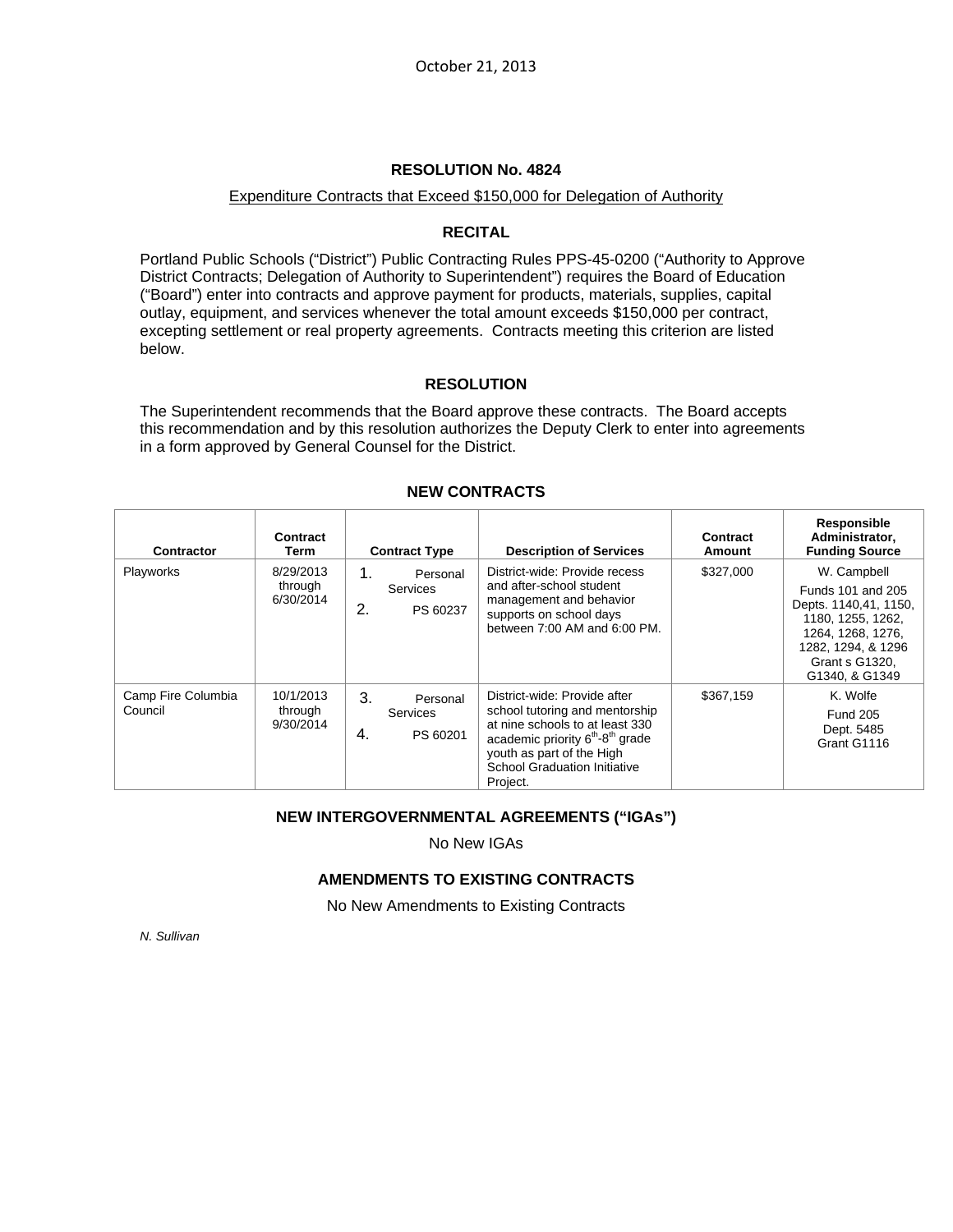October 21, 2013

### **Other Matters Requiring Board Action**

The Superintendent RECOMMENDS adoption of the following items:

#### Numbers 4825 through 4830

During the Committee of the Whole, Director Regan moved and Director Buel seconded the motion to adopt amended Resolution 4825. The motion was put to a voice and passed unanimously (yes-7, 0-no; with Student Representative Davidson voting yes, unofficial).

During the Committee of the Whole, Director Regan moved and Director Buel seconded the motion to adopt amended Resolution 4826. The motion was put to a voice vote and passed by a vote of 6-1 (yes-6, no-1 [Buel]; with Student Representative Davidson voting yes, unofficial).

During the Committee of the Whole, Director Knowles moved and Director Morton seconded the motion to adopt Resolution 4827. The motion was put to a voice vote and passed unanimously (yes-7, no-0; with Student Representative Davidson voting yes, unofficial).

During the Committee of the Whole, Director Adkins moved and Director Knowles seconded the motion to adopt Resolution 4830. The motion was put to a voice vote and passed by a vote of 5- 2 (yes-5, no-2 [Regan, Buel], with Student Representative Davidson voting no, unofficial).

Director Adkins moved and Director Knowles seconded the motion to adopt the remaining items on the Business Agenda, Resolutions 4828 and 4829. The motion was put to a voice vote and passed unanimously (yes-7, no-0; with Student Representative Davidson voting yes, unofficial).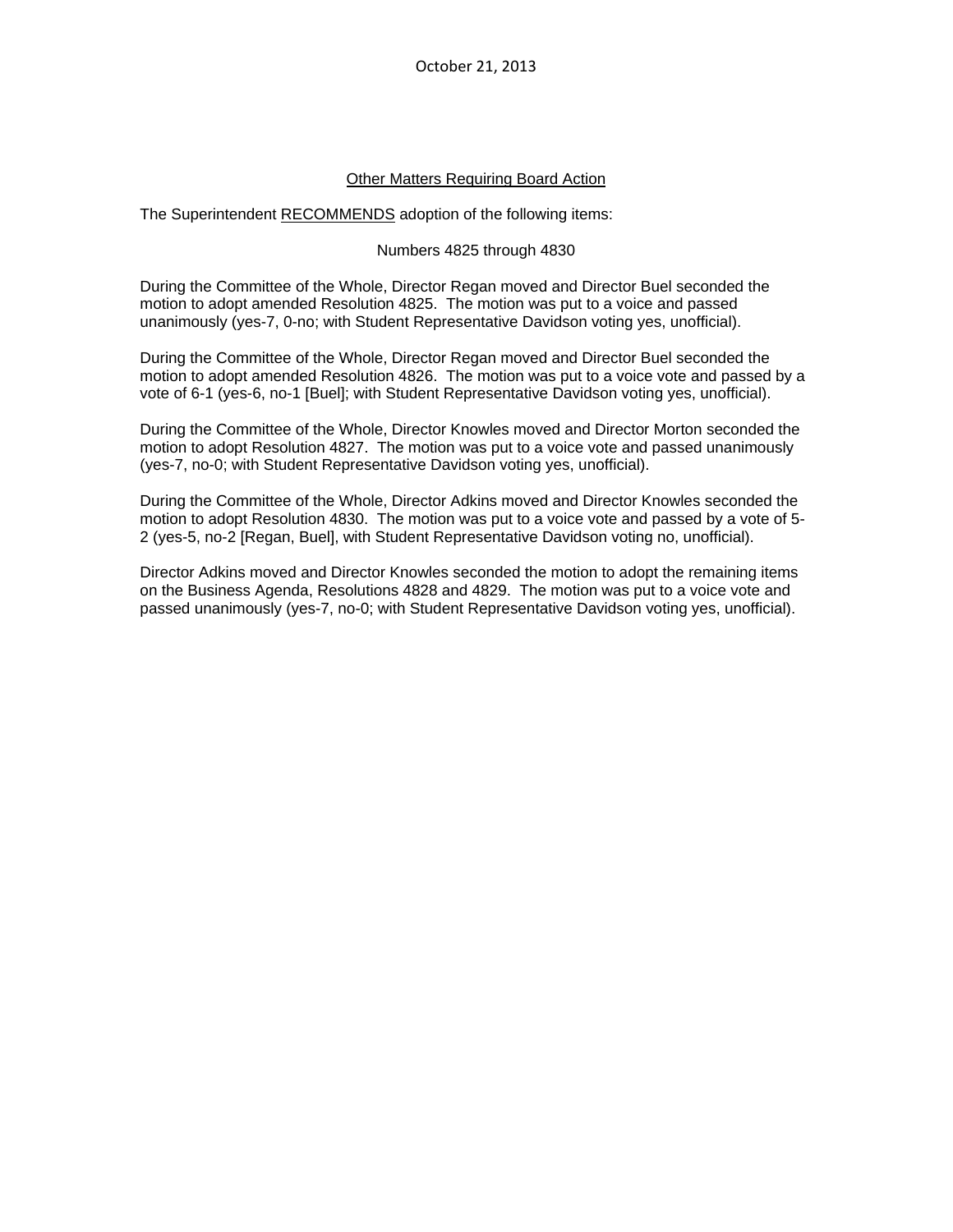#### Resolution to Approve 2013-14 Achievement Compact Targets

# **RECITALS**

- A. In February 2012, the Legislature directed all K-12 districts to enter into annual achievement compacts with the Oregon Education Investment Board (OEIB) in order to focus funding and strategies at the state and local level on the achievement of the statewide education goals.
- B. As part of the achievement compacts, each district is required to set targets on a number of indicators every year.
- C. The Achievement Compact Advisory Committee, made up teachers, principals, community members, students, and central office staff, created a methodology for setting achievement compact targets.

# **RESOLUTION**

- 1. The Board of Education adopts the attached achievement compact and its targets for the 2013-14 school year.
- 2. The Board requests that the OEIB review and implement the recommendations included in the attached Achievement Compact Advisory Committee Report.

*A.Whalen*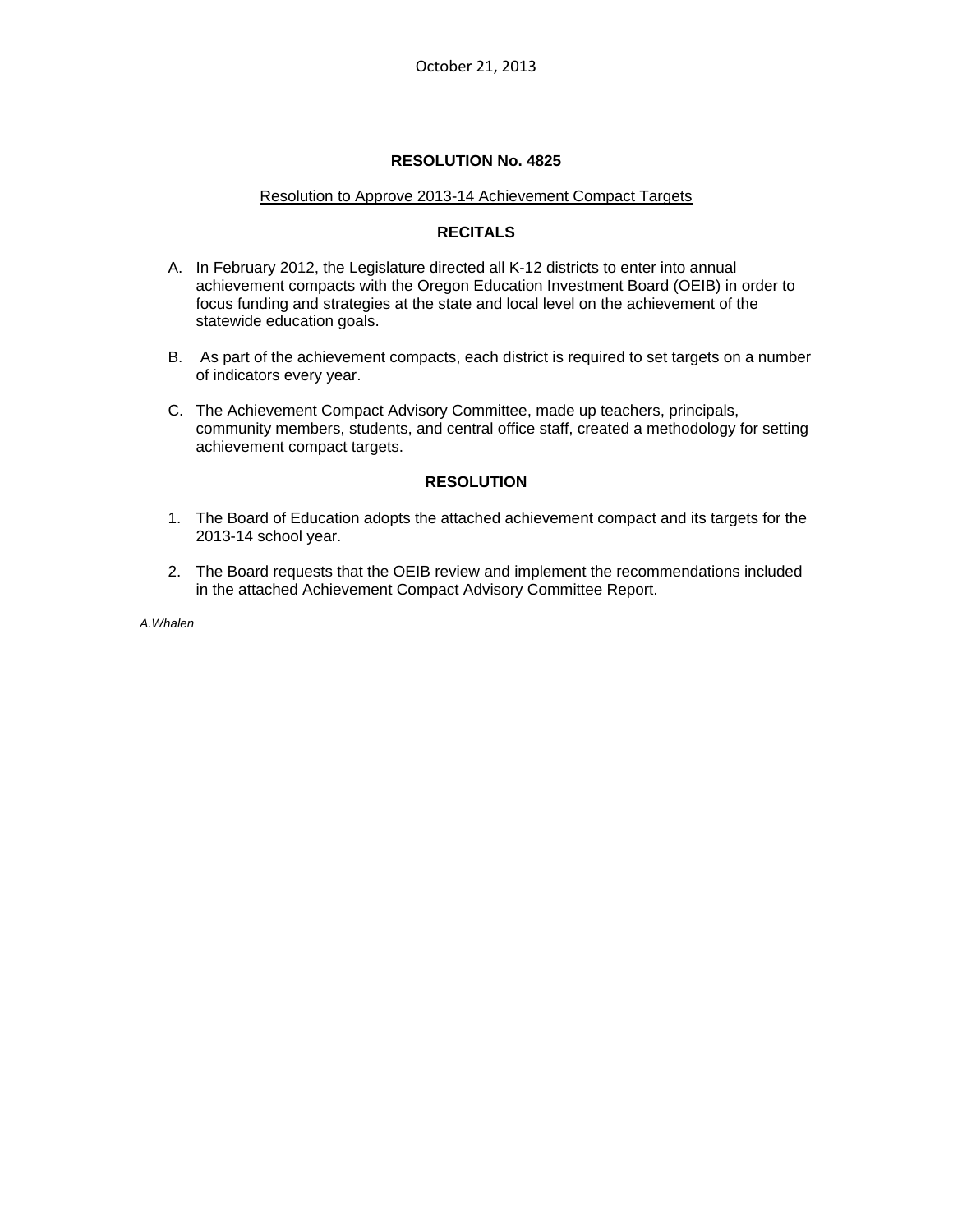#### Appointment of Achievement Compact Committee

# **RECITALS**

- A. During the 2012 Legislative Session, Senate Bill 1581 created Achievement Compacts for K-12 districts, education services districts and Oregon's community colleges and universities.
- B. The charge of this achievement compact advisory committee is:
	- To develop plans for achieving the district's outcomes, measures of progress, goals and targets expressed in an achievement compact, including methods of assessing and reporting progress toward the achievement of goals and targets; and
	- Recommend outcomes, measures of progress, goals and targets to be contained in the district's achievement compact for the next fiscal year.
- C. The achievement compact advisory committee is responsible for presenting a report of its recommendations to the Board of Education no later than February 1. The Board shall include this report with its achievement compact to the Oregon Education Investment Board.
- D. The Superintendent and the President of Portland Association of Teachers have recommended employees to serve on the achievement compact advisory committee.

# **RESOLUTION**

- 1**.** The Board of Education appoints the following members to the achievement compact advisory committee:
	- Melissa Goff, Executive Director of Teaching and Learning
	- Van Truong, Director of ESL
	- Peyton Chapman, Principal Lincoln High School
	- Elizabeth Casson Taylor, Principal Beaumont Middle School
	- Molly Chun, Principal Chief Joseph/Ockley Green
	- Karl Logan, Regional Administrator
	- Michael Bauer, Roosevelt High School Teacher
	- Matthew Oleson, Lent K-8 Teacher
	- Terri Harrington, K-5 Teacher
- 2. In addition to the above mentioned members, the Board directs staff to continue to include ex-officio members from the following organizations:
	- Superintendent's Student Advisory Council
	- Coalition of Communities of Color
	- **•** Parent Teacher Association
	- Portland Business Alliance
	- Portland Public Schools Board Member
	- *A. Whalen*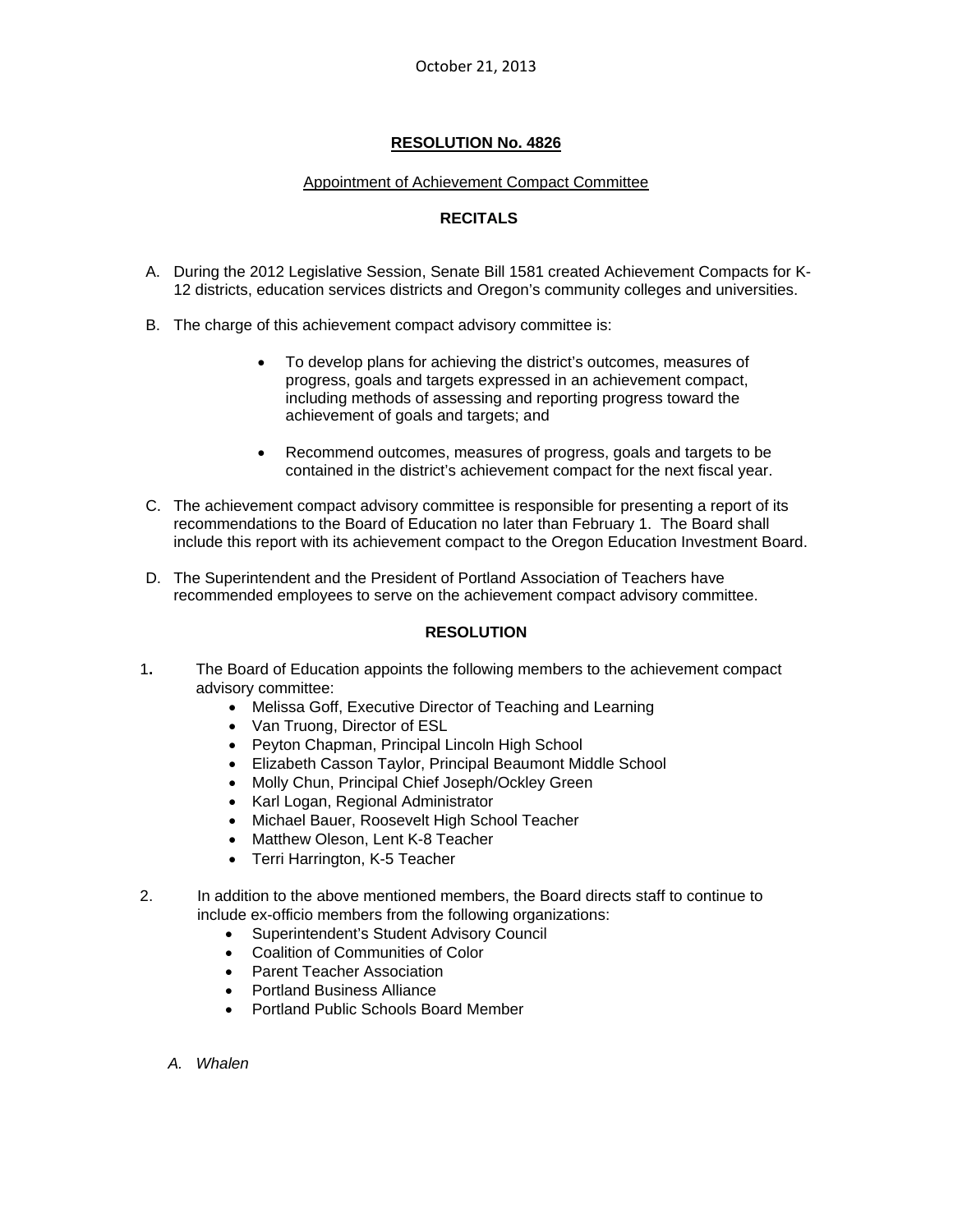October 21, 2013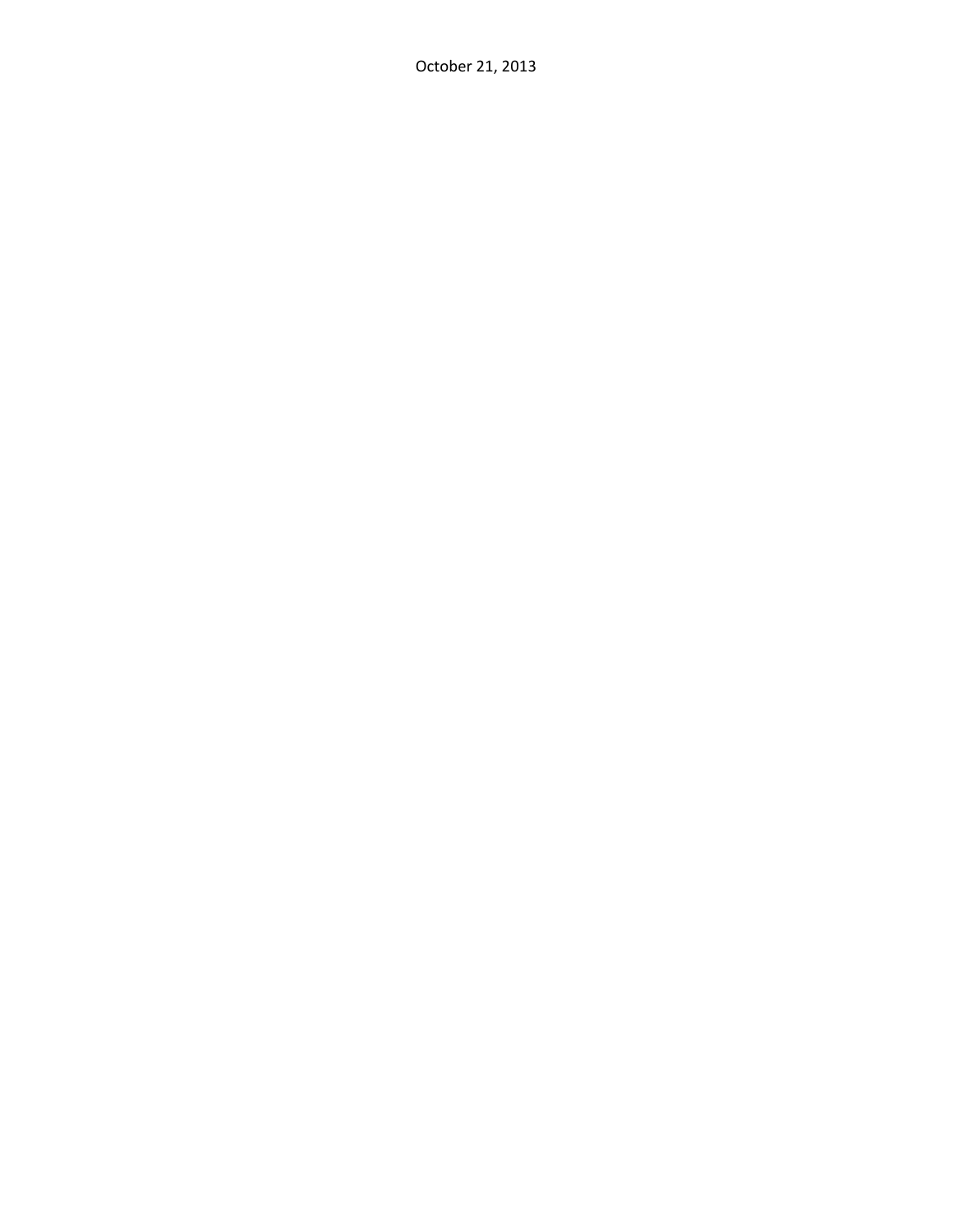#### Adoption of Amended Board Policy on Cafeteria Plan, Policy 5.10.090-P, "Cafeteria Plan"

# **RECITALS**

- A. Portland Public Schools ("District") established the Portland Public Schools Cafeteria Plan ("Plan") effective May 1, 1994.
- B. The Plan was last amended and restated effective January 1, 2006, and was last amended effective October 1, 2011.
- C. The District intends that this Plan continue to satisfy the requirements of Section 125 of the Internal Revenue Code of 1986, as amended.
- D. The District wishes to amend the Plan in certain respects.

#### **RESOLUTION**

The District's Board of Education ("Board") has reviewed recommendations to amend the policy. Per Board Policy 1.70.020-P, "Policies and Administrative Directives," the Board is required to place any new policy or policy updates on the District website for a 21-day public review. Having fulfilled this obligation and having received no public input on the proposed policy amendment, the Board supports the proposed policy language for adoption effective October 1, 2013.

### **SUMMARY OF PROPOSED POLICY AMENDMENTS:**

**Dental and Vision Flexible Spending Arrangement (Articles 2.5, 2.7, 2.16, 3.4, 4.1, 4.3(a), 5.1(e), 5.2, 5.3, 5.4, 5.5, 6.1, 9.9, and 10).** A dental and vision flexible spending arrangement ("dental and vision FSA") benefit is added to the Plan. Dental and vision care expenses, as defined by Internal Revenue Code Section 223(c), are the only expenses reimbursable under this new benefit. To be eligible for reimbursement, those expenses must be incurred by the participant or his or her spouse, tax-dependent, or child who has not attained age 27 as of the end of the calendar year. The maximum a participant can elect to contribute to the dental and vision FSA for the initial short plan year of October 1 through December 31, 2013, is \$625 ((\$2,500 annual limit/12) x 3 months). An eligible employee who elects to participate in the Plan's general health flexible spending arrangement ("health FSA") cannot elect to participate in the dental and vision FSA.

**Eligible Employee (Article 2.9).** The definition of "eligible employee" is revised to exclude employees who have regularly scheduled hours of employment but are less than half-time and "classified substitutes" (substitutes who are not members of the substitute teachers' collective bargaining unit).

**Health Savings Account (Articles 2.12, 3.4, 4.1, 4.3, 5.1, 5.3, 9.8, and 12 and Exhibit C).** A health savings account ("HSA") benefit is added to the Plan. Participants who elect to be covered by the District's high-deductible health plan ("HDHP") may elect to make pre-tax contributions to an HSA. The District also will make contributions to the HSA in the amounts described in Exhibit C. HSA contributions can be made up to the statutory dollar maximum (adjusted for inflation). For 2013, the maximum HSA contribution that can be made by the participant and the District is \$3,250 for self-only

HDHP coverage and \$6,450 for family HDHP coverage. For 2014, the limit is \$3,300 and \$6,550, respectively. Eligible employees who are age 55 or older at the end of the year may contribute additional amounts to their HSAs (e.g., an additional \$1,000 in "catch-up"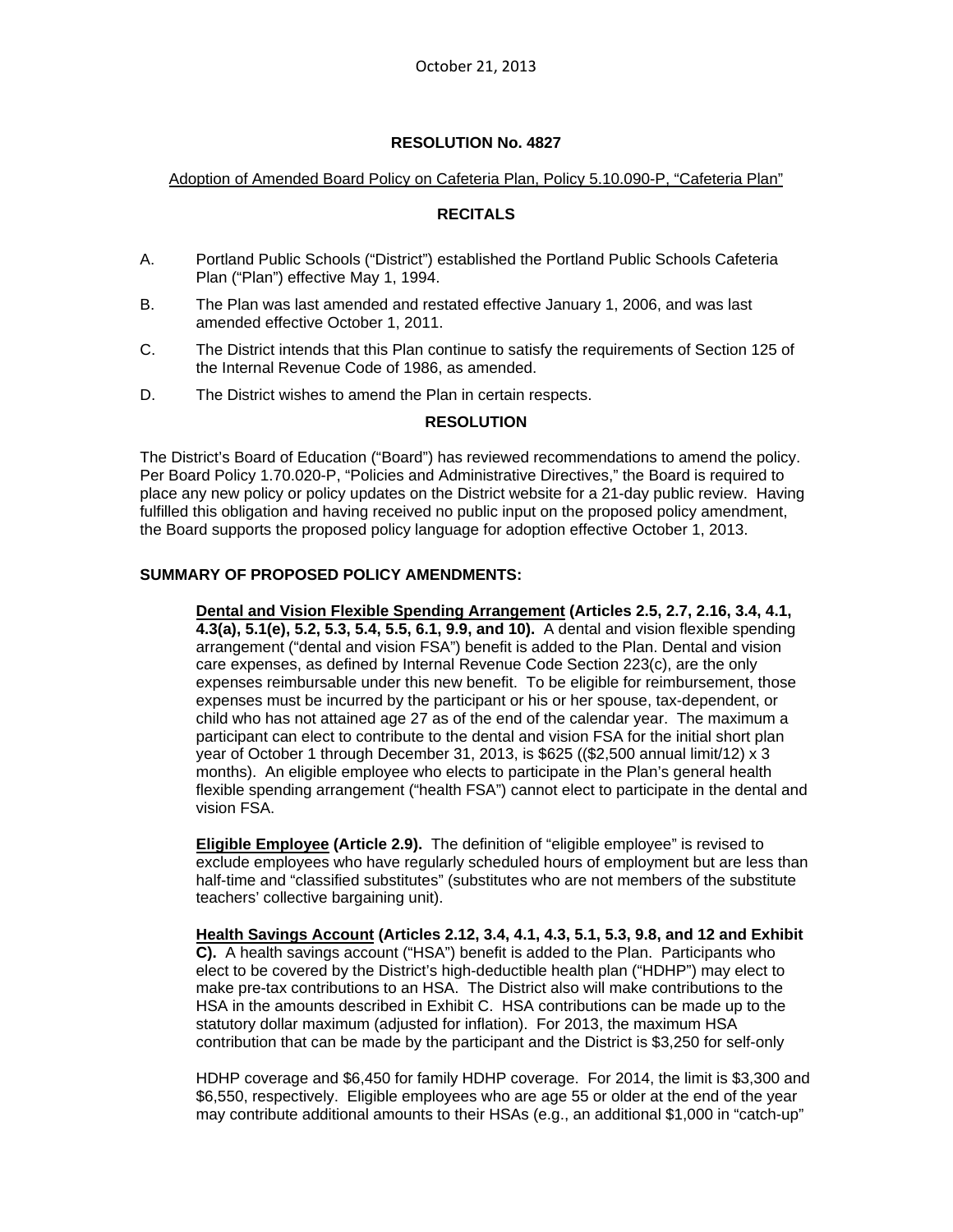contributions may be contributed in 2013 and 2014). A participant may change his or her election to make HSA contributions once a month and may revoke that election if he or she becomes HSA-ineligible. The change will be effective beginning with the payroll period during which the election is received, unless the participant elects a later effective date.

**Plan Year (Article 2.16).** The dental and vision FSA is a calendar-year plan with a short initial plan year of October 1 through December 31, 2013. Also, the health FSA and dental and vision FSA that cover employees whose underlying group health plans have an October 1 through September 30 plan year will have a short plan year that begins January 1, 2014, and ends September 30, 2014, and, thereafter, will have a plan year of October 1 through September 30.

**Contribution Limits (Articles 5.3, 9.2, and 10.2).** The maximum a participant can elect to contribute to the dental and vision FSA or the health FSA for the 2013 plan year is \$2,500 (indexed for inflation in subsequent plan years), prorated for any short plan year.

**Summary Health Information (Article 9.7(b)).** Any summary health information that the FSAs or their business associates disclose to the District must not include genetic information, effective September 23, 2013.

**Mandatory Conversion of Health FSA (Article 9.9).** The health FSA account of a participant who elects the HSA benefit beginning October 1, 2013, will be converted, on a mandatory basis, to a dental and vision FSA account for the period of October 1 through December 31, 2013. As a consequence of such conversion, HSA contributions may be made for and by these participants beginning October 1, 2013 (assuming they are otherwise HSA-eligible).

**District Contribution (Exhibit C, referent Article 5.1(c)).** The District will contribute the following amount for each eligible employee who elects the HSA benefit: (1) \$125 per month if enrolled in self-only coverage under a District-provided HDHP option, or (2) \$250 per month if enrolled in family coverage under a District-provided HDHP option. The District may change the District contribution amount set forth in Exhibit C without amending the Plan.

*S. Murray / T. Burton*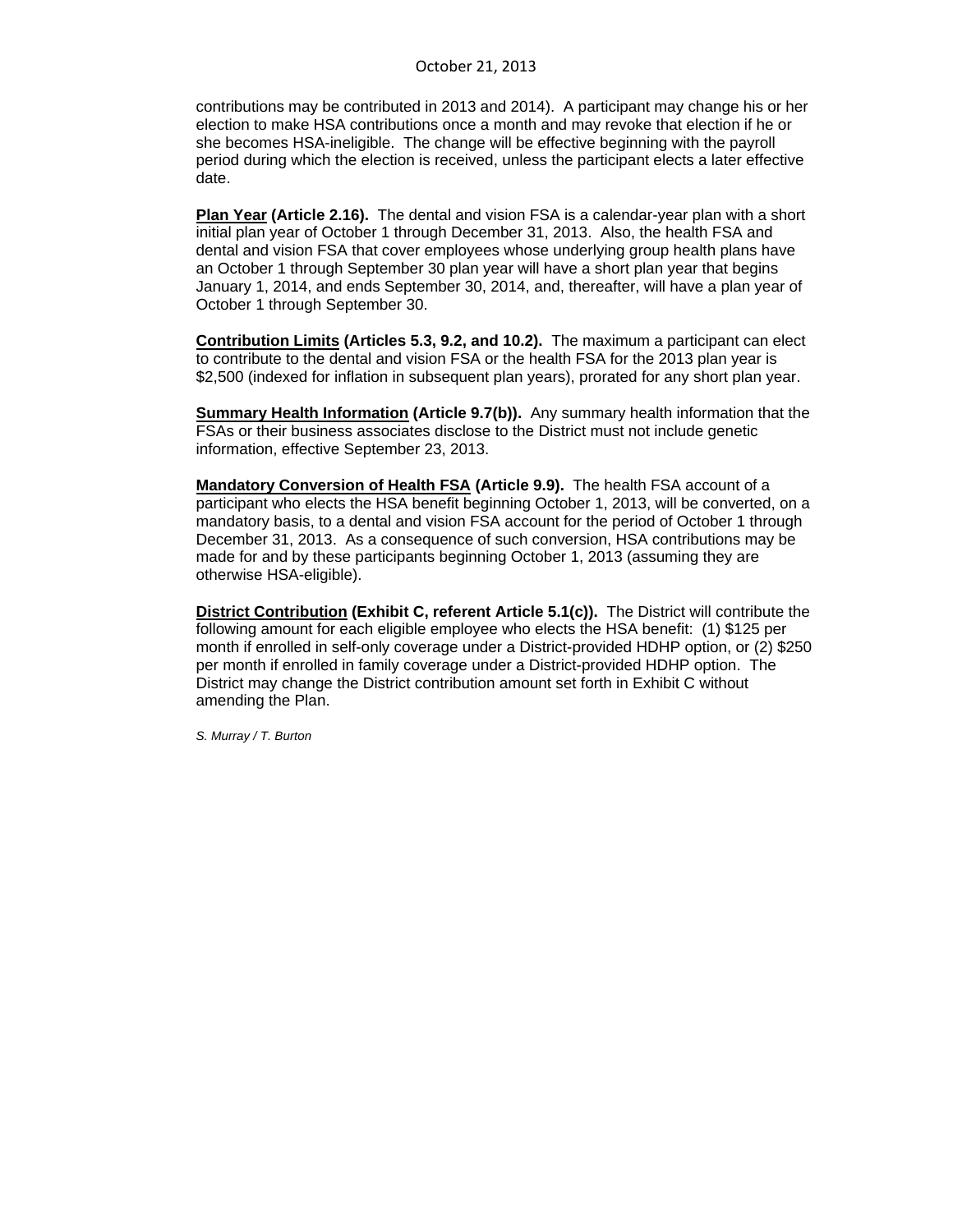#### Appointment of Citizen Budget Review Committee Members

# **RECITALS**

- A. The mission of the Citizen Budget Review Committee (CBRC) is to review, evaluate, and make recommendations to the Board of Education (Board) regarding the Superintendent's Proposed Budget and other budgetary issues identified by the CBRC or the Board. The CBRC receives its charge from the Board.
- B. In May 2011, the voters of the Portland Public School (PPS) District passed a Local Option Levy, Measure 26-122 which mandates independent citizen oversight to ensure tax dollars are used for purposes approved by local voters.
- C. The CBRC is composed of eight to twelve volunteer members. The Board appoints members to two-year terms with a student member appointed to a one-year term.
- D. PPS wants to be intentional and conscientious about the role that stakeholders play in important district decisions. The CBRC is an important element in PPS' stakeholder engagement. The membership of the committee has been developed with the Racial Educational Equity Policy in mind so as to increase the representation of families of color as essential partners in District decision-making.
- E. The Board recognizes that District employees and community members bring specialized knowledge and expertise to the CBRC and budgetary review process. The Board instructs all CBRC members to employ discretion, avoid conflicts of interest or any appearance of impropriety, exercise care in performing their duties, and avoid making recommendations from which they may personally benefit.
- F. The District engaged in membership outreach through posting the availability of these volunteer positions on the District web site, via publication of a public notice in "The Oregonian" newspaper, as well as direct outreach to community organizations representing communities of color.
- G. The District received applications from five previous members indicating interest in serving an additional term, three applications from citizens who had not served previously, and one application from a former student representative; a current student representative was nominated by the Superintendent's Student Advisory Committee ("SuperSAC").
- H. Five existing members have applied to renew their membership, serving through June 30, 2015:
	- Toya Fick Roger Kirchner Scott McClain Rita Moore Betsy Salter

Four new members have applied to join the committee, serving through June 30, 2015:

 Raihana Ansary Harmony Quiroz Inger McDowell Patrick Stupfel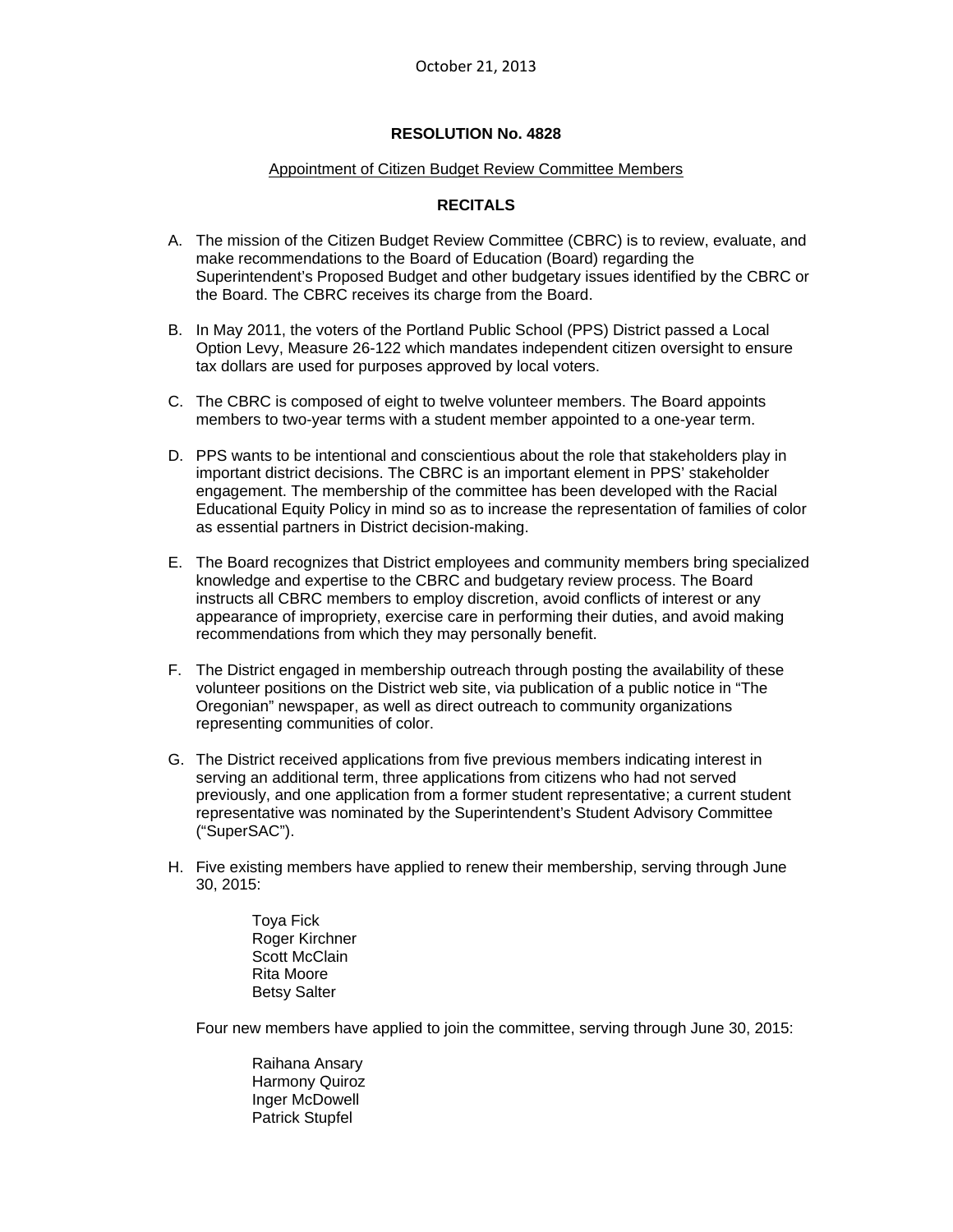SuperSAC nominated Minna Jayaswal to a one-year term, serving through June 30, 2014.

- I. Dick Cherry and Tom Fuller are continuing members of the Citizen Budget Review Committee serving a second-year of the term they were appointed to last year, through June 30, 2014.
- J. Applications have been reviewed and the Superintendent has submitted a recommendation to the Board.

### **RESOLUTION**

- 1. Toya Fick, Roger Kirchner, Scott McClain, Rita Moore, Betsy Salter, Raihana Ansary, Harmony Quiroz, Inger McDowell, and Patrick Stupfel are hereby appointed as members of the CBRC for a two-year term through June 30, 2015.
- 2. Minna Jayaswal is hereby appointed as the student member of the Citizen Budget Review Committee serving through June 30, 2014.
- 3. The Board hereby identifies the CBRC as the independent citizen oversight body to ensure tax dollars are used for purposes approved by local voters when they passed a Local Option Levy, Measure 26-122, in May 2011, and requests the CBRC to provide a report in this regard in addition to its report on the superintendent's proposed budget for 2014/15.

*N. Sullivan / D. Wynde*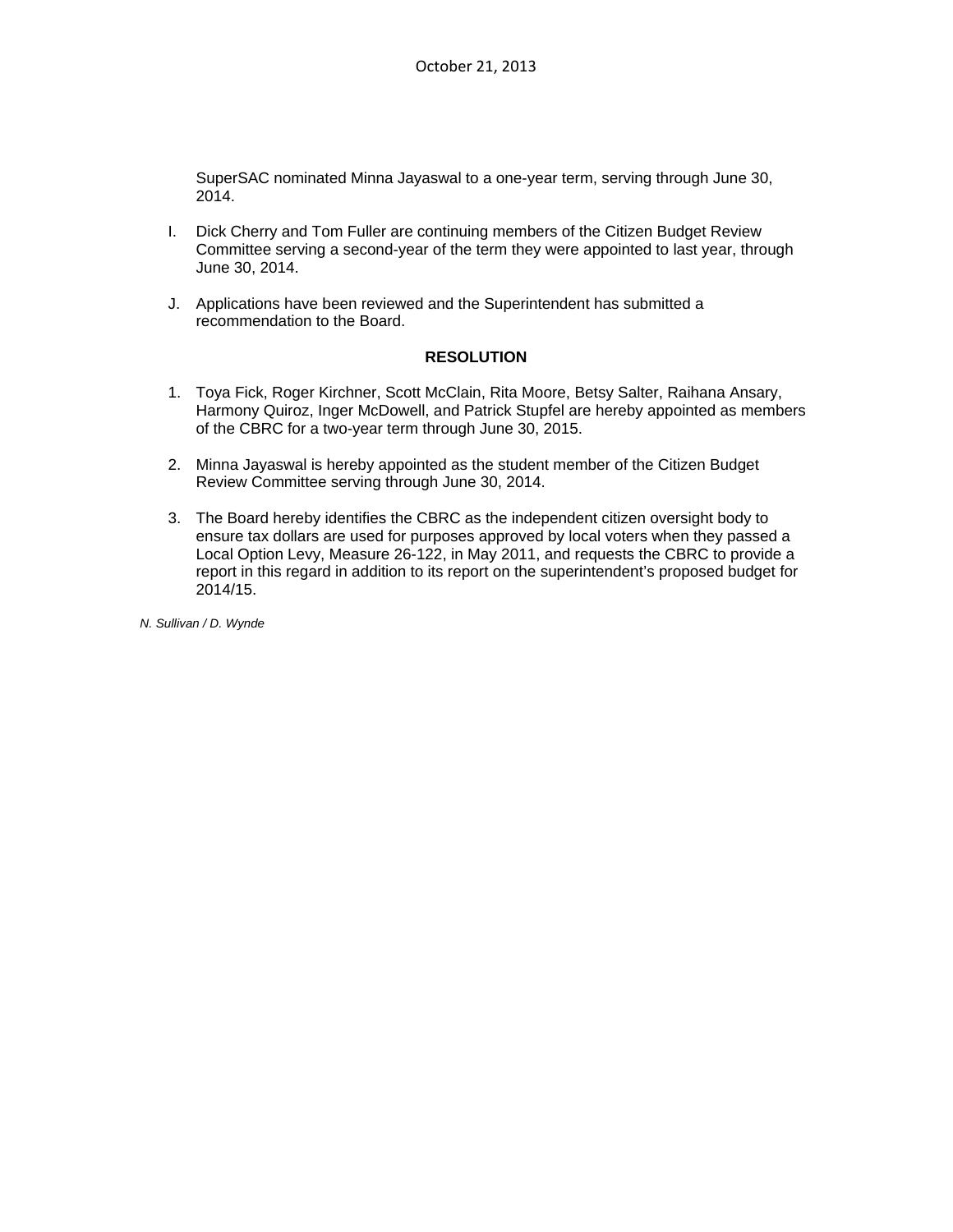Adopting the Portland Public Schools Board of Education's Priorities and Goals for 2013-2014

# **RESOLUTION**

The Portland Public Schools Board of Education adopts the attached Priorities and Goals for the 2013-2014 school year.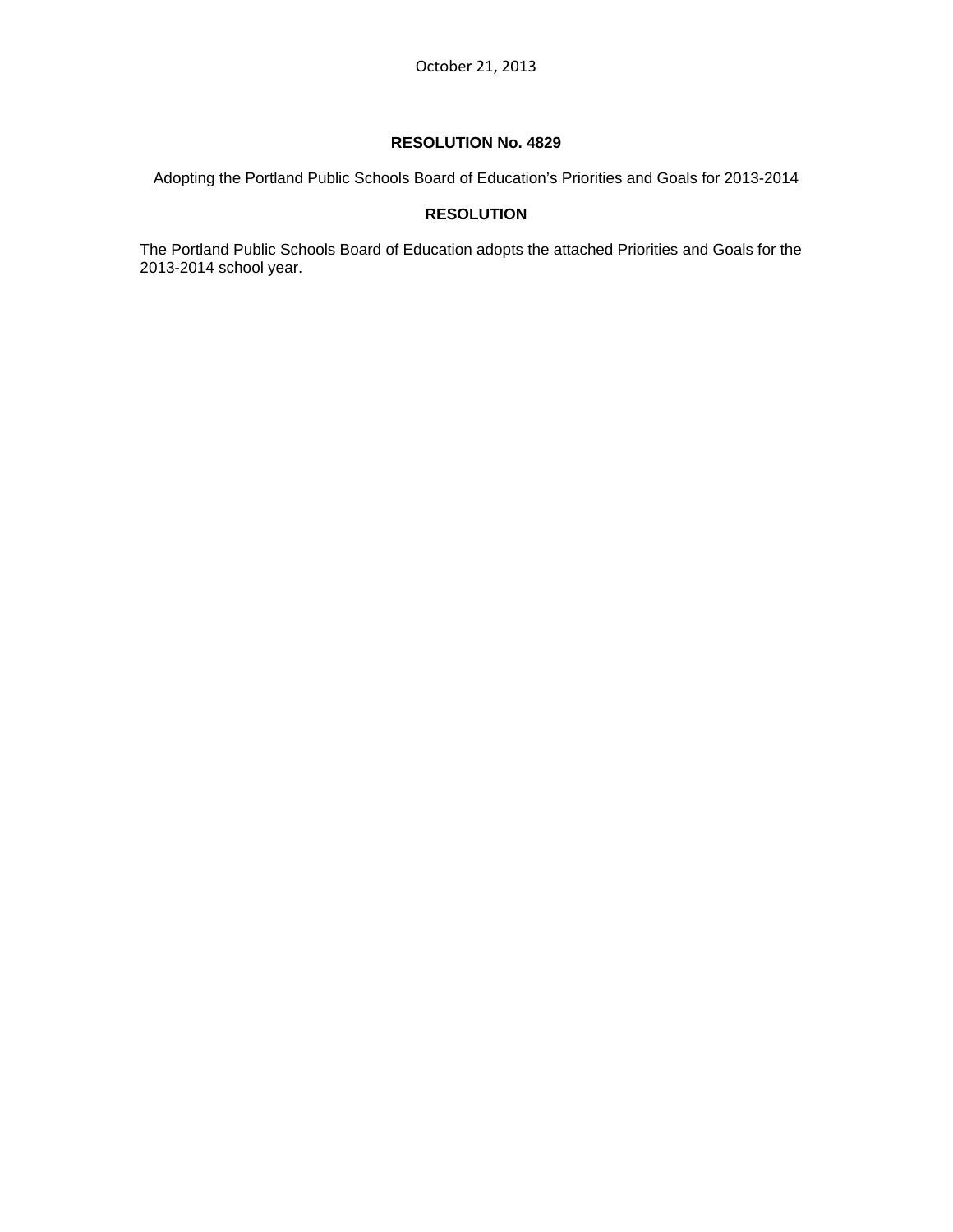# **Board Priorities for 2013‐14**

# **A. The Board champions a bold vision that supports student success, as evidenced through the Milestones, increasing graduation rates, and elimination of the achievement gap.**

# *GOALS:*

- *Portland Public Schools has a clear vision that is supported by the genuine ownership of the Board, Superintendent, and community.*
- *Portland Public Schools advocates effectively for stable and adequate funding.*
- *Portland Public Schools has safe, up to date learning environments for all students.*

# *BOARD ROLE:*

Provide guidance, direction and approval of the District's educational vision.

- o Objectives/Measures of Success:
	- a) By October 2013, the Board has adopted these Board Priorities that guide the District's work, including the measures of success for each Priority.
	- b) By June 2014, the Board, in collaboration with the Superintendent and the community, is engaged in strategic alignment and stakeholder visioning process and adopted a long-term educational strategic plan.
	- c) By September 2013, the Board has adopted the Educational Specifications standards that guide school construction to ensure our facilities are designed to support best practice teaching and learning.
	- d) The Board will adopt a revised enrollment and transfer policy that aligns with the Racial Educational Equity policy and supports strong neighborhood schools, district-wide programs and a strong capture rate. The Board will receive periodic updates on the work of the Superintendent's Advisory Committee on Enrollment and Transfer.
	- e) The Board will ratify a contract with the Portland Association of Teachers that promotes and supports the district's educational goals.
	- f) The Board will provide guidance on an implementation plan for PPS high schools to prepare every student for post-secondary success and meet Oregon's goal for  $40/40/20$ , and receive regular updates on the work of the High School Action Team.
	- g) The Board will continue to monitor the implementation of the new teacher and principal evaluation tools so that all staff are evaluated and held accountable to high standards.
	- h) The Board will provide oversight on the development of a school climate survey tool that incorporates input from students, staff and families.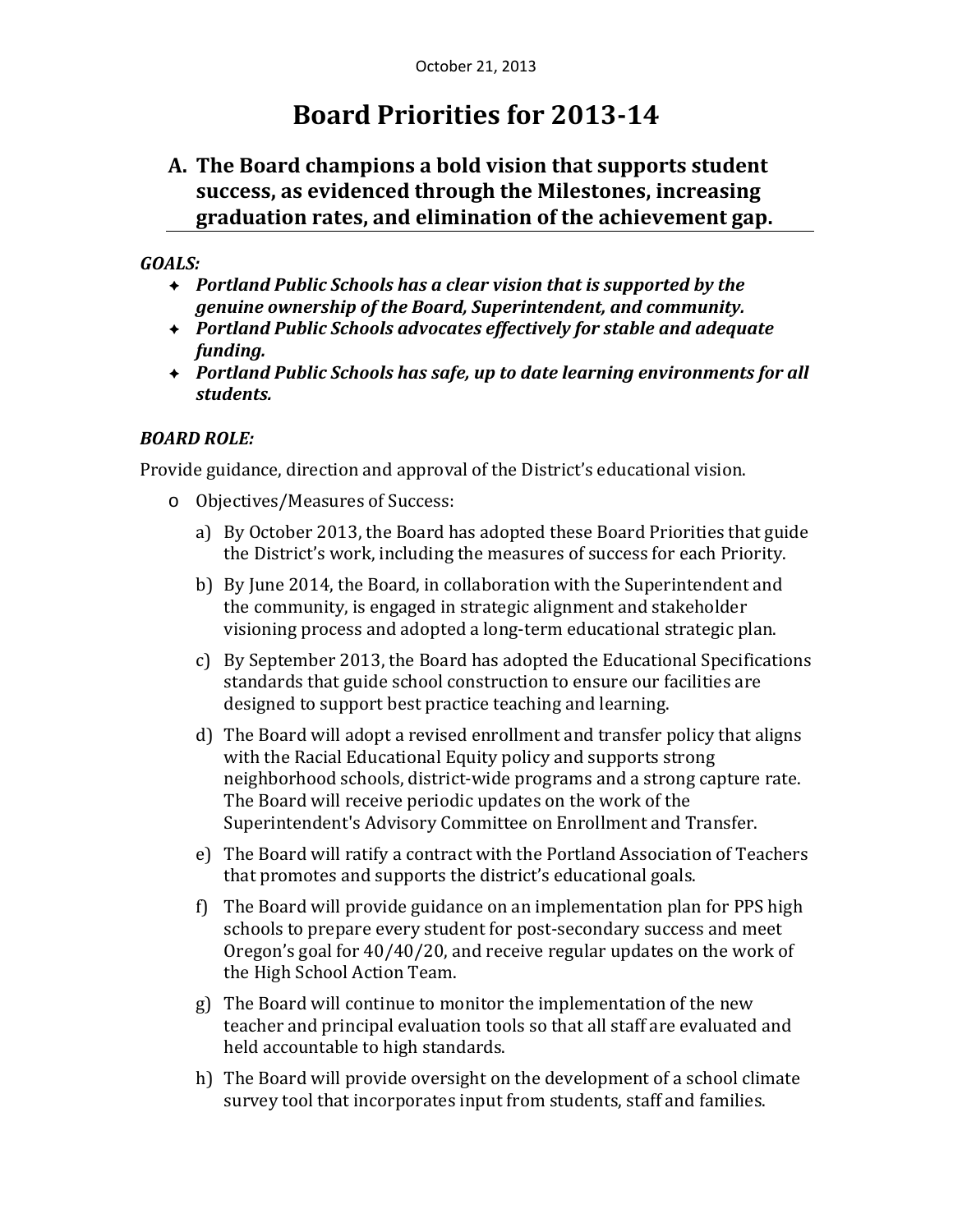- i) By June 2014 the Board has developed a policy clearly defining its goals for student career exploration, education and training from grades 6 through 12.
- j) By June  $2014$ , the Board will support the success of emerging bilingual students through the expansion of dual language immersion and English language learner programs.
- 2. Provide information and advocacy in obtaining stable and adequate school funding.
	- o Objectives/Measures of Success:
		- a) Members of the Board, including the Student Representative, will appear at the Oregon Legislature and meet with the federal delegation to continue to advocate for additional school funding and to promote PPS's adopted legislative agenda during Legislative Sessions.
		- b) The Board will continue to partner with local, state and national leaders on legislative changes needed to support student success and stable and adequate funding, including tax reform.
		- c) The Board actively participates and supports national and statewide organizations that support PPS's interests.
- 3. Continually monitor the condition of the District's assets and act to maintain and improve those assets.
	- o Objectives/Measures of Success:
		- a) Throughout the 2013-14 school year, the Board will provide leadership and oversight of the Bond implementation. Specifically, the Board will receive consistent updates about the progress of the Capital Improvement Bond work, and the Board will work with the Superintendent to consider and implement any recommendations from the Bond Accountability Committee.
		- b) By June 2014, the Board will have worked with the Superintendent to create a vision for the next Bond issuance.

# **B. The Board leads on equity**

# *GOALS:*

- *The equity focus is reflected in all aspects of the Board and District operations.*
- *All students have the opportunity to achieve the District's educational milestones and the District continues to close the achievement gap.*
- *The Board's use of an equity lens is highly visible to the public.*

*BOARD ROLE:*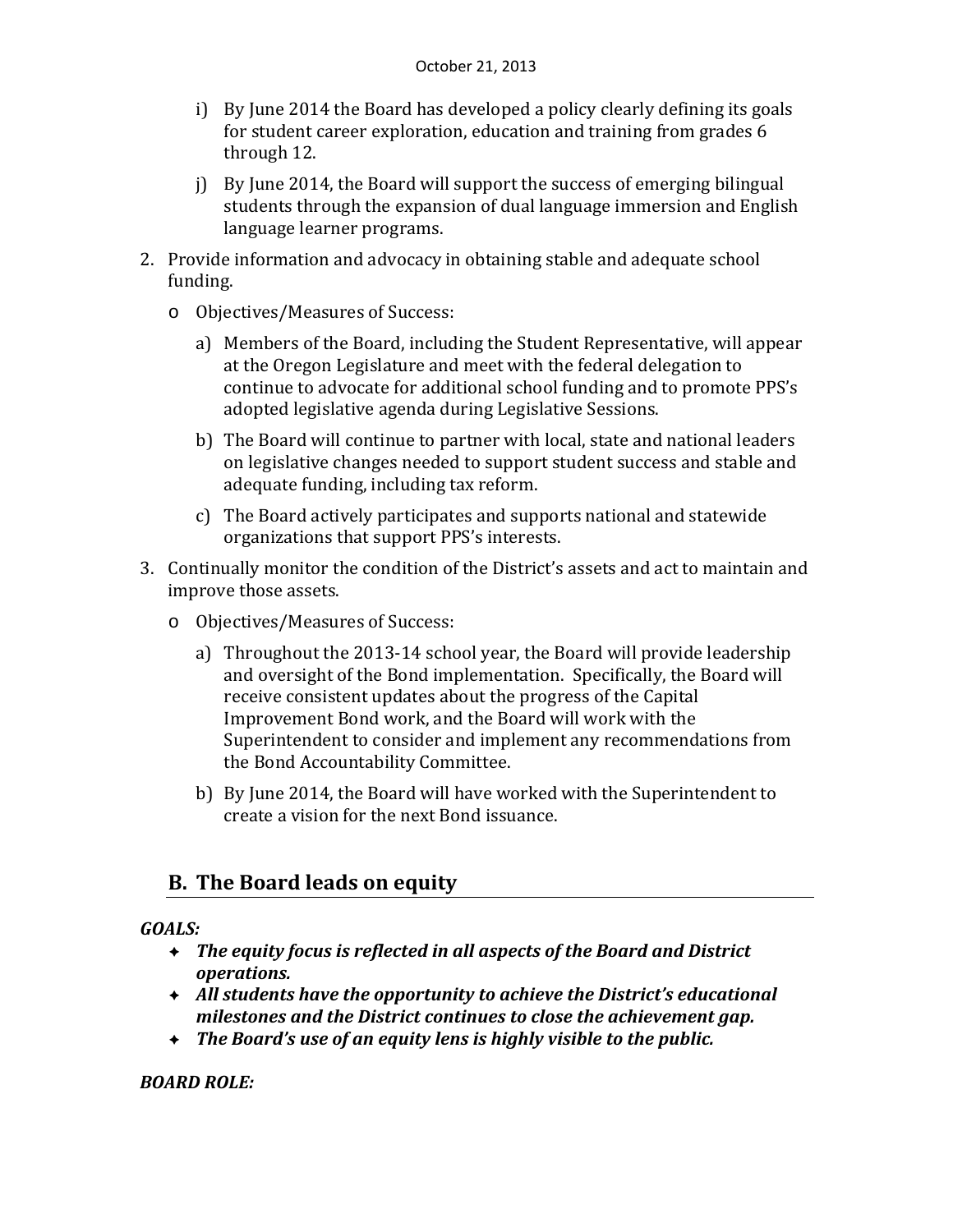- 1. Exercise oversight to ensure that equity is reflected in all aspects of District operations, including policy development, budget and contract negotiations.
	- o Objectives/Measures of Success:
		- a) By June 2014, the Board has ensured that the 2014-15 budget continues to reflect the Equity Policy, including resource investment towards equity goals and differentiated resources for historically underserved students.
		- b) By September 2014, the Board has received two updates on the implementation of the Equity Policy to ensure accountability, visibility and progress.
		- c) The Board ratifies a contract with the Portland Association of Teachers that reflects the District educational goals and the goals of the Racial Educational Equity policy.
		- d) The Board adopts a revised enrollment and transfer policy that aligns with the Racial Educational Equity policy and supports strong schools in every neighborhood.
		- e) The Board has received annual updates on the implementation of the Affirmative Action Policy and the Equity in Public Contracting Policy to ensure that the District has an environment that continues to expand the diversity of its workforce and pool of contractors to reflect the community we serve.

Be intentional about developing equity leadership, both on an individual and collective basis.

- o Objectives/Measures of Success:
	- a) The Board continues to participate in equity-related professional development and allocated sufficient retreat time to understand one another's perspective regarding equity.
	- b) The Board publicly discusses and promotes the District's equity work at local, state, and national events.
	- c) The Board continues to incorporate the use of an equity lens into Board meetings and decision-making, and communicates to the public about the need and importance of applying an equity lens.
	- d) Throughout the  $2013-14$  school year, the Board will continue to require the disaggregation of data in information presented to the Board and public.

# **C. The Board provides sound fiscal oversight on District budget and assets.**

# *GOALS:*

 *The Board adopts a budget aligned with the educational vision and prioritizes the allocation of resources to improve student achievement and provide a core curriculum to all students.*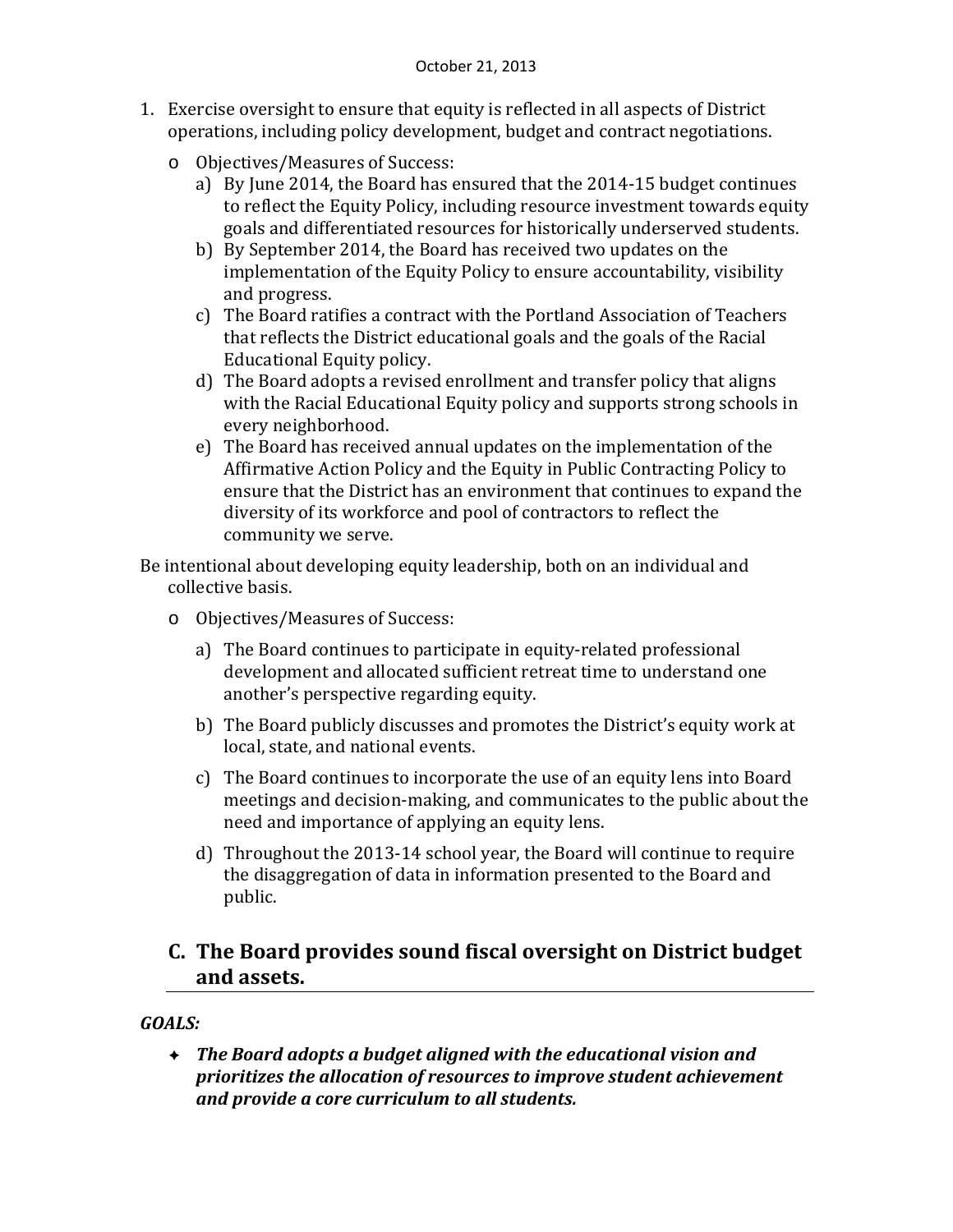- *The Board, in accordance with the Equity Policy, ensures that resources are differentiated and prioritized to ensure the success of all students.*
- *The Board ratifies a contract with the Portland Association of Teachers that supports our teachers within a sustainable and sound budget.*
- *The Board supports the need to maintain and upgrade District assets.*

# *BOARD ROLE:*

- 1. Review and adopt a budget that is aligned with the long term educational vision, building back programs and creating a vision for the future, and apply an equity lens to ensure all schools are capable of delivering a core curriculum.
	- o Objectives/Measures of Success:
		- a) Before the 2014-15 budget cycle, the Board has identified priorities for funding to guide the Superintendent's budget in alignment with the Equity Policy.
		- b) By February 2014, the Board has reviewed the effectiveness of programs designed to improve student achievement for replication in future budgets.
		- c) By June 2014, the Board will adopt a budget that accounts for the change in federal funds, including School Improvement Grants, and allows for sustainability of programs that support student success.
		- d) The Board ratifies a contract with the Portland Association of Teachers that supports our teachers and students within a sustainable and sound budget.
		- e) By June 2014 the Board has developed a policy clearly defining its goals for student career exploration, education and training from grades 6 through 12 and developed a budget to implement the plan over the next three years.
		- f) The Board will review options that will enhance the transparency of the District budget.
		- g) The Board provides oversight of the development of a plan to renew the Local Option Levy.

The Board will play an active oversight role in the Capital Bond Improvement work.

- o Objectives/Measures of Success:
	- a) Throughout the  $2013-14$  school year, the Board will provide leadership and oversight of the Bond implementation. Specifically, the Board will receive regular updates about the progress of the Capital Improvement Bond work, and the Board will work with the Superintendent to consider and implement recommendations from the Bond Accountability Committee.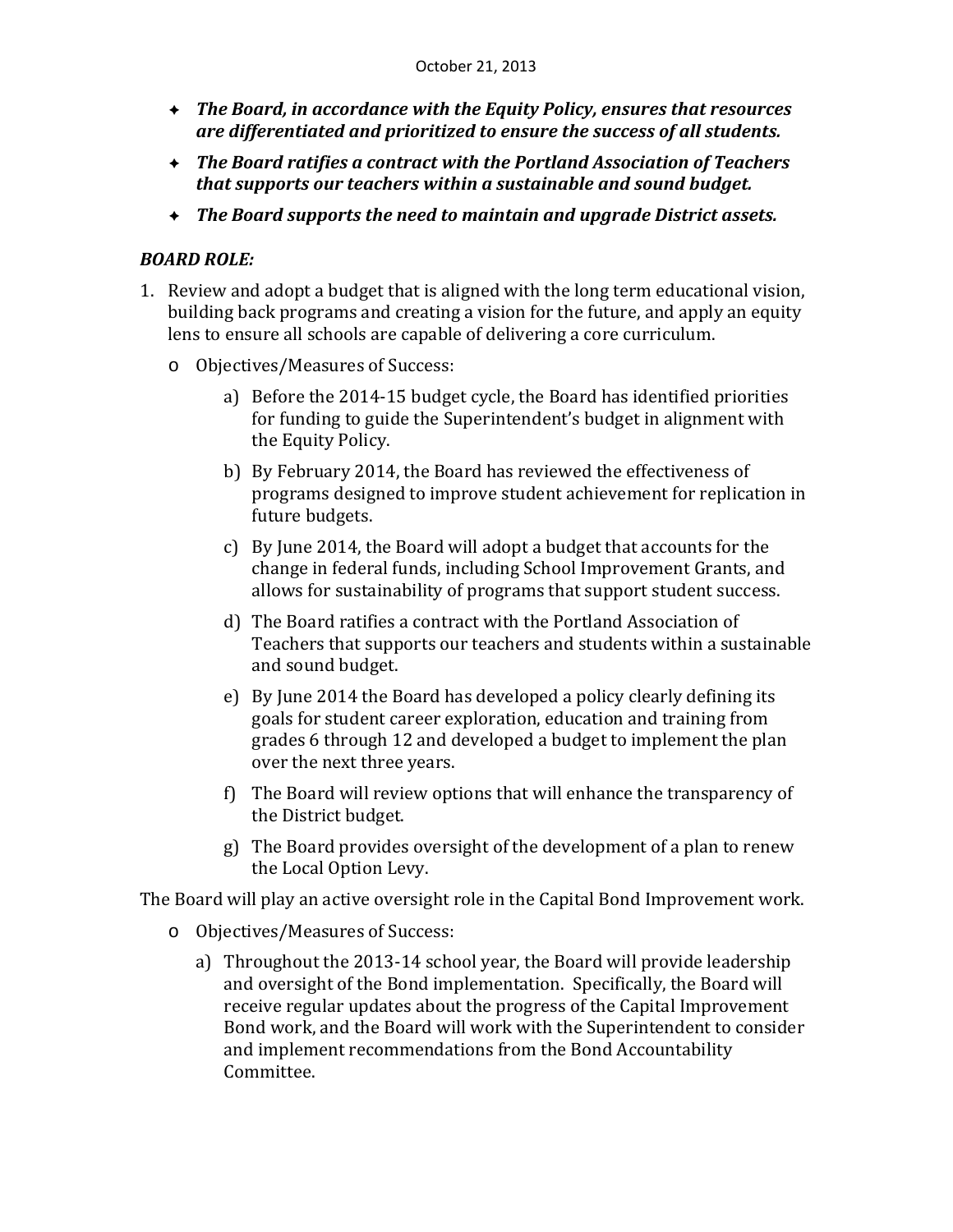# **D. The Board demonstrates leadership in authentically engaging the community.**

# *GOAL:*

*The Board plays an active role in engaging the community.*

# *BOARD ROLE:*

- 1. Build intentional relationships between Board members and the individuals, organizations, other governments, and communities PPS serves; to listen and learn from constituents throughout the district.
	- o Objectives/Measures of Success:
		- a) By December 2013, the Board has developed a Board engagement plan that identifies key stakeholders including (but not limited to) students, schools, parents/guardians, staff, teachers, community leaders, communities of color, business leaders, public safety officials, and other local, state and national education and elected officials.
		- b) By December 2013, each Board member has developed individual goals for engaging in the community, with particular focus on issues around the Bond implementation, the 2014 Special Legislative Session, the enrollment and transfer policy process, the adoption of an educational vision and strategic plan, career technical education and contract negotiations.
		- c) The Board engages local, state, and federal governments and agencies around strategies and opportunities to support student success.
		- b) By June 2014, the Board has continued to actively seek and champion student voice through support for the student representative, SuperSAC, placing students on committees, and other District efforts to hear from students.
		- c) The Board is welcoming of people who testify before the Board during public comment, and there are clear procedures for follow-up with these individuals.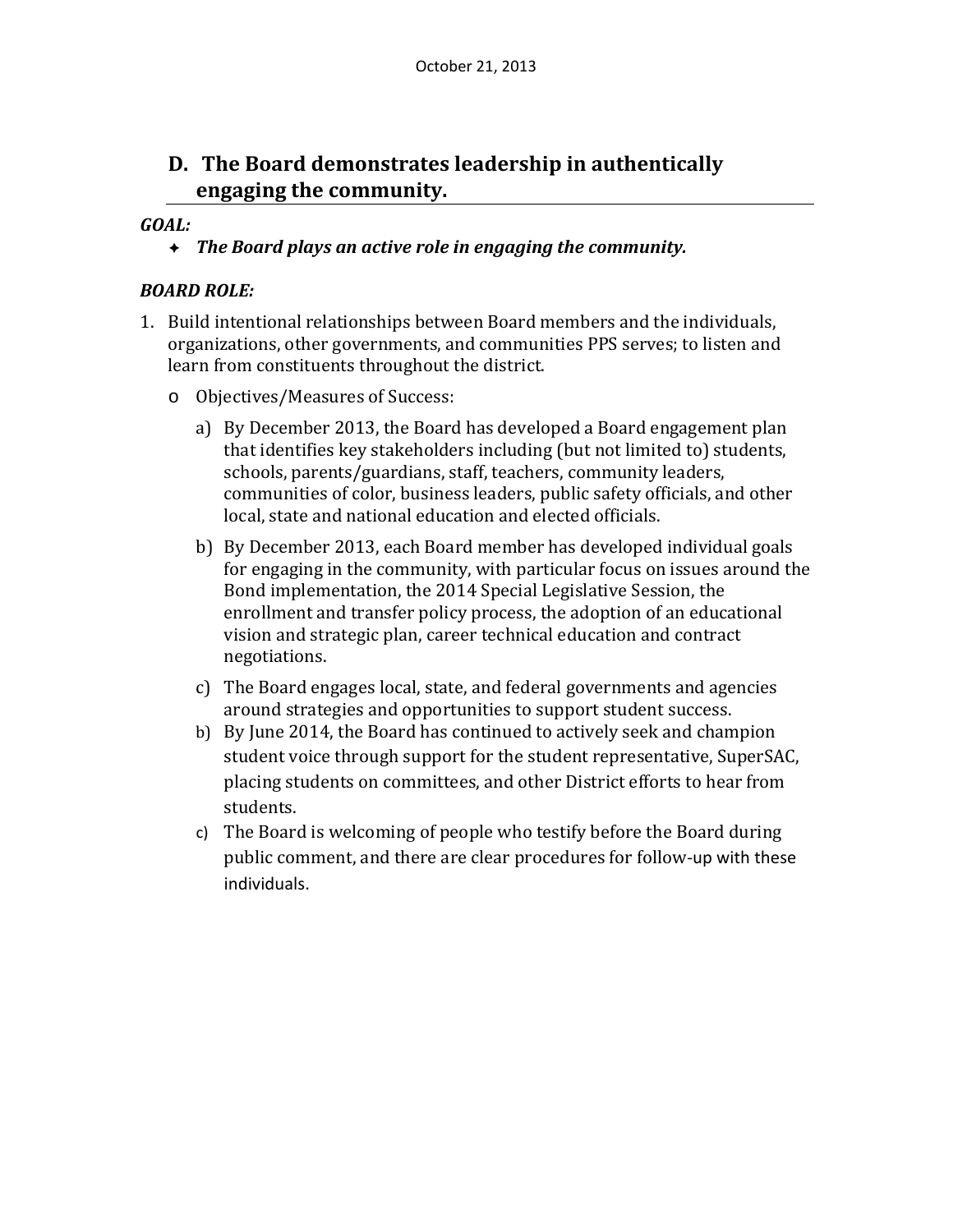# **E. The Board increases effectiveness**

# *GOALS:*

- *The Board and Superintendent clearly understand their roles and responsibilities to ensure that all are working together to achieve the vision and ensure accountability.*
- *The Board adopts clear expectations and protocols for Board members.*
- *The Board engages in annual self‐evaluation and goal‐setting to ensure Board effectiveness.*
- *The Board ensures effective leadership of the district through evaluation of the Superintendent.*

# *BOARD ROLE:*

- 1. Create a Board work plan for the 2013-14 School Year.
	- o Objectives/Measures of Success:
		- a) By September 2013, the Board has adopted these Board Priorities that will guide the work of the Board and District for the coming year.
		- b) By September 2013, the Board has finalized an annual Board work plan for the 2013-14 School Year.

Develop mechanism for the Board to understand effectiveness of programs, policies and strategies.

- o Objectives/Measures of Success:
	- a) By September 2013, the Board has established a list of issues about which it has provided substantive guidance, and will monitor the implementation during the 2013-14 school year.
	- b) Throughout the year, Board leadership has ensured that meeting agendas reflect the Board Priorities and Board work plan.
	- c) By October 2013, the Board has engaged a performance auditor and established audit topics for the 2013-14 school year that are aligned with Board priorities.
	- d) The Board conducts an annual evaluation of the Superintendent.
	- e) The Board will provide oversight on the development of a tracking tool for the Board's priorities.

Ensure annual Board goal-setting and self-evaluation.

- o Objectives/Measures of Success:
	- a) By September of each year, the Board has an updated list of priorities to guide the District's work for the next school year.
	- b) By October 2013, the Board has revised and updated its self-evaluation tool.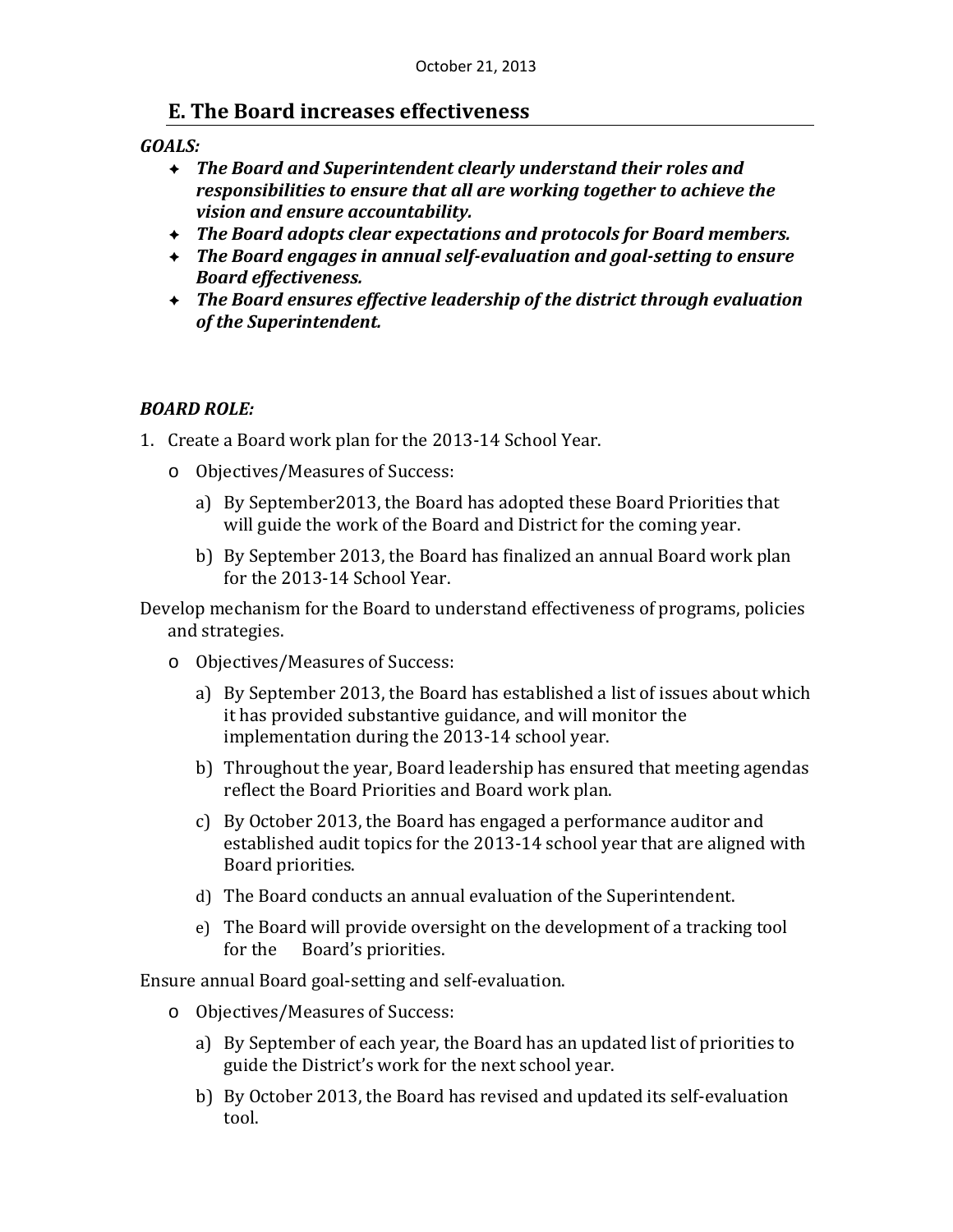c) By December 2013, the Board has completed its annual Board evaluation.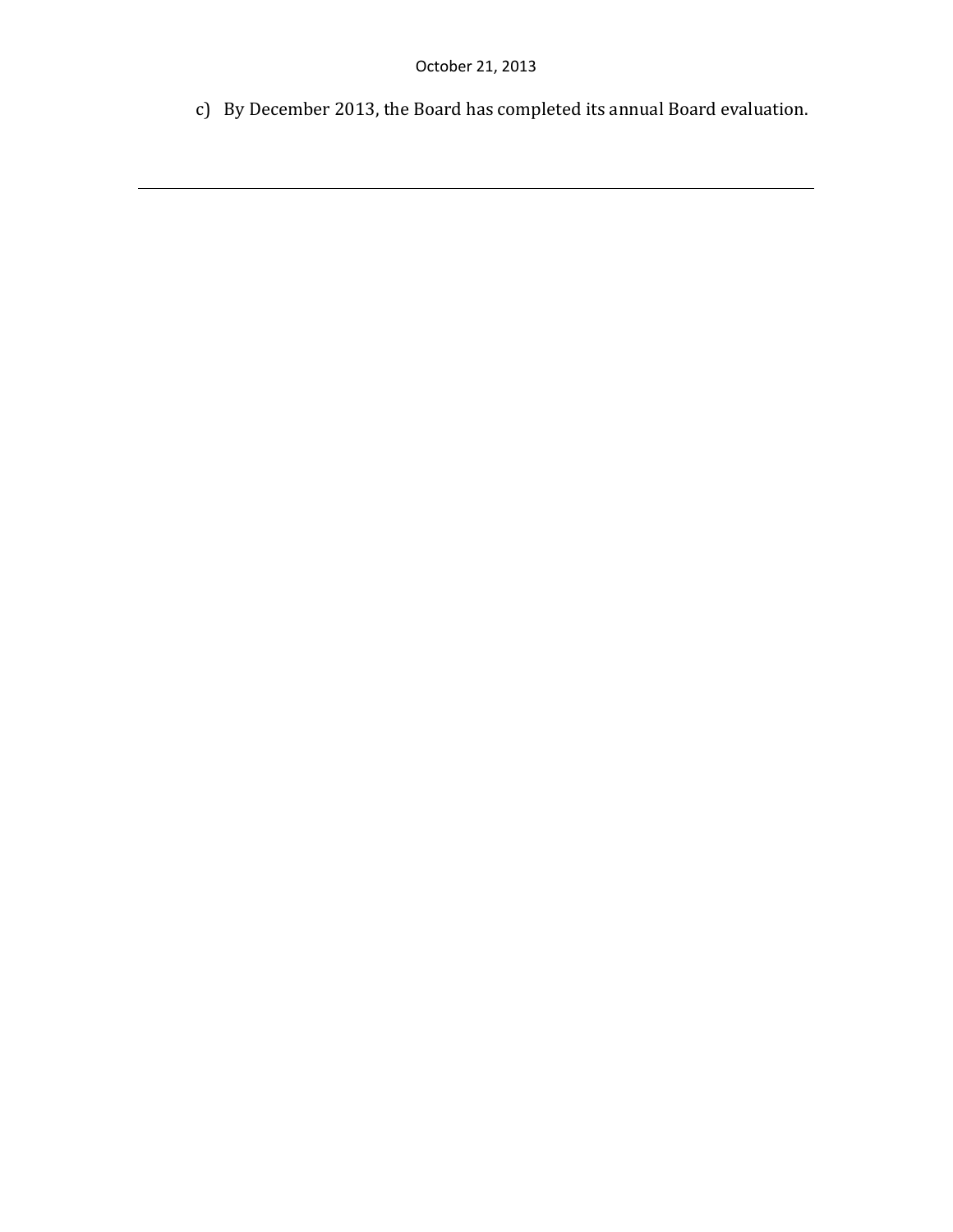# Adopting Board Member Expectations and Operating Protocols

# **RESOLUTION**

The Board of Directors of Portland Public Schools approves and adopts the attached *Board Member Expectations and Operating Protocols*.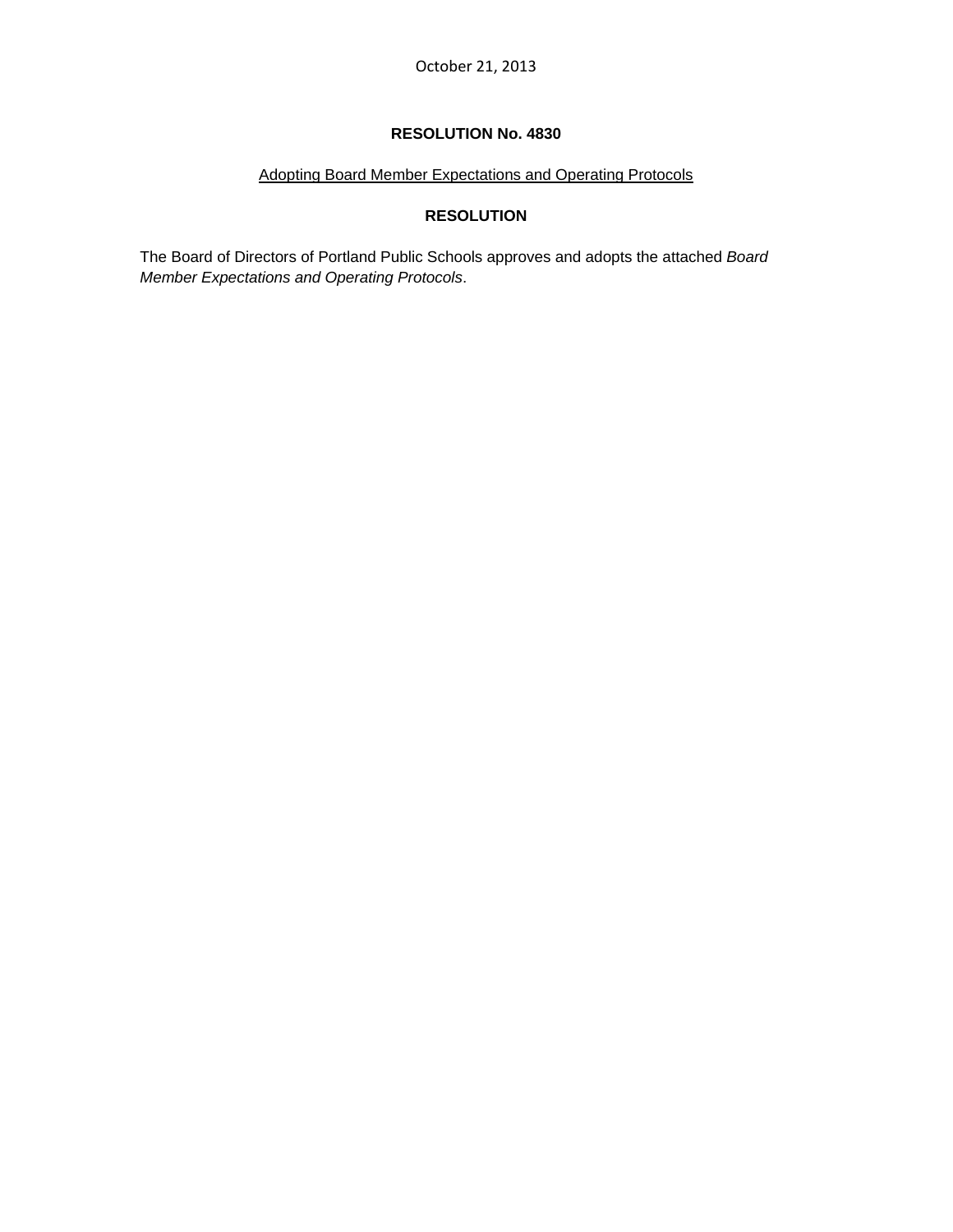# **Portland Public Schools Board Member Expectations and Operating Protocols**

As elected Board members of Portland Public Schools, our responsibilities are to:

- 1. Strive to provide the highest quality education for each PPS student.
- 2. Set explicit goals and priorities for the District, and provide financial oversight for the District. Working with the Superintendent, ensure that staff carry out and that students and the community are aware of the goals and priorities.
- 3. Focus on policy making, monitoring, and evaluation to further these goals and priorities.
- 4. Hire, set goals for, and evaluate the Superintendent.
- 5. Respect the role of the Superintendent to manage the District and to direct employees in District and school matters.
- 6. Make decisions as a whole Board only at public meetings. Recognize that individual members have no authority to take individual action in policy or in district and school administrative matters.
- 7. Encourage and model constructive public discourse in Board decision making. Respect the right of individual Board members to express opposing viewpoints and vote their convictions. Once a decision is made, support the full Board and Superintendent in carrying out decisions.
- 8. Honor the student voice. Ensure strong, effective staff support to encourage student voice.
- 9. Respect those who express their views on issues related to the District. Solicit input and listen to all perspectives.
- 10. Actively participate in community events, acting as ambassadors on behalf of the District, as well as in state and/or national events when possible.
- 11. Strive to cultivate and maintain productive relationships, and work as a team with one another and the Superintendent.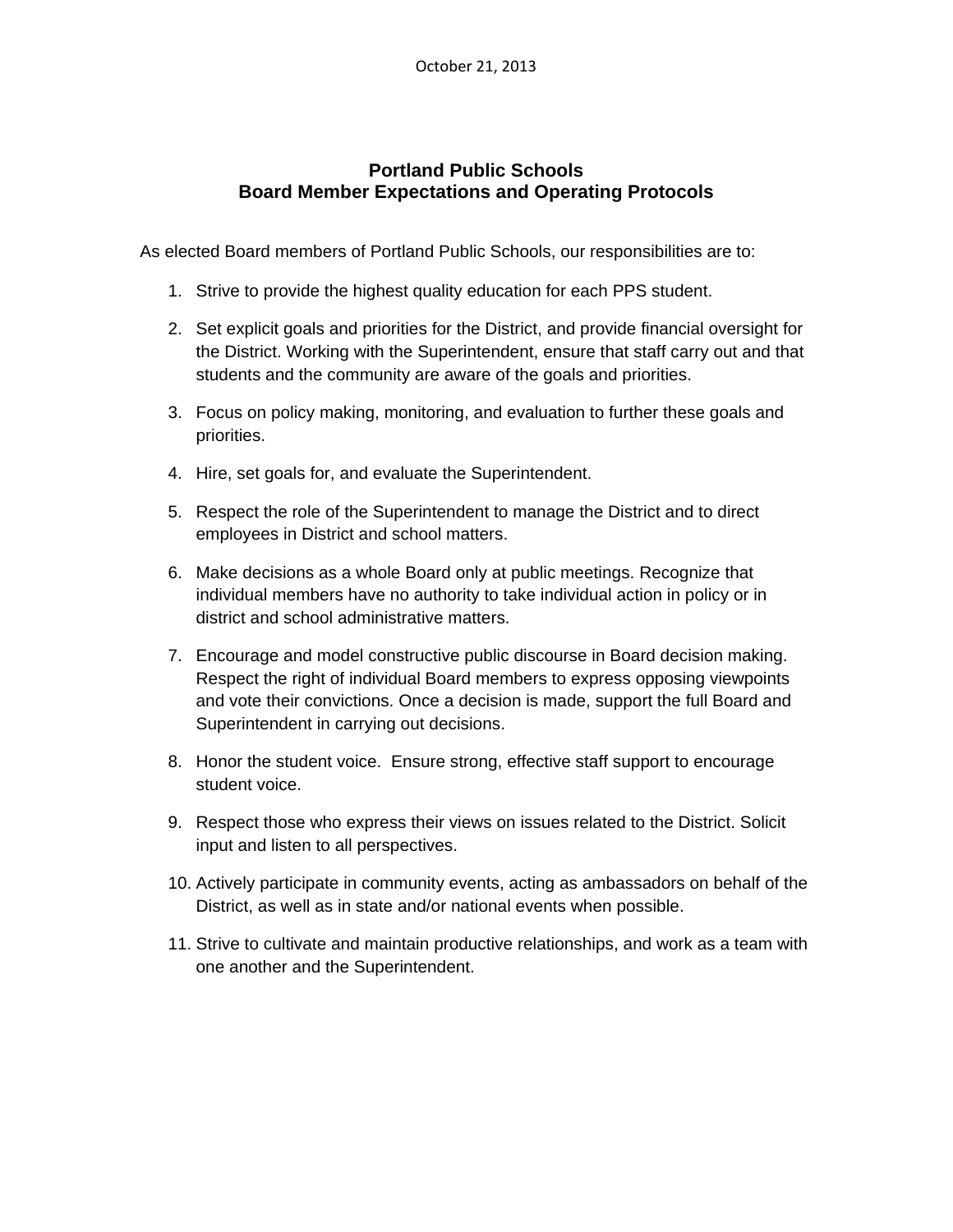# **I. Priority Setting and Evaluation**

# **A. Priority Setting**

- 1. The Board will establish**,** at a public meeting, annual and longterm priorities in alignment with the District's strategic plan and Superintendent's goals. The Board will align their work with District goals and the budget process, and will convene regular retreats to discuss and evaluate the District progress in meeting these priorities.
- 2. Every six months, the Board will elect two Co-Chairs during one of their public meetings.
- 3. Board Co-Chairs will meet regularly with the Superintendent and key staff to evaluate past Board meetings and determine the agenda for upcoming Board meetings. The Board Co-Chairs will solicit input from Board members and will use the following criteria to consider items for placement on the Board meeting agendas:
	- a. Strategic relevance and consistency with the priorities of the Board and the District;
	- b. Comparative importance;
	- c. Immediacy;
	- d. Community interest; and
	- e. Readiness for Board consideration (staff research, preparation, analysis, etc.)

Issues directly related to the Board's priorities will receive priority placement on Board agendas.

4. The Board Co-Chairs will regularly check in with the full Board regarding the Board meeting structure, and progress on the Board priorities and work plan.

# **B. Board Professional Development and Evaluation**

1. The Board will self-assess its performance at least annually. The Board Co-Chairs will regularly evaluate Board meetings and work sessions. All Board members are encouraged to provide feedback to the Co-Chairs at any time to improve the Board's performance. The Board will also set explicit priorities as a Board for Board professional development. The Board Co-Chairs will annually review the Board Office budget to ensure there are sufficient funds to support the Board's professional development.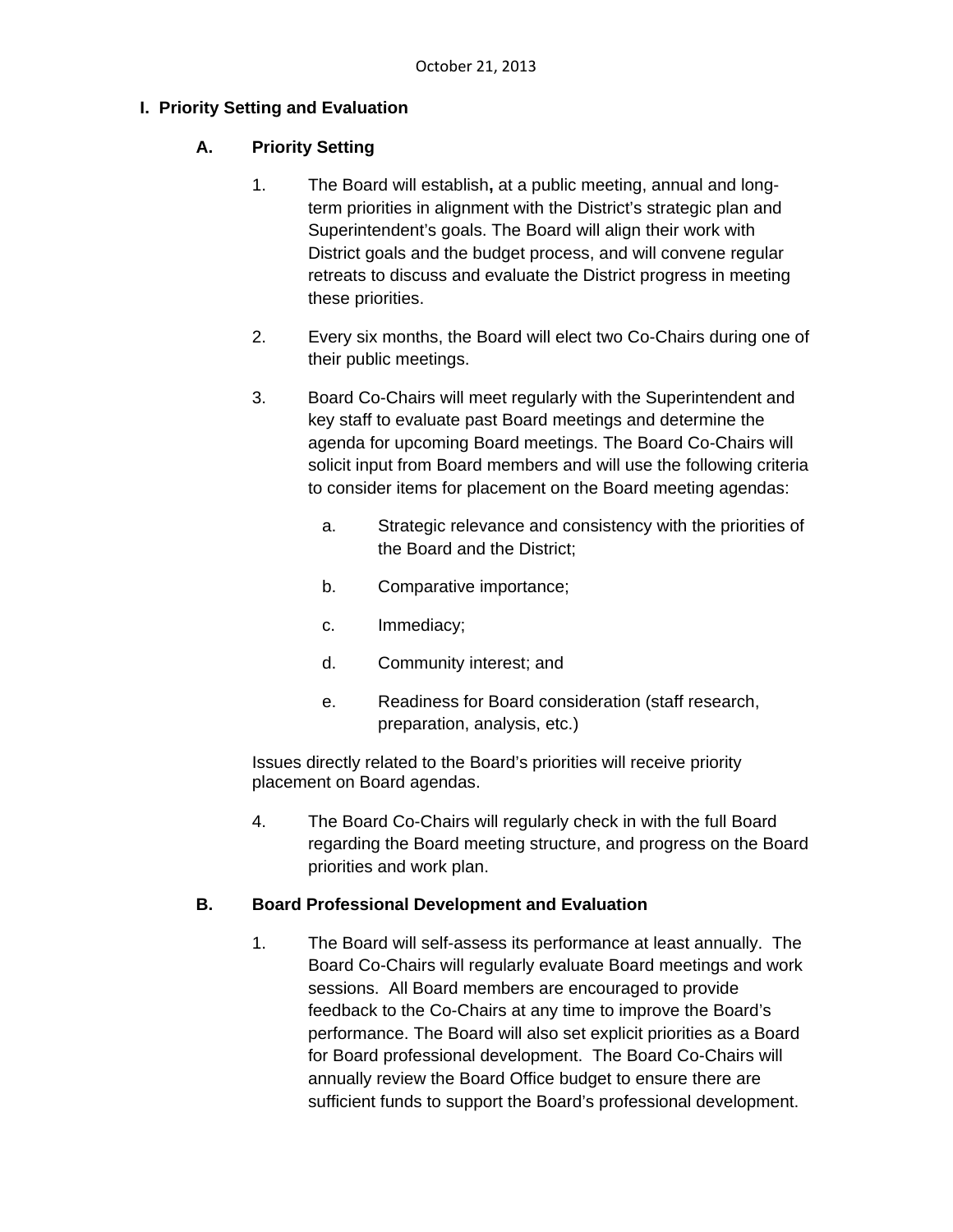# **C. Superintendent's Evaluation**

The Board will establish regular goals for the Superintendent's performance and engage in a process that provides for thoughtful and deliberative assessment of the Superintendent's work.

# **II. Meetings**

- A. Board members agree to attend regularly scheduled Board meetings unless a situation occurs that makes attendance impossible. Board members will cooperate in scheduling special meetings and/or work sessions for planning and training purposes, and will advise staff if a Board member is unable to attend or arriving late.
- B. Board members agree to start and end meetings on time. Board Co-Chairs will solicit input from other Board members if a Board meeting likely to substantially exceed to the scheduled time as to whether the meeting should continue or certain agenda items be deferred to a later meeting.
- C. Board members will be prepared for each meeting by reviewing materials in advance.
- D. Board members agree to uphold the legal requirement for confidentiality on all matters arising from Board executive sessions and any other confidential communications.
- E. Board members agree to communicate with a focus on problem solving. Members will seek to clarify issues by soliciting each other's points of view.
- F. Board members agree to listen carefully and with courtesy when other people are speaking during Board meetings. Discussions between Board members will serve as a model for acceptable public dialogue.
- G. Board members should cast a vote on all matters except when a conflict of interest arises.
- H. Board members agree that when it is necessary to miss a meeting, that they will review the video of that meeting.
- I. Board members agree that if they must be absent from a meeting, that they will only request to phone into the meeting to cast a vote.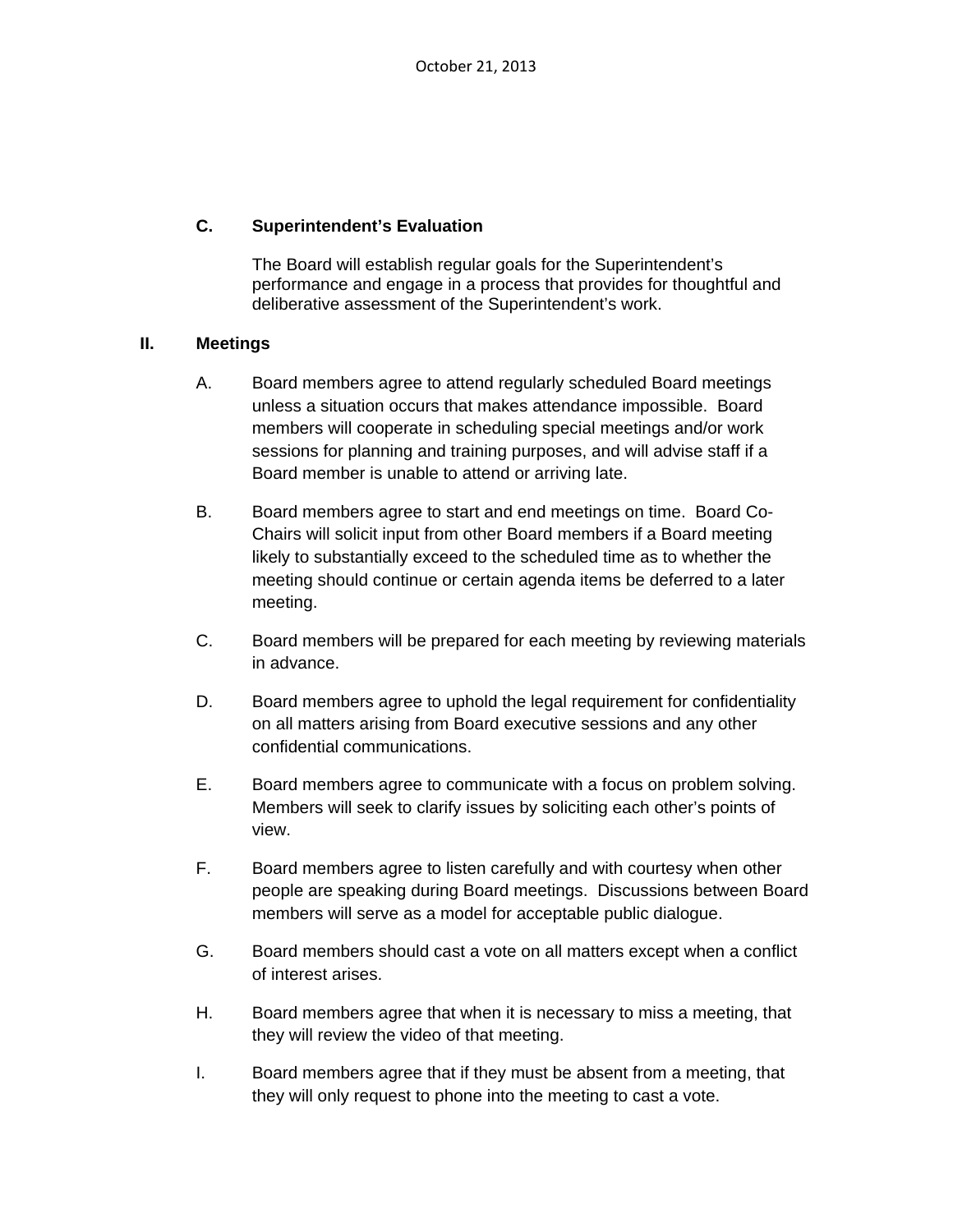Boardroom equipment limits the quality of the transmission for participation in a discussion.

# **III. Communication**

- A. Board members agree to communicate directly with the Superintendent and/or members of the Executive Committee when a question arises, or when a concern is voiced by a staff member, student, parent, or other community member with the understanding that the matter will be addressed in a timely manner. To ensure optimal communication, Board members should copy the Superintendent and her Advisor, along with the General Counsel and Board Office Manager on their emails to the Executive Committee, and staff will do the same in its replies. By adhering to this communication loop, it verifies that Board members are receiving timely responses to their communication and that there are not multiple staff members working on the same issue. (These steps do not pertain to inevitable confidential situations that arise).
- B. Board members are requested to NOT directly contact staff who report to Executive Committee members without clearing it through the appropriate Executive Committee member first, as other staff may not be as familiar with Board communication and protocols. There may be case-by-case exceptions to this (such as key Communications Department staff).
- C. Board members are requested to communicate directly with the Board Co-Chairs or the Superintendent, as appropriate, when concerns arise about other Board members or District staff. When disagreeing with other Board members, Board members should maintain a respectful dialogue. Board members should refrain from personally criticizing another Board member or District staff in public.
- D. Board members retain the right to express individual opinions, and when doing so, will clearly state that the opinion is his/hers and not that of the Board.
- E. On occasion, it is beneficial to the Board and the public to have a designated Board spokesperson on a particular issue. In such cases, the Board Co-Chairs may speak for the Board on specific issues, or may designate other Board members to act as a spokesperson. Having a designated spokesperson does not mean that other Board members cannot express their opinions or perspectives about the issue.
- F. Individual personnel issues will be processed consistent with District policy and will not be discussed publicly, rather only with the Superintendent or designee. Specific personnel complaints submitted to the Board or individual Board members should be referred to the Superintendent or designee.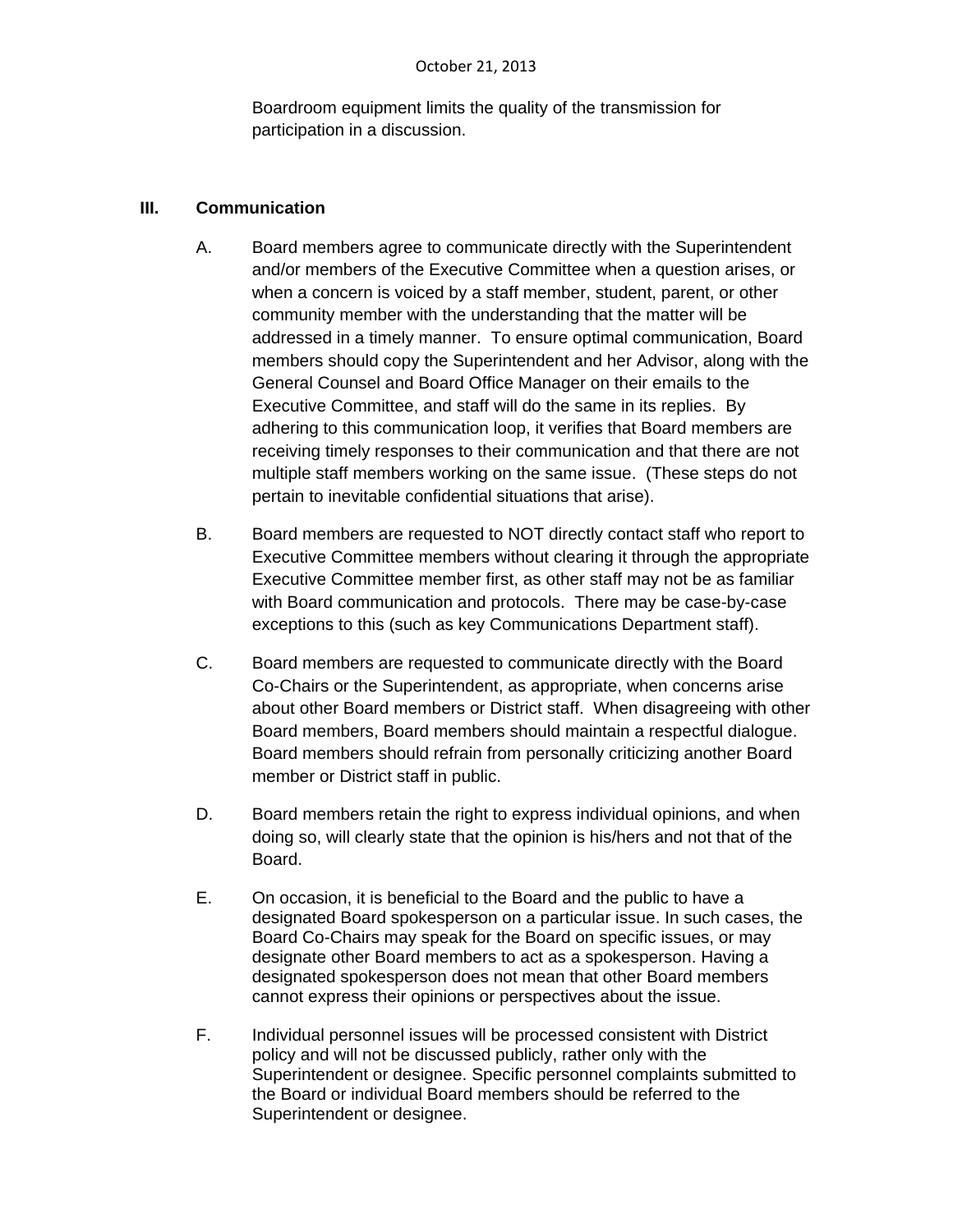G. From time to time, the Board may be required to make findings of fact that can be appealed to another government agency (i.e., personnel matters or charter school application hearings). In these situations, no Board member will discuss the substance of the matter with any person(s) directly involved in the issue, other than PPS staff, outside the formal hearing and deliberation process.

# **IV. Requests for Information**

# **A. Information Requests of Staff**

- 1. When Board members have information requests of staff (but do not require any particular decision to be made), the Board member should feel free to communicate their request to any member of the Executive Committee or through the Board Office Manager. The Superintendent or her Advisor should be copied on any written requests to keep her apprised of issues of concern to the Board.
- 2. If the request for information is of such a nature that it will take significant time to compile a response (i.e., more than two hours), the Board member should communicate his/her request to the Superintendent or designee for further direction. The Superintendent can then work with the Board member to determine the most efficient way to provide the information requested.

# **B. Requests Requiring Decision-Making or Resource Allocation**

When a Board member has a request that will require a decision to be made or resources to be allocated, the Board member should send that request to the Superintendent or designee for a response in a timely manner. The full Board should be copied on these requests.

# **C. Responding to Concerns from the Public about District Staff**

When Board members are approached by members of the public expressing concerns about District staff and the person requests specific follow-up, the Board member should direct that person to address their concerns to the Superintendent. If a citizen voices a complaint about a particular employee at a public meeting, the Board Chair should direct that person to cease their comments and refer them to the Superintendent.

# **D. Providing Documents to Board for Review in Advance of Meetings**

The Board Co-Chairs and Superintendent will establish the agenda for full Board meetings at least 10 days prior to the Board meeting. Staff and the Superintendent will have the Board book, and any supporting